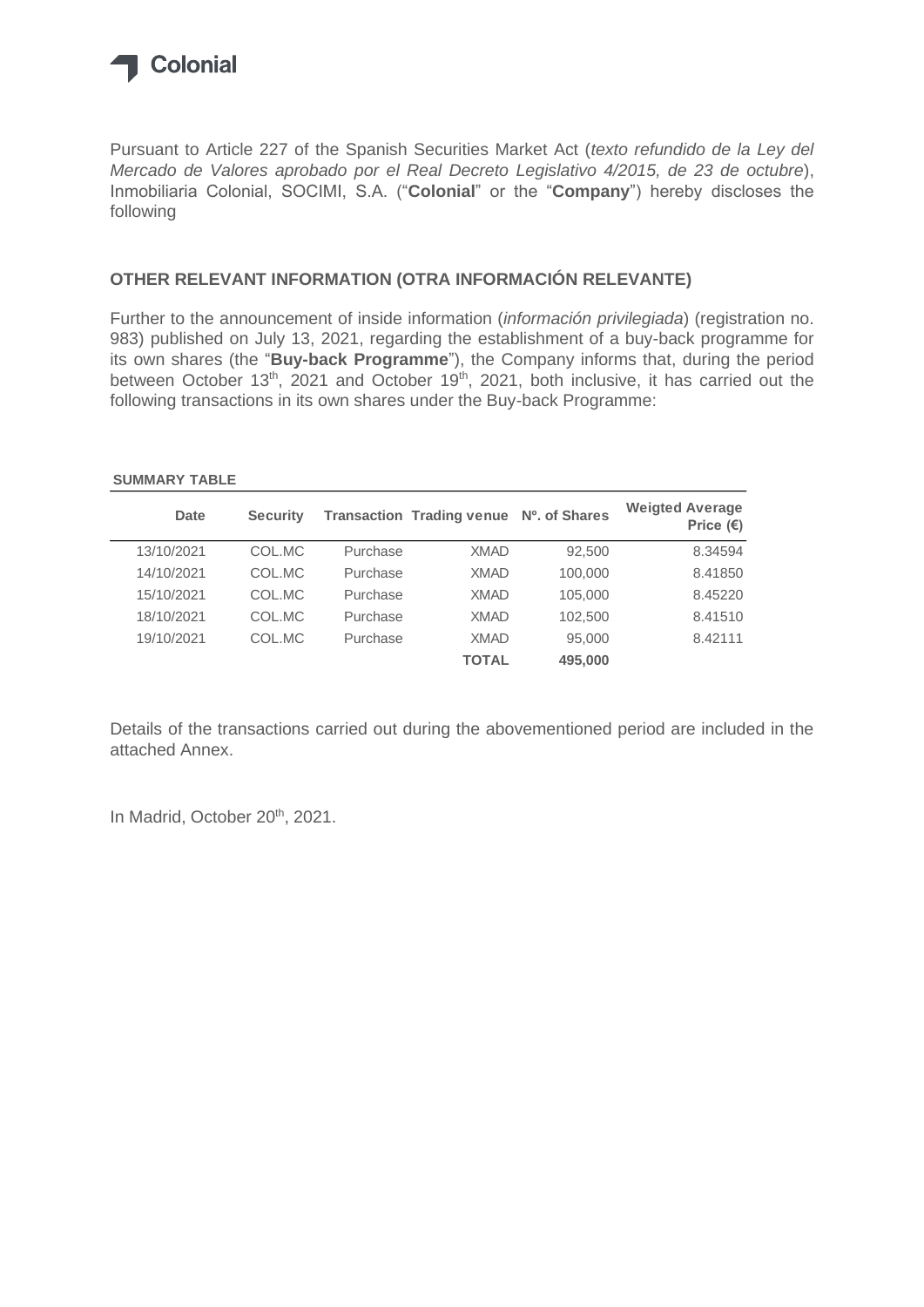#### **ANNEX**

| <b>Date</b> | <b>Security</b> |                      | Transaction Trading venue Nº. of Shares |       | Price $(€)$ | <b>Intermediary</b>                          |
|-------------|-----------------|----------------------|-----------------------------------------|-------|-------------|----------------------------------------------|
| 13/10/2021  | COL.MC          | Purchase             | <b>XMAD</b>                             | 1,357 | 8.3700      | Banco Sabadell, S.A.                         |
| 13/10/2021  | COL.MC          | Purchase             | <b>XMAD</b>                             | 776   | 8.3750      | Banco Sabadell, S.A.                         |
| 13/10/2021  | COL.MC          | Purchase             | <b>XMAD</b>                             | 357   | 8.3750      | Banco Sabadell, S.A.                         |
| 13/10/2021  | COL.MC          | Purchase             | <b>XMAD</b>                             | 431   | 8.3750      | Banco Sabadell, S.A.                         |
| 13/10/2021  | COL.MC          | Purchase             | <b>XMAD</b>                             | 55    | 8.3650      | Banco Sabadell, S.A.                         |
| 13/10/2021  | COL.MC          | Purchase             | <b>XMAD</b>                             | 299   | 8.3650      | Banco Sabadell, S.A.                         |
| 13/10/2021  | COL.MC          | Purchase             | <b>XMAD</b>                             | 370   | 8.3750      | Banco Sabadell, S.A.                         |
| 13/10/2021  | COL.MC          | Purchase             | XMAD                                    | 357   | 8.3750      | Banco Sabadell, S.A.                         |
| 13/10/2021  | COL.MC          | Purchase             | XMAD                                    | 477   | 8.3750      | Banco Sabadell, S.A.                         |
| 13/10/2021  | COL.MC          | Purchase             | <b>XMAD</b>                             | 718   | 8.3600      | Banco Sabadell, S.A.                         |
| 13/10/2021  | COL.MC          | Purchase             | XMAD                                    | 718   | 8.3600      | Banco Sabadell, S.A.                         |
| 13/10/2021  | COL.MC          | Purchase             | XMAD                                    | 434   | 8.3600      | Banco Sabadell, S.A.                         |
| 13/10/2021  | COL.MC          | Purchase             | <b>XMAD</b>                             | 328   | 8.3600      | Banco Sabadell, S.A.                         |
| 13/10/2021  | COL.MC          | Purchase             | <b>XMAD</b>                             | 301   | 8.3450      | Banco Sabadell, S.A.                         |
| 13/10/2021  | COL.MC          | Purchase             | <b>XMAD</b>                             | 76    | 8.3450      | Banco Sabadell, S.A.                         |
| 13/10/2021  | COL.MC          | Purchase             | <b>XMAD</b>                             | 124   | 8.3450      | Banco Sabadell, S.A.                         |
| 13/10/2021  | COL.MC          | Purchase             | <b>XMAD</b>                             | 96    | 8.3450      | Banco Sabadell, S.A.                         |
| 13/10/2021  | COL.MC          | Purchase             | XMAD                                    | 135   | 8.3550      | Banco Sabadell, S.A.                         |
| 13/10/2021  | COL.MC          | Purchase             | <b>XMAD</b>                             | 395   | 8.3550      | Banco Sabadell, S.A.                         |
| 13/10/2021  | COL.MC          | Purchase             | <b>XMAD</b>                             | 362   | 8.3550      | Banco Sabadell, S.A.                         |
| 13/10/2021  | COL.MC          | Purchase             | XMAD                                    | 269   | 8.3400      | Banco Sabadell, S.A.                         |
| 13/10/2021  | COL.MC          | Purchase             | <b>XMAD</b>                             | 1,205 | 8.3550      | Banco Sabadell, S.A.                         |
| 13/10/2021  | COL.MC          | Purchase             | XMAD                                    | 308   | 8.3450      | Banco Sabadell, S.A.                         |
| 13/10/2021  | COL.MC          | Purchase             | XMAD                                    | 127   | 8.3550      | Banco Sabadell, S.A.                         |
| 13/10/2021  | COL.MC          | Purchase             | <b>XMAD</b>                             | 172   | 8.3550      | Banco Sabadell, S.A.                         |
| 13/10/2021  | COL.MC          | Purchase             | XMAD                                    | 551   | 8.3550      | Banco Sabadell, S.A.                         |
| 13/10/2021  | COL.MC          | Purchase             | XMAD                                    | 587   | 8.3450      | Banco Sabadell, S.A.                         |
| 13/10/2021  | COL.MC          | Purchase             | <b>XMAD</b>                             | 312   | 8.3500      | Banco Sabadell, S.A.                         |
| 13/10/2021  | COL.MC          | Purchase             | <b>XMAD</b>                             | 258   | 8.3500      | Banco Sabadell, S.A.                         |
| 13/10/2021  | COL.MC          | Purchase             | XMAD                                    | 312   | 8.3500      | Banco Sabadell, S.A.                         |
| 13/10/2021  | COL.MC          | Purchase             | <b>XMAD</b>                             | 177   |             | Banco Sabadell, S.A.                         |
| 13/10/2021  |                 |                      |                                         |       | 8.3700      |                                              |
|             | COL.MC          | Purchase<br>Purchase | <b>XMAD</b>                             | 167   | 8.3700      | Banco Sabadell, S.A.<br>Banco Sabadell, S.A. |
| 13/10/2021  | COL.MC          |                      | XMAD                                    | 836   | 8.3750      |                                              |
| 13/10/2021  | COL.MC          | Purchase             | <b>XMAD</b>                             | 113   | 8.3550      | Banco Sabadell, S.A.                         |
| 13/10/2021  | COL.MC          | Purchase             | <b>XMAD</b>                             | 246   | 8.3500      | Banco Sabadell, S.A.                         |
| 13/10/2021  | COL.MC          | Purchase             | <b>XMAD</b>                             | 687   | 8.3500      | Banco Sabadell, S.A.                         |
| 13/10/2021  | COL.MC          | Purchase             | <b>XMAD</b>                             | 974   | 8.3750      | Banco Sabadell, S.A.                         |
| 13/10/2021  | COL.MC          | Purchase             | <b>XMAD</b>                             | 555   | 8.3800      | Banco Sabadell, S.A.                         |
| 13/10/2021  | COL.MC          | Purchase             | XMAD                                    | 85    | 8.3800      | Banco Sabadell, S.A.                         |
| 13/10/2021  | COL.MC          | Purchase             | XMAD                                    | 365   | 8.3900      | Banco Sabadell, S.A.                         |
| 13/10/2021  | COL.MC          | Purchase             | <b>XMAD</b>                             | 258   | 8.3800      | Banco Sabadell, S.A.                         |
| 13/10/2021  | COL.MC          | Purchase             | <b>XMAD</b>                             | 308   | 8.3850      | Banco Sabadell, S.A.                         |
| 13/10/2021  | COL.MC          | Purchase             | <b>XMAD</b>                             | 146   | 8.3950      | Banco Sabadell, S.A.                         |
| 13/10/2021  | COL.MC          | Purchase             | XMAD                                    | 453   | 8.4100      | Banco Sabadell, S.A.                         |
| 13/10/2021  | COL.MC          | Purchase             | <b>XMAD</b>                             | 358   | 8.3800      | Banco Sabadell, S.A.                         |
| 13/10/2021  | COL.MC          | Purchase             | <b>XMAD</b>                             | 322   | 8.3600      | Banco Sabadell, S.A.                         |
| 13/10/2021  | COL.MC          | Purchase             | <b>XMAD</b>                             | 2,500 | 8.3700      | Banco Sabadell, S.A.                         |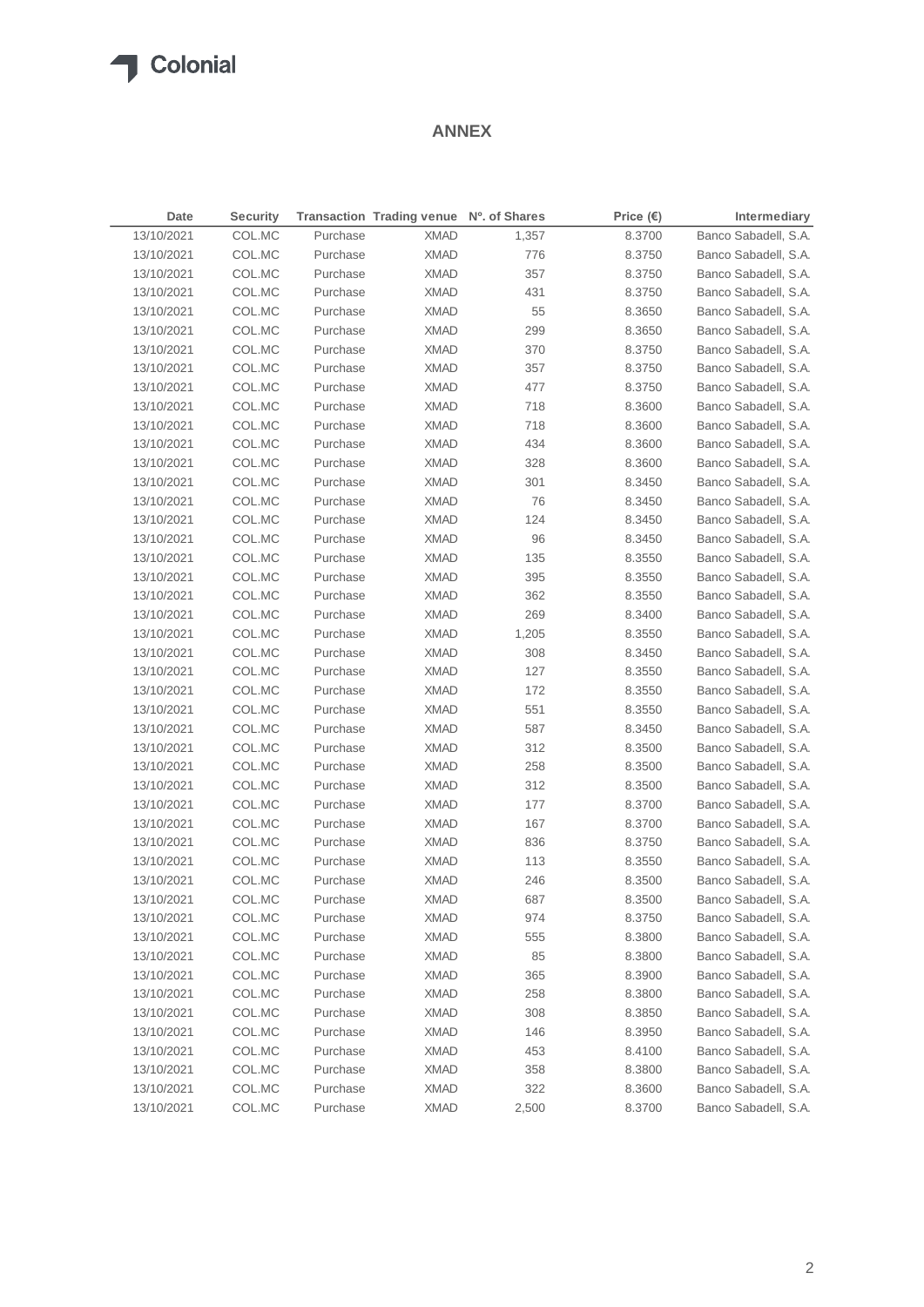| Date       | <b>Security</b> |          | Transaction Trading venue Nº. of Shares |       | Price $(\epsilon)$ | <b>Intermediary</b>  |
|------------|-----------------|----------|-----------------------------------------|-------|--------------------|----------------------|
| 13/10/2021 | COL.MC          | Purchase | <b>XMAD</b>                             | 289   | 8.3800             | Banco Sabadell, S.A. |
| 13/10/2021 | COL.MC          | Purchase | <b>XMAD</b>                             | 974   | 8.3850             | Banco Sabadell, S.A. |
| 13/10/2021 | COL.MC          | Purchase | <b>XMAD</b>                             | 40    | 8.3550             | Banco Sabadell, S.A. |
| 13/10/2021 | COL.MC          | Purchase | <b>XMAD</b>                             | 149   | 8.3550             | Banco Sabadell, S.A. |
| 13/10/2021 | COL.MC          | Purchase | <b>XMAD</b>                             | 183   | 8.3550             | Banco Sabadell, S.A. |
| 13/10/2021 | COL.MC          | Purchase | <b>XMAD</b>                             | 215   | 8.3500             | Banco Sabadell, S.A. |
| 13/10/2021 | COL.MC          | Purchase | <b>XMAD</b>                             | 385   | 8.3650             | Banco Sabadell, S.A. |
| 13/10/2021 | COL.MC          | Purchase | <b>XMAD</b>                             | 118   | 8.3600             | Banco Sabadell, S.A. |
| 13/10/2021 | COL.MC          | Purchase | <b>XMAD</b>                             | 633   | 8.3850             | Banco Sabadell, S.A. |
| 13/10/2021 | COL.MC          | Purchase | XMAD                                    | 322   | 8.3850             | Banco Sabadell, S.A. |
| 13/10/2021 | COL.MC          | Purchase | XMAD                                    | 2,500 | 8.3500             | Banco Sabadell, S.A. |
| 13/10/2021 | COL.MC          | Purchase | XMAD                                    | 668   | 8.4050             | Banco Sabadell, S.A. |
| 13/10/2021 | COL.MC          | Purchase | <b>XMAD</b>                             | 354   | 8.4000             | Banco Sabadell, S.A. |
| 13/10/2021 | COL.MC          | Purchase | XMAD                                    | 141   | 8.3750             | Banco Sabadell, S.A. |
| 13/10/2021 | COL.MC          | Purchase | XMAD                                    | 249   | 8.3850             | Banco Sabadell, S.A. |
| 13/10/2021 | COL.MC          | Purchase | <b>XMAD</b>                             | 839   | 8.3800             | Banco Sabadell, S.A. |
| 13/10/2021 | COL.MC          | Purchase | <b>XMAD</b>                             | 488   | 8.3850             | Banco Sabadell, S.A. |
| 13/10/2021 | COL.MC          | Purchase | <b>XMAD</b>                             | 270   | 8.3750             | Banco Sabadell, S.A. |
| 13/10/2021 | COL.MC          | Purchase | <b>XMAD</b>                             | 202   | 8.3700             | Banco Sabadell, S.A. |
| 13/10/2021 | COL.MC          | Purchase | <b>XMAD</b>                             | 23    | 8.3700             | Banco Sabadell, S.A. |
| 13/10/2021 | COL.MC          | Purchase | XMAD                                    | 300   | 8.3950             | Banco Sabadell, S.A. |
| 13/10/2021 | COL.MC          | Purchase | XMAD                                    | 70    | 8.3850             | Banco Sabadell, S.A. |
| 13/10/2021 | COL.MC          | Purchase | XMAD                                    | 266   | 8.4050             | Banco Sabadell, S.A. |
| 13/10/2021 | COL.MC          | Purchase | XMAD                                    | 264   | 8.3850             | Banco Sabadell, S.A. |
| 13/10/2021 | COL.MC          | Purchase | XMAD                                    | 311   | 8.3950             | Banco Sabadell, S.A. |
| 13/10/2021 | COL.MC          | Purchase | XMAD                                    | 912   | 8.4000             | Banco Sabadell, S.A. |
| 13/10/2021 | COL.MC          | Purchase | XMAD                                    | 7     | 8.3850             | Banco Sabadell, S.A. |
| 13/10/2021 | COL.MC          | Purchase | XMAD                                    | 1,022 | 8.3900             | Banco Sabadell, S.A. |
| 13/10/2021 | COL.MC          | Purchase | <b>XMAD</b>                             | 338   | 8.3850             | Banco Sabadell, S.A. |
| 13/10/2021 | COL.MC          | Purchase | <b>XMAD</b>                             | 11    | 8.3850             | Banco Sabadell, S.A. |
| 13/10/2021 | COL.MC          | Purchase | <b>XMAD</b>                             | 60    | 8.3800             | Banco Sabadell, S.A. |
| 13/10/2021 | COL.MC          | Purchase | <b>XMAD</b>                             | 60    | 8.3800             | Banco Sabadell, S.A. |
| 13/10/2021 | COL.MC          | Purchase | <b>XMAD</b>                             | 587   | 8.3800             | Banco Sabadell, S.A. |
| 13/10/2021 | COL.MC          | Purchase | <b>XMAD</b>                             | 682   | 8.3800             | Banco Sabadell, S.A. |
| 13/10/2021 | COL.MC          | Purchase | <b>XMAD</b>                             | 67    | 8.3750             | Banco Sabadell, S.A. |
| 13/10/2021 | COL.MC          | Purchase | <b>XMAD</b>                             | 357   | 8.3750             | Banco Sabadell, S.A. |
| 13/10/2021 | COL.MC          | Purchase | <b>XMAD</b>                             | 779   | 8.3750             | Banco Sabadell, S.A. |
| 13/10/2021 | COL.MC          | Purchase | <b>XMAD</b>                             | 186   | 8.3200             | Banco Sabadell, S.A. |
| 13/10/2021 | COL.MC          | Purchase | XMAD                                    | 109   | 8.3200             | Banco Sabadell, S.A. |
| 13/10/2021 | COL.MC          | Purchase | <b>XMAD</b>                             | 1     | 8.3200             | Banco Sabadell, S.A. |
| 13/10/2021 | COL.MC          | Purchase | XMAD                                    | 1     | 8.3200             | Banco Sabadell, S.A. |
| 13/10/2021 | COL.MC          | Purchase | <b>XMAD</b>                             | 75    | 8.3150             | Banco Sabadell, S.A. |
| 13/10/2021 | COL.MC          | Purchase | <b>XMAD</b>                             | 61    | 8.3250             | Banco Sabadell, S.A. |
| 13/10/2021 | COL.MC          | Purchase | <b>XMAD</b>                             | 651   | 8.3250             | Banco Sabadell, S.A. |
| 13/10/2021 | COL.MC          | Purchase | <b>XMAD</b>                             | 61    | 8.3200             | Banco Sabadell, S.A. |
| 13/10/2021 | COL.MC          | Purchase | <b>XMAD</b>                             | 1,183 | 8.3250             | Banco Sabadell, S.A. |
| 13/10/2021 | COL.MC          | Purchase | <b>XMAD</b>                             | 276   | 8.3100             | Banco Sabadell, S.A. |
| 13/10/2021 | COL.MC          | Purchase | XMAD                                    | 504   | 8.3100             | Banco Sabadell, S.A. |
| 13/10/2021 | COL.MC          | Purchase | <b>XMAD</b>                             | 21    | 8.3100             | Banco Sabadell, S.A. |
| 13/10/2021 | COL.MC          | Purchase | <b>XMAD</b>                             | 327   | 8.3200             | Banco Sabadell, S.A. |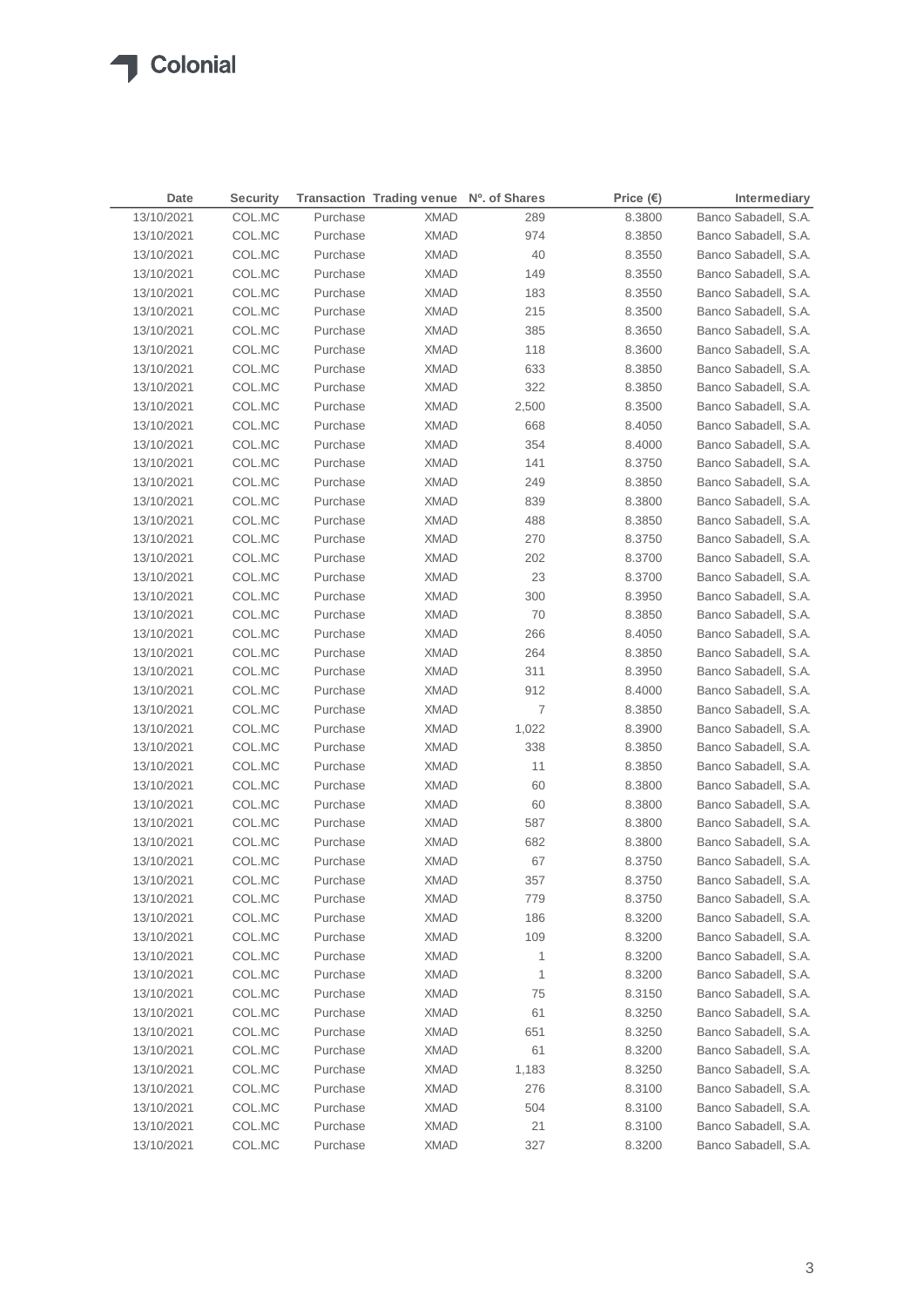| Date       | <b>Security</b> |          | Transaction Trading venue Nº. of Shares |       | Price $(\epsilon)$ | Intermediary         |
|------------|-----------------|----------|-----------------------------------------|-------|--------------------|----------------------|
| 13/10/2021 | COL.MC          | Purchase | <b>XMAD</b>                             | 296   | 8.3200             | Banco Sabadell, S.A. |
| 13/10/2021 | COL.MC          | Purchase | <b>XMAD</b>                             | 71    | 8.3200             | Banco Sabadell, S.A. |
| 13/10/2021 | COL.MC          | Purchase | <b>XMAD</b>                             | 341   | 8.3200             | Banco Sabadell, S.A. |
| 13/10/2021 | COL.MC          | Purchase | <b>XMAD</b>                             | 78    | 8.3200             | Banco Sabadell, S.A. |
| 13/10/2021 | COL.MC          | Purchase | <b>XMAD</b>                             | 61    | 8.3150             | Banco Sabadell, S.A. |
| 13/10/2021 | COL.MC          | Purchase | <b>XMAD</b>                             | 444   | 8.3150             | Banco Sabadell, S.A. |
| 13/10/2021 | COL.MC          | Purchase | <b>XMAD</b>                             | 796   | 8.3150             | Banco Sabadell, S.A. |
| 13/10/2021 | COL.MC          | Purchase | <b>XMAD</b>                             | 240   | 8.3150             | Banco Sabadell, S.A. |
| 13/10/2021 | COL.MC          | Purchase | <b>XMAD</b>                             | 252   | 8.3150             | Banco Sabadell, S.A. |
| 13/10/2021 | COL.MC          | Purchase | <b>XMAD</b>                             | 250   | 8.3200             | Banco Sabadell, S.A. |
| 13/10/2021 | COL.MC          | Purchase | <b>XMAD</b>                             | 156   | 8.3250             | Banco Sabadell, S.A. |
| 13/10/2021 | COL.MC          | Purchase | <b>XMAD</b>                             | 3     | 8.3150             | Banco Sabadell, S.A. |
| 13/10/2021 | COL.MC          | Purchase | <b>XMAD</b>                             | 2,117 | 8.3400             | Banco Sabadell, S.A. |
| 13/10/2021 | COL.MC          | Purchase | <b>XMAD</b>                             | 151   | 8.3600             | Banco Sabadell, S.A. |
| 13/10/2021 | COL.MC          | Purchase | <b>XMAD</b>                             | 629   | 8.3600             | Banco Sabadell, S.A. |
| 13/10/2021 | COL.MC          | Purchase | <b>XMAD</b>                             | 677   | 8.3600             | Banco Sabadell, S.A. |
| 13/10/2021 | COL.MC          | Purchase | XMAD                                    | 223   | 8.3500             | Banco Sabadell, S.A. |
| 13/10/2021 | COL.MC          | Purchase | XMAD                                    | 265   | 8.3650             | Banco Sabadell, S.A. |
| 13/10/2021 | COL.MC          | Purchase | <b>XMAD</b>                             | 192   | 8.3600             | Banco Sabadell, S.A. |
| 13/10/2021 | COL.MC          | Purchase | <b>XMAD</b>                             | 522   | 8.3650             | Banco Sabadell, S.A. |
| 13/10/2021 | COL.MC          | Purchase | <b>XMAD</b>                             | 259   | 8.3650             | Banco Sabadell, S.A. |
| 13/10/2021 | COL.MC          | Purchase | <b>XMAD</b>                             | 79    | 8.3550             | Banco Sabadell, S.A. |
| 13/10/2021 | COL.MC          | Purchase | <b>XMAD</b>                             | 379   | 8.3550             | Banco Sabadell, S.A. |
| 13/10/2021 | COL.MC          | Purchase | <b>XMAD</b>                             | 287   | 8.3550             | Banco Sabadell, S.A. |
| 13/10/2021 | COL.MC          | Purchase | XMAD                                    | 115   | 8.3550             | Banco Sabadell, S.A. |
| 13/10/2021 | COL.MC          | Purchase | XMAD                                    | 208   | 8.3550             | Banco Sabadell, S.A. |
| 13/10/2021 | COL.MC          | Purchase | XMAD                                    | 60    | 8.3450             | Banco Sabadell, S.A. |
| 13/10/2021 | COL.MC          | Purchase | <b>XMAD</b>                             | 849   | 8.3450             | Banco Sabadell, S.A. |
| 13/10/2021 | COL.MC          | Purchase | XMAD                                    | 4     | 8.3300             | Banco Sabadell, S.A. |
| 13/10/2021 | COL.MC          | Purchase | XMAD                                    | 99    | 8.3300             | Banco Sabadell, S.A. |
| 13/10/2021 | COL.MC          | Purchase | XMAD                                    | 509   | 8.3300             | Banco Sabadell, S.A. |
| 13/10/2021 | COL.MC          | Purchase | XMAD                                    | 5     | 8.3300             | Banco Sabadell, S.A. |
| 13/10/2021 | COL.MC          | Purchase | <b>XMAD</b>                             | 419   | 8.3350             | Banco Sabadell, S.A. |
| 13/10/2021 | COL.MC          | Purchase | <b>XMAD</b>                             | 316   | 8.3350             | Banco Sabadell, S.A. |
| 13/10/2021 | COL.MC          | Purchase | <b>XMAD</b>                             | 667   | 8.3400             | Banco Sabadell, S.A. |
| 13/10/2021 | COL.MC          | Purchase | <b>XMAD</b>                             | 60    | 8.3400             | Banco Sabadell, S.A. |
| 13/10/2021 | COL.MC          | Purchase | <b>XMAD</b>                             | 15    | 8.3400             | Banco Sabadell, S.A. |
| 13/10/2021 | COL.MC          | Purchase | <b>XMAD</b>                             | 238   | 8.3400             | Banco Sabadell, S.A. |
| 13/10/2021 | COL.MC          | Purchase | <b>XMAD</b>                             | 741   | 8.3200             | Banco Sabadell, S.A. |
| 13/10/2021 | COL.MC          | Purchase | <b>XMAD</b>                             | 215   | 8.3250             | Banco Sabadell, S.A. |
| 13/10/2021 | COL.MC          | Purchase | <b>XMAD</b>                             | 285   | 8.3250             | Banco Sabadell, S.A. |
| 13/10/2021 | COL.MC          | Purchase | <b>XMAD</b>                             | 548   | 8.3300             | Banco Sabadell, S.A. |
| 13/10/2021 | COL.MC          | Purchase | <b>XMAD</b>                             | 1,346 | 8.3300             | Banco Sabadell, S.A. |
| 13/10/2021 | COL.MC          | Purchase | <b>XMAD</b>                             | 1,457 | 8.3250             | Banco Sabadell, S.A. |
| 13/10/2021 | COL.MC          | Purchase | <b>XMAD</b>                             | 7     | 8.3300             | Banco Sabadell, S.A. |
| 13/10/2021 | COL.MC          | Purchase | <b>XMAD</b>                             | 1,102 | 8.3300             | Banco Sabadell, S.A. |
| 13/10/2021 | COL.MC          | Purchase | <b>XMAD</b>                             | 543   | 8.3250             | Banco Sabadell, S.A. |
| 13/10/2021 | COL.MC          | Purchase | <b>XMAD</b>                             | 514   | 8.3350             | Banco Sabadell, S.A. |
| 13/10/2021 | COL.MC          | Purchase | <b>XMAD</b>                             | 1,039 | 8.3500             | Banco Sabadell, S.A. |
| 13/10/2021 | COL.MC          | Purchase | <b>XMAD</b>                             | 25    | 8.3500             | Banco Sabadell, S.A. |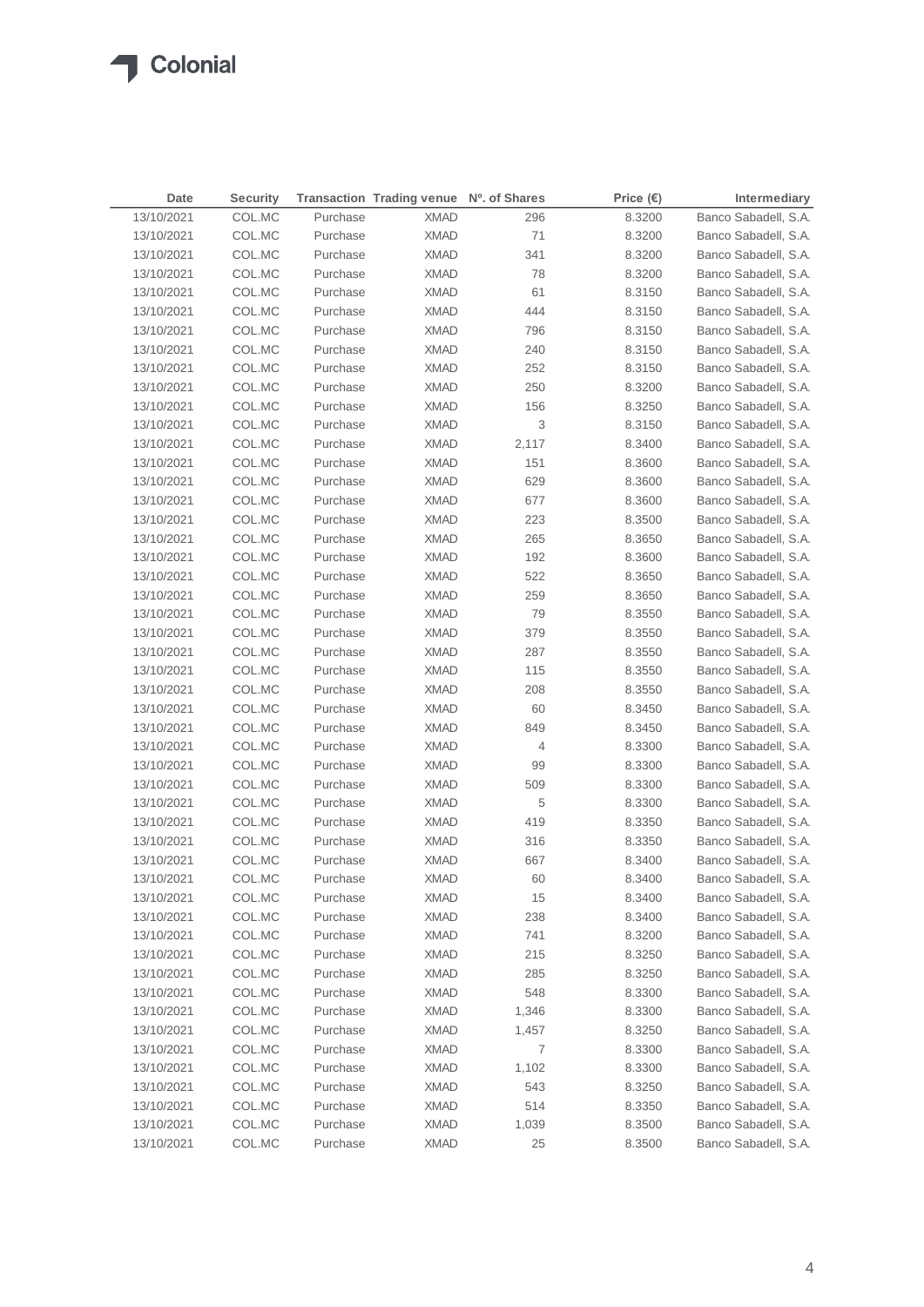| Date       | <b>Security</b> |          | Transaction Trading venue Nº. of Shares |       | Price $(\epsilon)$ | Intermediary         |
|------------|-----------------|----------|-----------------------------------------|-------|--------------------|----------------------|
| 13/10/2021 | COL.MC          | Purchase | <b>XMAD</b>                             | 1,089 | 8.3400             | Banco Sabadell, S.A. |
| 13/10/2021 | COL.MC          | Purchase | <b>XMAD</b>                             | 466   | 8.3400             | Banco Sabadell, S.A. |
| 13/10/2021 | COL.MC          | Purchase | <b>XMAD</b>                             | 36    | 8.3400             | Banco Sabadell, S.A. |
| 13/10/2021 | COL.MC          | Purchase | <b>XMAD</b>                             | 837   | 8.3400             | Banco Sabadell, S.A. |
| 13/10/2021 | COL.MC          | Purchase | <b>XMAD</b>                             | 215   | 8.3400             | Banco Sabadell, S.A. |
| 13/10/2021 | COL.MC          | Purchase | <b>XMAD</b>                             | 322   | 8.3350             | Banco Sabadell, S.A. |
| 13/10/2021 | COL.MC          | Purchase | <b>XMAD</b>                             | 629   | 8.3400             | Banco Sabadell, S.A. |
| 13/10/2021 | COL.MC          | Purchase | <b>XMAD</b>                             | 137   | 8.3400             | Banco Sabadell, S.A. |
| 13/10/2021 | COL.MC          | Purchase | <b>XMAD</b>                             | 43    | 8.3300             | Banco Sabadell, S.A. |
| 13/10/2021 | COL.MC          | Purchase | <b>XMAD</b>                             | 775   | 8.3300             | Banco Sabadell, S.A. |
| 13/10/2021 | COL.MC          | Purchase | <b>XMAD</b>                             | 363   | 8.3300             | Banco Sabadell, S.A. |
| 13/10/2021 | COL.MC          | Purchase | <b>XMAD</b>                             | 1,675 | 8.3300             | Banco Sabadell, S.A. |
| 13/10/2021 | COL.MC          | Purchase | <b>XMAD</b>                             | 21    | 8.3300             | Banco Sabadell, S.A. |
| 13/10/2021 | COL.MC          | Purchase | XMAD                                    | 157   | 8.3150             | Banco Sabadell, S.A. |
| 13/10/2021 | COL.MC          | Purchase | XMAD                                    | 162   | 8.3150             | Banco Sabadell, S.A. |
| 13/10/2021 | COL.MC          | Purchase | XMAD                                    | 341   | 8.3150             | Banco Sabadell, S.A. |
| 13/10/2021 | COL.MC          | Purchase | XMAD                                    | 582   | 8.3200             | Banco Sabadell, S.A. |
| 13/10/2021 | COL.MC          | Purchase | XMAD                                    | 132   | 8.3050             | Banco Sabadell, S.A. |
| 13/10/2021 | COL.MC          | Purchase | <b>XMAD</b>                             | 414   | 8.3050             | Banco Sabadell, S.A. |
| 13/10/2021 | COL.MC          | Purchase | <b>XMAD</b>                             | 813   | 8.3300             | Banco Sabadell, S.A. |
| 13/10/2021 | COL.MC          | Purchase | <b>XMAD</b>                             | 49    | 8.3400             | Banco Sabadell, S.A. |
| 13/10/2021 | COL.MC          | Purchase | <b>XMAD</b>                             | 200   | 8.3400             | Banco Sabadell, S.A. |
| 13/10/2021 | COL.MC          | Purchase | <b>XMAD</b>                             | 320   | 8.3400             | Banco Sabadell, S.A. |
| 13/10/2021 | COL.MC          | Purchase | XMAD                                    | 1,093 | 8.3500             | Banco Sabadell, S.A. |
| 13/10/2021 | COL.MC          | Purchase | <b>XMAD</b>                             | 349   | 8.3500             | Banco Sabadell, S.A. |
| 13/10/2021 | COL.MC          | Purchase | XMAD                                    | 2,500 | 8.3250             | Banco Sabadell, S.A. |
| 13/10/2021 | COL.MC          | Purchase | XMAD                                    | 472   | 8.3250             | Banco Sabadell, S.A. |
| 13/10/2021 | COL.MC          | Purchase | XMAD                                    | 1,832 | 8.3150             | Banco Sabadell, S.A. |
| 13/10/2021 | COL.MC          | Purchase | XMAD                                    | 1,120 | 8.3150             | Banco Sabadell, S.A. |
| 13/10/2021 | COL.MC          | Purchase | XMAD                                    | 172   | 8.3150             | Banco Sabadell, S.A. |
| 13/10/2021 | COL.MC          | Purchase | XMAD                                    | 254   | 8.3200             | Banco Sabadell, S.A. |
| 13/10/2021 | COL.MC          | Purchase | XMAD                                    | 740   | 8.3050             | Banco Sabadell, S.A. |
| 13/10/2021 | COL.MC          | Purchase | <b>XMAD</b>                             | 414   | 8.3050             | Banco Sabadell, S.A. |
| 13/10/2021 | COL.MC          | Purchase | <b>XMAD</b>                             | 112   | 8.3050             | Banco Sabadell, S.A. |
| 13/10/2021 | COL.MC          | Purchase | XMAD                                    | 1,645 | 8.3050             | Banco Sabadell, S.A. |
| 13/10/2021 | COL.MC          | Purchase | <b>XMAD</b>                             | 243   | 8.3000             | Banco Sabadell, S.A. |
| 13/10/2021 | COL.MC          | Purchase | <b>XMAD</b>                             | 304   | 8.3250             | Banco Sabadell, S.A. |
| 13/10/2021 | COL.MC          | Purchase | <b>XMAD</b>                             | 381   | 8.3250             | Banco Sabadell, S.A. |
| 13/10/2021 | COL.MC          | Purchase | <b>XMAD</b>                             | 2,257 | 8.3250             | Banco Sabadell, S.A. |
| 13/10/2021 | COL.MC          | Purchase | <b>XMAD</b>                             | 296   | 8.3250             | Banco Sabadell, S.A. |
| 13/10/2021 | COL.MC          | Purchase | <b>XMAD</b>                             | 4     | 8.3150             | Banco Sabadell, S.A. |
| 13/10/2021 | COL.MC          | Purchase | <b>XMAD</b>                             | 465   | 8.3150             | Banco Sabadell, S.A. |
| 13/10/2021 | COL.MC          | Purchase | <b>XMAD</b>                             | 206   | 8.3150             | Banco Sabadell, S.A. |
| 13/10/2021 | COL.MC          | Purchase | <b>XMAD</b>                             | 123   | 8.3200             | Banco Sabadell, S.A. |
| 13/10/2021 | COL.MC          | Purchase | <b>XMAD</b>                             | 131   | 8.3200             | Banco Sabadell, S.A. |
| 13/10/2021 | COL.MC          | Purchase | <b>XMAD</b>                             | 1,482 | 8.3150             | Banco Sabadell, S.A. |
| 13/10/2021 | COL.MC          | Purchase | <b>XMAD</b>                             | 585   | 8.3150             | Banco Sabadell, S.A. |
| 13/10/2021 | COL.MC          | Purchase | <b>XMAD</b>                             | 12    | 8.3100             | Banco Sabadell, S.A. |
| 13/10/2021 | COL.MC          | Purchase | <b>XMAD</b>                             | 173   | 8.3100             | Banco Sabadell, S.A. |
| 13/10/2021 | COL.MC          | Purchase | <b>XMAD</b>                             | 216   | 8.3100             | Banco Sabadell, S.A. |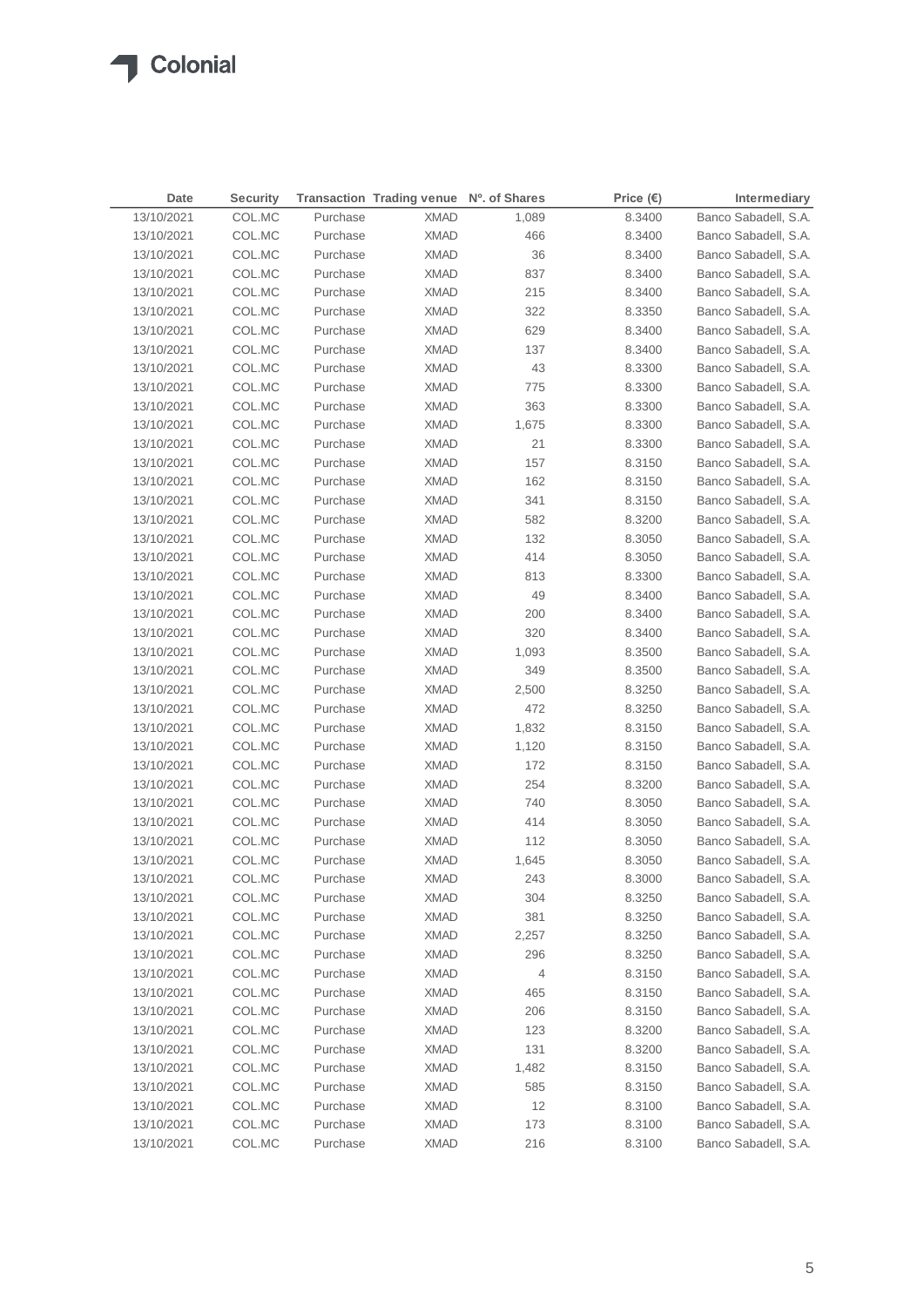| 13/10/2021<br>COL.MC<br>Purchase<br><b>XMAD</b><br>180<br>8.3100<br>COL.MC<br>195<br>13/10/2021<br>Purchase<br><b>XMAD</b><br>8.3100<br>71<br>13/10/2021<br>COL.MC<br>Purchase<br><b>XMAD</b><br>8.3100<br><b>XMAD</b><br>955<br>13/10/2021<br>COL.MC<br>Purchase<br>8.3450<br>542<br>13/10/2021<br>COL.MC<br>Purchase<br><b>XMAD</b><br>8.3450<br>13/10/2021<br>COL.MC<br>Purchase<br><b>XMAD</b><br>224<br>8.3450<br>13/10/2021<br>COL.MC<br>Purchase<br><b>XMAD</b><br>718<br>8.3450<br>447<br>13/10/2021<br>COL.MC<br>Purchase<br><b>XMAD</b><br>8.3450<br>13/10/2021<br>COL.MC<br>Purchase<br><b>XMAD</b><br>144<br>8.3450<br>264<br>13/10/2021<br>COL.MC<br>Purchase<br><b>XMAD</b><br>8.3450<br>13/10/2021<br>COL.MC<br>Purchase<br><b>XMAD</b><br>731<br>8.3450<br>13/10/2021<br>COL.MC<br>Purchase<br>XMAD<br>139<br>8.3450<br>COL.MC<br>Purchase<br>XMAD<br>549<br>13/10/2021<br>8.3450<br>13/10/2021<br>COL.MC<br>Purchase<br>XMAD<br>171<br>8.3450<br>13/10/2021<br>COL.MC<br>Purchase<br>XMAD<br>204<br>8.3450<br>45<br>13/10/2021<br>COL.MC<br>Purchase<br>XMAD<br>8.3350<br>363<br>14/10/2021<br>COL.MC<br>Purchase<br><b>XMAD</b><br>8.3450<br>764<br>14/10/2021<br>COL.MC<br>Purchase<br><b>XMAD</b><br>8.4250<br>14/10/2021<br>COL.MC<br><b>XMAD</b><br>373<br>Purchase<br>8.4150<br>14/10/2021<br>COL.MC<br>Purchase<br><b>XMAD</b><br>316<br>8.4050<br>54<br>14/10/2021<br><b>XMAD</b><br>8.4050<br>COL.MC<br>Purchase<br>14/10/2021<br>Purchase<br><b>XMAD</b><br>754<br>COL.MC<br>8.4200 | Date | <b>Security</b> | Transaction Trading venue Nº. of Shares | Price $(€)$ | Intermediary         |
|----------------------------------------------------------------------------------------------------------------------------------------------------------------------------------------------------------------------------------------------------------------------------------------------------------------------------------------------------------------------------------------------------------------------------------------------------------------------------------------------------------------------------------------------------------------------------------------------------------------------------------------------------------------------------------------------------------------------------------------------------------------------------------------------------------------------------------------------------------------------------------------------------------------------------------------------------------------------------------------------------------------------------------------------------------------------------------------------------------------------------------------------------------------------------------------------------------------------------------------------------------------------------------------------------------------------------------------------------------------------------------------------------------------------------------------------------------------------------------------------------------------|------|-----------------|-----------------------------------------|-------------|----------------------|
|                                                                                                                                                                                                                                                                                                                                                                                                                                                                                                                                                                                                                                                                                                                                                                                                                                                                                                                                                                                                                                                                                                                                                                                                                                                                                                                                                                                                                                                                                                                |      |                 |                                         |             | Banco Sabadell, S.A. |
|                                                                                                                                                                                                                                                                                                                                                                                                                                                                                                                                                                                                                                                                                                                                                                                                                                                                                                                                                                                                                                                                                                                                                                                                                                                                                                                                                                                                                                                                                                                |      |                 |                                         |             | Banco Sabadell, S.A. |
|                                                                                                                                                                                                                                                                                                                                                                                                                                                                                                                                                                                                                                                                                                                                                                                                                                                                                                                                                                                                                                                                                                                                                                                                                                                                                                                                                                                                                                                                                                                |      |                 |                                         |             | Banco Sabadell, S.A. |
|                                                                                                                                                                                                                                                                                                                                                                                                                                                                                                                                                                                                                                                                                                                                                                                                                                                                                                                                                                                                                                                                                                                                                                                                                                                                                                                                                                                                                                                                                                                |      |                 |                                         |             | Banco Sabadell, S.A. |
|                                                                                                                                                                                                                                                                                                                                                                                                                                                                                                                                                                                                                                                                                                                                                                                                                                                                                                                                                                                                                                                                                                                                                                                                                                                                                                                                                                                                                                                                                                                |      |                 |                                         |             | Banco Sabadell, S.A. |
|                                                                                                                                                                                                                                                                                                                                                                                                                                                                                                                                                                                                                                                                                                                                                                                                                                                                                                                                                                                                                                                                                                                                                                                                                                                                                                                                                                                                                                                                                                                |      |                 |                                         |             | Banco Sabadell, S.A. |
|                                                                                                                                                                                                                                                                                                                                                                                                                                                                                                                                                                                                                                                                                                                                                                                                                                                                                                                                                                                                                                                                                                                                                                                                                                                                                                                                                                                                                                                                                                                |      |                 |                                         |             | Banco Sabadell, S.A. |
|                                                                                                                                                                                                                                                                                                                                                                                                                                                                                                                                                                                                                                                                                                                                                                                                                                                                                                                                                                                                                                                                                                                                                                                                                                                                                                                                                                                                                                                                                                                |      |                 |                                         |             | Banco Sabadell, S.A. |
|                                                                                                                                                                                                                                                                                                                                                                                                                                                                                                                                                                                                                                                                                                                                                                                                                                                                                                                                                                                                                                                                                                                                                                                                                                                                                                                                                                                                                                                                                                                |      |                 |                                         |             | Banco Sabadell, S.A. |
|                                                                                                                                                                                                                                                                                                                                                                                                                                                                                                                                                                                                                                                                                                                                                                                                                                                                                                                                                                                                                                                                                                                                                                                                                                                                                                                                                                                                                                                                                                                |      |                 |                                         |             | Banco Sabadell, S.A. |
|                                                                                                                                                                                                                                                                                                                                                                                                                                                                                                                                                                                                                                                                                                                                                                                                                                                                                                                                                                                                                                                                                                                                                                                                                                                                                                                                                                                                                                                                                                                |      |                 |                                         |             | Banco Sabadell, S.A. |
|                                                                                                                                                                                                                                                                                                                                                                                                                                                                                                                                                                                                                                                                                                                                                                                                                                                                                                                                                                                                                                                                                                                                                                                                                                                                                                                                                                                                                                                                                                                |      |                 |                                         |             | Banco Sabadell, S.A. |
|                                                                                                                                                                                                                                                                                                                                                                                                                                                                                                                                                                                                                                                                                                                                                                                                                                                                                                                                                                                                                                                                                                                                                                                                                                                                                                                                                                                                                                                                                                                |      |                 |                                         |             | Banco Sabadell, S.A. |
|                                                                                                                                                                                                                                                                                                                                                                                                                                                                                                                                                                                                                                                                                                                                                                                                                                                                                                                                                                                                                                                                                                                                                                                                                                                                                                                                                                                                                                                                                                                |      |                 |                                         |             | Banco Sabadell, S.A. |
|                                                                                                                                                                                                                                                                                                                                                                                                                                                                                                                                                                                                                                                                                                                                                                                                                                                                                                                                                                                                                                                                                                                                                                                                                                                                                                                                                                                                                                                                                                                |      |                 |                                         |             | Banco Sabadell, S.A. |
|                                                                                                                                                                                                                                                                                                                                                                                                                                                                                                                                                                                                                                                                                                                                                                                                                                                                                                                                                                                                                                                                                                                                                                                                                                                                                                                                                                                                                                                                                                                |      |                 |                                         |             | Banco Sabadell, S.A. |
|                                                                                                                                                                                                                                                                                                                                                                                                                                                                                                                                                                                                                                                                                                                                                                                                                                                                                                                                                                                                                                                                                                                                                                                                                                                                                                                                                                                                                                                                                                                |      |                 |                                         |             | Banco Sabadell, S.A. |
|                                                                                                                                                                                                                                                                                                                                                                                                                                                                                                                                                                                                                                                                                                                                                                                                                                                                                                                                                                                                                                                                                                                                                                                                                                                                                                                                                                                                                                                                                                                |      |                 |                                         |             | Banco Sabadell, S.A. |
|                                                                                                                                                                                                                                                                                                                                                                                                                                                                                                                                                                                                                                                                                                                                                                                                                                                                                                                                                                                                                                                                                                                                                                                                                                                                                                                                                                                                                                                                                                                |      |                 |                                         |             | Banco Sabadell, S.A. |
|                                                                                                                                                                                                                                                                                                                                                                                                                                                                                                                                                                                                                                                                                                                                                                                                                                                                                                                                                                                                                                                                                                                                                                                                                                                                                                                                                                                                                                                                                                                |      |                 |                                         |             | Banco Sabadell, S.A. |
|                                                                                                                                                                                                                                                                                                                                                                                                                                                                                                                                                                                                                                                                                                                                                                                                                                                                                                                                                                                                                                                                                                                                                                                                                                                                                                                                                                                                                                                                                                                |      |                 |                                         |             | Banco Sabadell, S.A. |
|                                                                                                                                                                                                                                                                                                                                                                                                                                                                                                                                                                                                                                                                                                                                                                                                                                                                                                                                                                                                                                                                                                                                                                                                                                                                                                                                                                                                                                                                                                                |      |                 |                                         |             | Banco Sabadell, S.A. |
| 14/10/2021<br>Purchase<br><b>XMAD</b><br>COL.MC<br>2,135<br>8.4200                                                                                                                                                                                                                                                                                                                                                                                                                                                                                                                                                                                                                                                                                                                                                                                                                                                                                                                                                                                                                                                                                                                                                                                                                                                                                                                                                                                                                                             |      |                 |                                         |             | Banco Sabadell, S.A. |
| 14/10/2021<br>Purchase<br>728<br>COL.MC<br>XMAD<br>8.4150                                                                                                                                                                                                                                                                                                                                                                                                                                                                                                                                                                                                                                                                                                                                                                                                                                                                                                                                                                                                                                                                                                                                                                                                                                                                                                                                                                                                                                                      |      |                 |                                         |             | Banco Sabadell, S.A. |
| 14/10/2021<br>Purchase<br><b>XMAD</b><br>114<br>COL.MC<br>8.4150                                                                                                                                                                                                                                                                                                                                                                                                                                                                                                                                                                                                                                                                                                                                                                                                                                                                                                                                                                                                                                                                                                                                                                                                                                                                                                                                                                                                                                               |      |                 |                                         |             | Banco Sabadell, S.A. |
| 529<br>14/10/2021<br>COL.MC<br>Purchase<br>XMAD<br>8.4000                                                                                                                                                                                                                                                                                                                                                                                                                                                                                                                                                                                                                                                                                                                                                                                                                                                                                                                                                                                                                                                                                                                                                                                                                                                                                                                                                                                                                                                      |      |                 |                                         |             | Banco Sabadell, S.A. |
| 14/10/2021<br>COL.MC<br>Purchase<br>XMAD<br>174<br>8.4000                                                                                                                                                                                                                                                                                                                                                                                                                                                                                                                                                                                                                                                                                                                                                                                                                                                                                                                                                                                                                                                                                                                                                                                                                                                                                                                                                                                                                                                      |      |                 |                                         |             | Banco Sabadell, S.A. |
| COL.MC<br><b>XMAD</b><br>14/10/2021<br>Purchase<br>2,285<br>8.4000                                                                                                                                                                                                                                                                                                                                                                                                                                                                                                                                                                                                                                                                                                                                                                                                                                                                                                                                                                                                                                                                                                                                                                                                                                                                                                                                                                                                                                             |      |                 |                                         |             | Banco Sabadell, S.A. |
| COL.MC<br>283<br>14/10/2021<br>Purchase<br>XMAD<br>8.4050                                                                                                                                                                                                                                                                                                                                                                                                                                                                                                                                                                                                                                                                                                                                                                                                                                                                                                                                                                                                                                                                                                                                                                                                                                                                                                                                                                                                                                                      |      |                 |                                         |             | Banco Sabadell, S.A. |
| 14/10/2021<br>COL.MC<br>Purchase<br><b>XMAD</b><br>6<br>8.4150                                                                                                                                                                                                                                                                                                                                                                                                                                                                                                                                                                                                                                                                                                                                                                                                                                                                                                                                                                                                                                                                                                                                                                                                                                                                                                                                                                                                                                                 |      |                 |                                         |             | Banco Sabadell, S.A. |
| 14/10/2021<br>COL.MC<br>Purchase<br><b>XMAD</b><br>1,519<br>8.4150                                                                                                                                                                                                                                                                                                                                                                                                                                                                                                                                                                                                                                                                                                                                                                                                                                                                                                                                                                                                                                                                                                                                                                                                                                                                                                                                                                                                                                             |      |                 |                                         |             | Banco Sabadell, S.A. |
| 14/10/2021<br>COL.MC<br>Purchase<br><b>XMAD</b><br>409<br>8.3950                                                                                                                                                                                                                                                                                                                                                                                                                                                                                                                                                                                                                                                                                                                                                                                                                                                                                                                                                                                                                                                                                                                                                                                                                                                                                                                                                                                                                                               |      |                 |                                         |             | Banco Sabadell, S.A. |
| 14/10/2021<br>COL.MC<br>Purchase<br><b>XMAD</b><br>984<br>8.4000                                                                                                                                                                                                                                                                                                                                                                                                                                                                                                                                                                                                                                                                                                                                                                                                                                                                                                                                                                                                                                                                                                                                                                                                                                                                                                                                                                                                                                               |      |                 |                                         |             | Banco Sabadell, S.A. |
| 14/10/2021<br>COL.MC<br>Purchase<br><b>XMAD</b><br>279<br>8.3800                                                                                                                                                                                                                                                                                                                                                                                                                                                                                                                                                                                                                                                                                                                                                                                                                                                                                                                                                                                                                                                                                                                                                                                                                                                                                                                                                                                                                                               |      |                 |                                         |             | Banco Sabadell, S.A. |
| 14/10/2021<br>COL.MC<br><b>XMAD</b><br>2,500<br>8.3750<br>Purchase                                                                                                                                                                                                                                                                                                                                                                                                                                                                                                                                                                                                                                                                                                                                                                                                                                                                                                                                                                                                                                                                                                                                                                                                                                                                                                                                                                                                                                             |      |                 |                                         |             | Banco Sabadell, S.A. |
| COL.MC<br><b>XMAD</b><br>976<br>14/10/2021<br>8.3900<br>Purchase                                                                                                                                                                                                                                                                                                                                                                                                                                                                                                                                                                                                                                                                                                                                                                                                                                                                                                                                                                                                                                                                                                                                                                                                                                                                                                                                                                                                                                               |      |                 |                                         |             | Banco Sabadell, S.A. |
| 14/10/2021<br>COL.MC<br>Purchase<br><b>XMAD</b><br>168<br>8.3900                                                                                                                                                                                                                                                                                                                                                                                                                                                                                                                                                                                                                                                                                                                                                                                                                                                                                                                                                                                                                                                                                                                                                                                                                                                                                                                                                                                                                                               |      |                 |                                         |             | Banco Sabadell, S.A. |
| 14/10/2021<br>COL.MC<br>Purchase<br><b>XMAD</b><br>259<br>8.3900                                                                                                                                                                                                                                                                                                                                                                                                                                                                                                                                                                                                                                                                                                                                                                                                                                                                                                                                                                                                                                                                                                                                                                                                                                                                                                                                                                                                                                               |      |                 |                                         |             | Banco Sabadell, S.A. |
| 71<br>14/10/2021<br>COL.MC<br>Purchase<br><b>XMAD</b><br>8.3900                                                                                                                                                                                                                                                                                                                                                                                                                                                                                                                                                                                                                                                                                                                                                                                                                                                                                                                                                                                                                                                                                                                                                                                                                                                                                                                                                                                                                                                |      |                 |                                         |             | Banco Sabadell, S.A. |
| 14/10/2021<br>COL.MC<br>Purchase<br><b>XMAD</b><br>726<br>8.4200                                                                                                                                                                                                                                                                                                                                                                                                                                                                                                                                                                                                                                                                                                                                                                                                                                                                                                                                                                                                                                                                                                                                                                                                                                                                                                                                                                                                                                               |      |                 |                                         |             | Banco Sabadell, S.A. |
| 91<br>14/10/2021<br>COL.MC<br>Purchase<br><b>XMAD</b><br>8.4200                                                                                                                                                                                                                                                                                                                                                                                                                                                                                                                                                                                                                                                                                                                                                                                                                                                                                                                                                                                                                                                                                                                                                                                                                                                                                                                                                                                                                                                |      |                 |                                         |             | Banco Sabadell, S.A. |
| 14/10/2021<br>COL.MC<br>Purchase<br><b>XMAD</b><br>335<br>8.3950                                                                                                                                                                                                                                                                                                                                                                                                                                                                                                                                                                                                                                                                                                                                                                                                                                                                                                                                                                                                                                                                                                                                                                                                                                                                                                                                                                                                                                               |      |                 |                                         |             | Banco Sabadell, S.A. |
| 14/10/2021<br>COL.MC<br>Purchase<br><b>XMAD</b><br>312<br>8.3950                                                                                                                                                                                                                                                                                                                                                                                                                                                                                                                                                                                                                                                                                                                                                                                                                                                                                                                                                                                                                                                                                                                                                                                                                                                                                                                                                                                                                                               |      |                 |                                         |             | Banco Sabadell, S.A. |
| 14/10/2021<br>COL.MC<br>Purchase<br><b>XMAD</b><br>8.4000<br>1,335                                                                                                                                                                                                                                                                                                                                                                                                                                                                                                                                                                                                                                                                                                                                                                                                                                                                                                                                                                                                                                                                                                                                                                                                                                                                                                                                                                                                                                             |      |                 |                                         |             | Banco Sabadell, S.A. |
| 14/10/2021<br>COL.MC<br>Purchase<br><b>XMAD</b><br>43<br>8.4000                                                                                                                                                                                                                                                                                                                                                                                                                                                                                                                                                                                                                                                                                                                                                                                                                                                                                                                                                                                                                                                                                                                                                                                                                                                                                                                                                                                                                                                |      |                 |                                         |             | Banco Sabadell, S.A. |
| 14/10/2021<br>COL.MC<br>Purchase<br><b>XMAD</b><br>1,062<br>8.4100                                                                                                                                                                                                                                                                                                                                                                                                                                                                                                                                                                                                                                                                                                                                                                                                                                                                                                                                                                                                                                                                                                                                                                                                                                                                                                                                                                                                                                             |      |                 |                                         |             | Banco Sabadell, S.A. |
| 14/10/2021<br>COL.MC<br>Purchase<br><b>XMAD</b><br>164<br>8.3900                                                                                                                                                                                                                                                                                                                                                                                                                                                                                                                                                                                                                                                                                                                                                                                                                                                                                                                                                                                                                                                                                                                                                                                                                                                                                                                                                                                                                                               |      |                 |                                         |             | Banco Sabadell, S.A. |
| 14/10/2021<br>COL.MC<br>Purchase<br><b>XMAD</b><br>115<br>8.3900                                                                                                                                                                                                                                                                                                                                                                                                                                                                                                                                                                                                                                                                                                                                                                                                                                                                                                                                                                                                                                                                                                                                                                                                                                                                                                                                                                                                                                               |      |                 |                                         |             | Banco Sabadell, S.A. |
| 14/10/2021<br>COL.MC<br>Purchase<br><b>XMAD</b><br>60<br>8.3850                                                                                                                                                                                                                                                                                                                                                                                                                                                                                                                                                                                                                                                                                                                                                                                                                                                                                                                                                                                                                                                                                                                                                                                                                                                                                                                                                                                                                                                |      |                 |                                         |             | Banco Sabadell, S.A. |
| 327<br>14/10/2021<br>COL.MC<br>Purchase<br><b>XMAD</b><br>8.3850                                                                                                                                                                                                                                                                                                                                                                                                                                                                                                                                                                                                                                                                                                                                                                                                                                                                                                                                                                                                                                                                                                                                                                                                                                                                                                                                                                                                                                               |      |                 |                                         |             | Banco Sabadell, S.A. |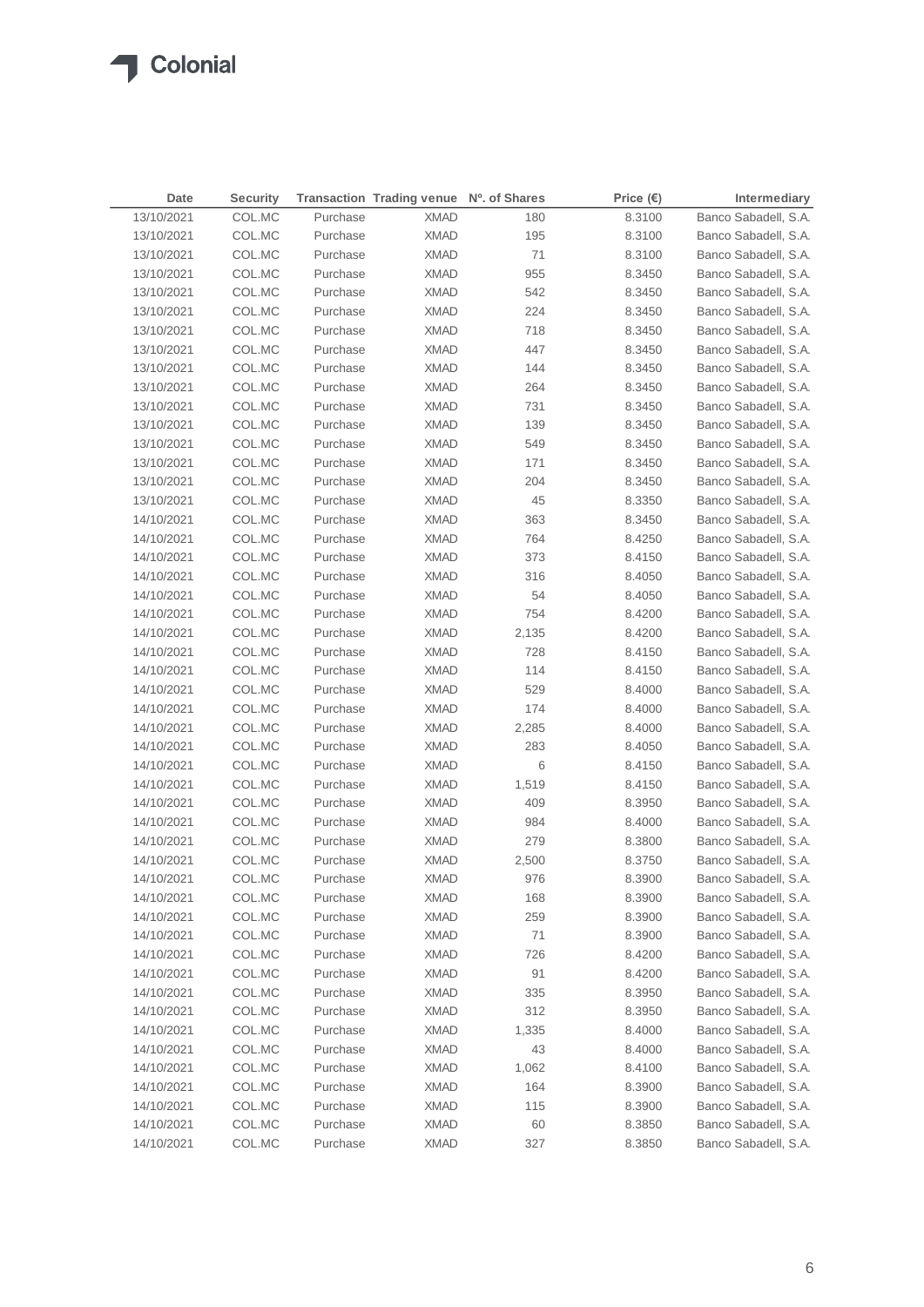| Date       | <b>Security</b> |          | Transaction Trading venue Nº. of Shares |       | Price $(€)$ | Intermediary         |
|------------|-----------------|----------|-----------------------------------------|-------|-------------|----------------------|
| 14/10/2021 | COL.MC          | Purchase | <b>XMAD</b>                             | 89    | 8.3850      | Banco Sabadell, S.A. |
| 14/10/2021 | COL.MC          | Purchase | <b>XMAD</b>                             | 739   | 8.4000      | Banco Sabadell, S.A. |
| 14/10/2021 | COL.MC          | Purchase | <b>XMAD</b>                             | 60    | 8.3850      | Banco Sabadell, S.A. |
| 14/10/2021 | COL.MC          | Purchase | <b>XMAD</b>                             | 540   | 8.3850      | Banco Sabadell, S.A. |
| 14/10/2021 | COL.MC          | Purchase | <b>XMAD</b>                             | 1,498 | 8.3850      | Banco Sabadell, S.A. |
| 14/10/2021 | COL.MC          | Purchase | <b>XMAD</b>                             | 300   | 8.3850      | Banco Sabadell, S.A. |
| 14/10/2021 | COL.MC          | Purchase | <b>XMAD</b>                             | 272   | 8.3850      | Banco Sabadell, S.A. |
| 14/10/2021 | COL.MC          | Purchase | <b>XMAD</b>                             | 1,800 | 8.3750      | Banco Sabadell, S.A. |
| 14/10/2021 | COL.MC          | Purchase | <b>XMAD</b>                             | 53    | 8.3850      | Banco Sabadell, S.A. |
| 14/10/2021 | COL.MC          | Purchase | <b>XMAD</b>                             | 853   | 8.3850      | Banco Sabadell, S.A. |
| 14/10/2021 | COL.MC          | Purchase | <b>XMAD</b>                             | 631   | 8.4200      | Banco Sabadell, S.A. |
| 14/10/2021 | COL.MC          | Purchase | <b>XMAD</b>                             | 611   | 8.4050      | Banco Sabadell, S.A. |
| 14/10/2021 | COL.MC          | Purchase | <b>XMAD</b>                             | 1,889 | 8.4050      | Banco Sabadell, S.A. |
| 14/10/2021 | COL.MC          | Purchase | <b>XMAD</b>                             | 164   | 8.4050      | Banco Sabadell, S.A. |
| 14/10/2021 | COL.MC          | Purchase | <b>XMAD</b>                             | 112   | 8.4050      | Banco Sabadell, S.A. |
| 14/10/2021 | COL.MC          | Purchase | <b>XMAD</b>                             | 137   | 8.4050      | Banco Sabadell, S.A. |
| 14/10/2021 | COL.MC          | Purchase | <b>XMAD</b>                             | 253   | 8.4000      | Banco Sabadell, S.A. |
| 14/10/2021 | COL.MC          | Purchase | <b>XMAD</b>                             | 394   | 8.4300      | Banco Sabadell, S.A. |
| 14/10/2021 | COL.MC          | Purchase | <b>XMAD</b>                             | 1,048 | 8.4300      | Banco Sabadell, S.A. |
| 14/10/2021 | COL.MC          | Purchase | <b>XMAD</b>                             | 330   | 8.4250      | Banco Sabadell, S.A. |
| 14/10/2021 | COL.MC          | Purchase | <b>XMAD</b>                             | 629   | 8.4100      | Banco Sabadell, S.A. |
| 14/10/2021 | COL.MC          | Purchase | <b>XMAD</b>                             | 55    | 8.4000      | Banco Sabadell, S.A. |
| 14/10/2021 | COL.MC          | Purchase | XMAD                                    | 1,005 | 8.3900      | Banco Sabadell, S.A. |
| 14/10/2021 | COL.MC          | Purchase | <b>XMAD</b>                             | 165   | 8.3850      | Banco Sabadell, S.A. |
| 14/10/2021 | COL.MC          | Purchase | <b>XMAD</b>                             | 546   | 8.3950      | Banco Sabadell, S.A. |
| 14/10/2021 | COL.MC          | Purchase | XMAD                                    | 471   | 8.4250      | Banco Sabadell, S.A. |
| 14/10/2021 | COL.MC          | Purchase | <b>XMAD</b>                             | 420   | 8.4250      | Banco Sabadell, S.A. |
| 14/10/2021 | COL.MC          | Purchase | XMAD                                    | 284   | 8.4250      | Banco Sabadell, S.A. |
| 14/10/2021 | COL.MC          | Purchase | XMAD                                    | 597   | 8.4250      | Banco Sabadell, S.A. |
| 14/10/2021 | COL.MC          | Purchase | XMAD                                    | 296   | 8.4250      | Banco Sabadell, S.A. |
| 14/10/2021 | COL.MC          | Purchase | XMAD                                    | 327   | 8.4250      | Banco Sabadell, S.A. |
| 14/10/2021 | COL.MC          | Purchase | XMAD                                    | 234   | 8.4350      | Banco Sabadell, S.A. |
| 14/10/2021 | COL.MC          | Purchase | <b>XMAD</b>                             | 351   | 8.4350      | Banco Sabadell, S.A. |
| 14/10/2021 | COL.MC          | Purchase | <b>XMAD</b>                             | 1,961 | 8.4350      | Banco Sabadell, S.A. |
| 14/10/2021 | COL.MC          | Purchase | <b>XMAD</b>                             | 1,236 | 8.4200      | Banco Sabadell, S.A. |
| 14/10/2021 | COL.MC          | Purchase | <b>XMAD</b>                             | 263   | 8.4200      | Banco Sabadell, S.A. |
| 14/10/2021 | COL.MC          | Purchase | <b>XMAD</b>                             | 306   | 8.4250      | Banco Sabadell, S.A. |
| 14/10/2021 | COL.MC          | Purchase | <b>XMAD</b>                             | 29    | 8.4250      | Banco Sabadell, S.A. |
| 14/10/2021 | COL.MC          | Purchase | <b>XMAD</b>                             | 1,719 | 8.4250      | Banco Sabadell, S.A. |
| 14/10/2021 | COL.MC          | Purchase | <b>XMAD</b>                             | 1,193 | 8.4600      | Banco Sabadell, S.A. |
| 14/10/2021 | COL.MC          | Purchase | <b>XMAD</b>                             | 55    | 8.4500      | Banco Sabadell, S.A. |
| 14/10/2021 | COL.MC          | Purchase | <b>XMAD</b>                             | 1,741 | 8.4550      | Banco Sabadell, S.A. |
| 14/10/2021 | COL.MC          | Purchase | <b>XMAD</b>                             | 538   | 8.4350      | Banco Sabadell, S.A. |
| 14/10/2021 | COL.MC          | Purchase | <b>XMAD</b>                             | 166   | 8.4300      | Banco Sabadell, S.A. |
| 14/10/2021 | COL.MC          | Purchase | <b>XMAD</b>                             | 89    | 8.4300      | Banco Sabadell, S.A. |
| 14/10/2021 | COL.MC          | Purchase | <b>XMAD</b>                             | 8     | 8.4300      | Banco Sabadell, S.A. |
| 14/10/2021 | COL.MC          | Purchase | <b>XMAD</b>                             | 641   | 8.4400      | Banco Sabadell, S.A. |
| 14/10/2021 | COL.MC          | Purchase | <b>XMAD</b>                             | 359   | 8.4400      | Banco Sabadell, S.A. |
| 14/10/2021 | COL.MC          | Purchase | <b>XMAD</b>                             | 798   | 8.4400      | Banco Sabadell, S.A. |
| 14/10/2021 | COL.MC          | Purchase | <b>XMAD</b>                             | 35    | 8.4400      | Banco Sabadell, S.A. |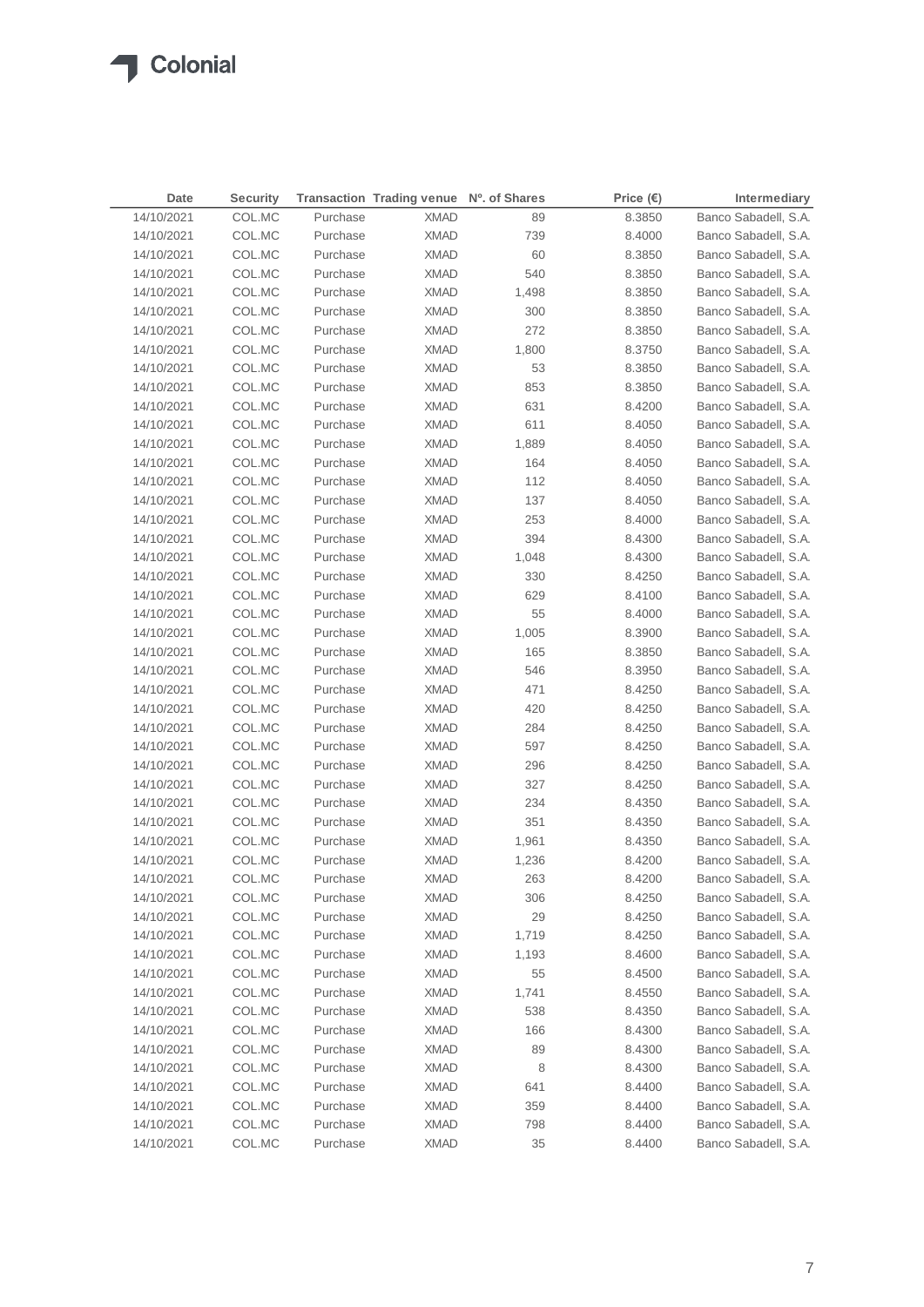| Date       | <b>Security</b> |          | Transaction Trading venue Nº. of Shares |       | Price $(\epsilon)$ | Intermediary         |
|------------|-----------------|----------|-----------------------------------------|-------|--------------------|----------------------|
| 14/10/2021 | COL.MC          | Purchase | <b>XMAD</b>                             | 60    | 8.4400             | Banco Sabadell, S.A. |
| 14/10/2021 | COL.MC          | Purchase | <b>XMAD</b>                             | 1,255 | 8.4400             | Banco Sabadell, S.A. |
| 14/10/2021 | COL.MC          | Purchase | <b>XMAD</b>                             | 690   | 8.4350             | Banco Sabadell, S.A. |
| 14/10/2021 | COL.MC          | Purchase | <b>XMAD</b>                             | 176   | 8.4350             | Banco Sabadell, S.A. |
| 14/10/2021 | COL.MC          | Purchase | <b>XMAD</b>                             | 297   | 8.4300             | Banco Sabadell, S.A. |
| 14/10/2021 | COL.MC          | Purchase | <b>XMAD</b>                             | 119   | 8.4350             | Banco Sabadell, S.A. |
| 14/10/2021 | COL.MC          | Purchase | <b>XMAD</b>                             | 619   | 8.4600             | Banco Sabadell, S.A. |
| 14/10/2021 | COL.MC          | Purchase | <b>XMAD</b>                             | 116   | 8.4450             | Banco Sabadell, S.A. |
| 14/10/2021 | COL.MC          | Purchase | <b>XMAD</b>                             | 435   | 8.4450             | Banco Sabadell, S.A. |
| 14/10/2021 | COL.MC          | Purchase | <b>XMAD</b>                             | 77    | 8.4450             | Banco Sabadell, S.A. |
| 14/10/2021 | COL.MC          | Purchase | <b>XMAD</b>                             | 538   | 8.4450             | Banco Sabadell, S.A. |
| 14/10/2021 | COL.MC          | Purchase | <b>XMAD</b>                             | 276   | 8.4500             | Banco Sabadell, S.A. |
| 14/10/2021 | COL.MC          | Purchase | <b>XMAD</b>                             | 553   | 8.4400             | Banco Sabadell, S.A. |
| 14/10/2021 | COL.MC          | Purchase | <b>XMAD</b>                             | 568   | 8.4400             | Banco Sabadell, S.A. |
| 14/10/2021 | COL.MC          | Purchase | <b>XMAD</b>                             | 458   | 8.3750             | Banco Sabadell, S.A. |
| 14/10/2021 | COL.MC          | Purchase | <b>XMAD</b>                             | 242   | 8.3750             | Banco Sabadell, S.A. |
| 14/10/2021 | COL.MC          | Purchase | <b>XMAD</b>                             | 229   | 8.3750             | Banco Sabadell, S.A. |
| 14/10/2021 | COL.MC          | Purchase | <b>XMAD</b>                             | 150   | 8.3800             | Banco Sabadell, S.A. |
| 14/10/2021 | COL.MC          | Purchase | <b>XMAD</b>                             | 825   | 8.3850             | Banco Sabadell, S.A. |
| 14/10/2021 | COL.MC          | Purchase | <b>XMAD</b>                             | 1,435 | 8.3750             | Banco Sabadell, S.A. |
| 14/10/2021 | COL.MC          | Purchase | <b>XMAD</b>                             | 718   | 8.3800             | Banco Sabadell, S.A. |
| 14/10/2021 | COL.MC          | Purchase | <b>XMAD</b>                             | 1,381 | 8.3800             | Banco Sabadell, S.A. |
| 14/10/2021 | COL.MC          | Purchase | <b>XMAD</b>                             | 1,798 | 8.3800             | Banco Sabadell, S.A. |
| 14/10/2021 | COL.MC          | Purchase | <b>XMAD</b>                             | 1,334 | 8.3850             | Banco Sabadell, S.A. |
| 14/10/2021 | COL.MC          | Purchase | <b>XMAD</b>                             | 1,085 | 8.3750             | Banco Sabadell, S.A. |
| 14/10/2021 | COL.MC          | Purchase | XMAD                                    | 1,415 | 8.3750             | Banco Sabadell, S.A. |
| 14/10/2021 | COL.MC          | Purchase | XMAD                                    | 2,084 | 8.3650             | Banco Sabadell, S.A. |
| 14/10/2021 | COL.MC          | Purchase | XMAD                                    | 603   | 8.3650             | Banco Sabadell, S.A. |
| 14/10/2021 | COL.MC          | Purchase | XMAD                                    | 281   | 8.3650             | Banco Sabadell, S.A. |
| 14/10/2021 | COL.MC          | Purchase | XMAD                                    | 999   | 8.4150             | Banco Sabadell, S.A. |
| 14/10/2021 | COL.MC          | Purchase | XMAD                                    | 1,278 | 8.3600             | Banco Sabadell, S.A. |
| 14/10/2021 | COL.MC          | Purchase | XMAD                                    | 314   | 8.3650             | Banco Sabadell, S.A. |
| 14/10/2021 | COL.MC          | Purchase | <b>XMAD</b>                             | 120   | 8.3650             | Banco Sabadell, S.A. |
| 14/10/2021 | COL.MC          | Purchase | <b>XMAD</b>                             | 1,037 | 8.3650             | Banco Sabadell, S.A. |
| 14/10/2021 | COL.MC          | Purchase | <b>XMAD</b>                             | 198   | 8.3650             | Banco Sabadell, S.A. |
| 14/10/2021 | COL.MC          | Purchase | <b>XMAD</b>                             | 742   | 8.4400             | Banco Sabadell, S.A. |
| 14/10/2021 | COL.MC          | Purchase | <b>XMAD</b>                             | 477   | 8.4350             | Banco Sabadell, S.A. |
| 14/10/2021 | COL.MC          | Purchase | <b>XMAD</b>                             | 562   | 8.4400             | Banco Sabadell, S.A. |
| 14/10/2021 | COL.MC          | Purchase | <b>XMAD</b>                             | 408   | 8.4450             | Banco Sabadell, S.A. |
| 14/10/2021 | COL.MC          | Purchase | <b>XMAD</b>                             | 535   | 8.4450             | Banco Sabadell, S.A. |
| 14/10/2021 | COL.MC          | Purchase | <b>XMAD</b>                             | 312   | 8.4300             | Banco Sabadell, S.A. |
| 14/10/2021 | COL.MC          | Purchase | <b>XMAD</b>                             | 78    | 8.4400             | Banco Sabadell, S.A. |
| 14/10/2021 | COL.MC          | Purchase | <b>XMAD</b>                             | 473   | 8.4400             | Banco Sabadell, S.A. |
| 14/10/2021 | COL.MC          | Purchase | <b>XMAD</b>                             | 620   | 8.4250             | Banco Sabadell, S.A. |
| 14/10/2021 | COL.MC          | Purchase | <b>XMAD</b>                             | 260   | 8.4300             | Banco Sabadell, S.A. |
| 14/10/2021 | COL.MC          | Purchase | <b>XMAD</b>                             | 779   | 8.4400             | Banco Sabadell, S.A. |
| 14/10/2021 | COL.MC          | Purchase | <b>XMAD</b>                             | 173   | 8.4400             | Banco Sabadell, S.A. |
| 14/10/2021 | COL.MC          | Purchase | <b>XMAD</b>                             | 281   | 8.4350             | Banco Sabadell, S.A. |
| 14/10/2021 | COL.MC          | Purchase | <b>XMAD</b>                             | 1,374 | 8.4600             | Banco Sabadell, S.A. |
| 14/10/2021 | COL.MC          | Purchase | <b>XMAD</b>                             | 5     | 8.4600             | Banco Sabadell, S.A. |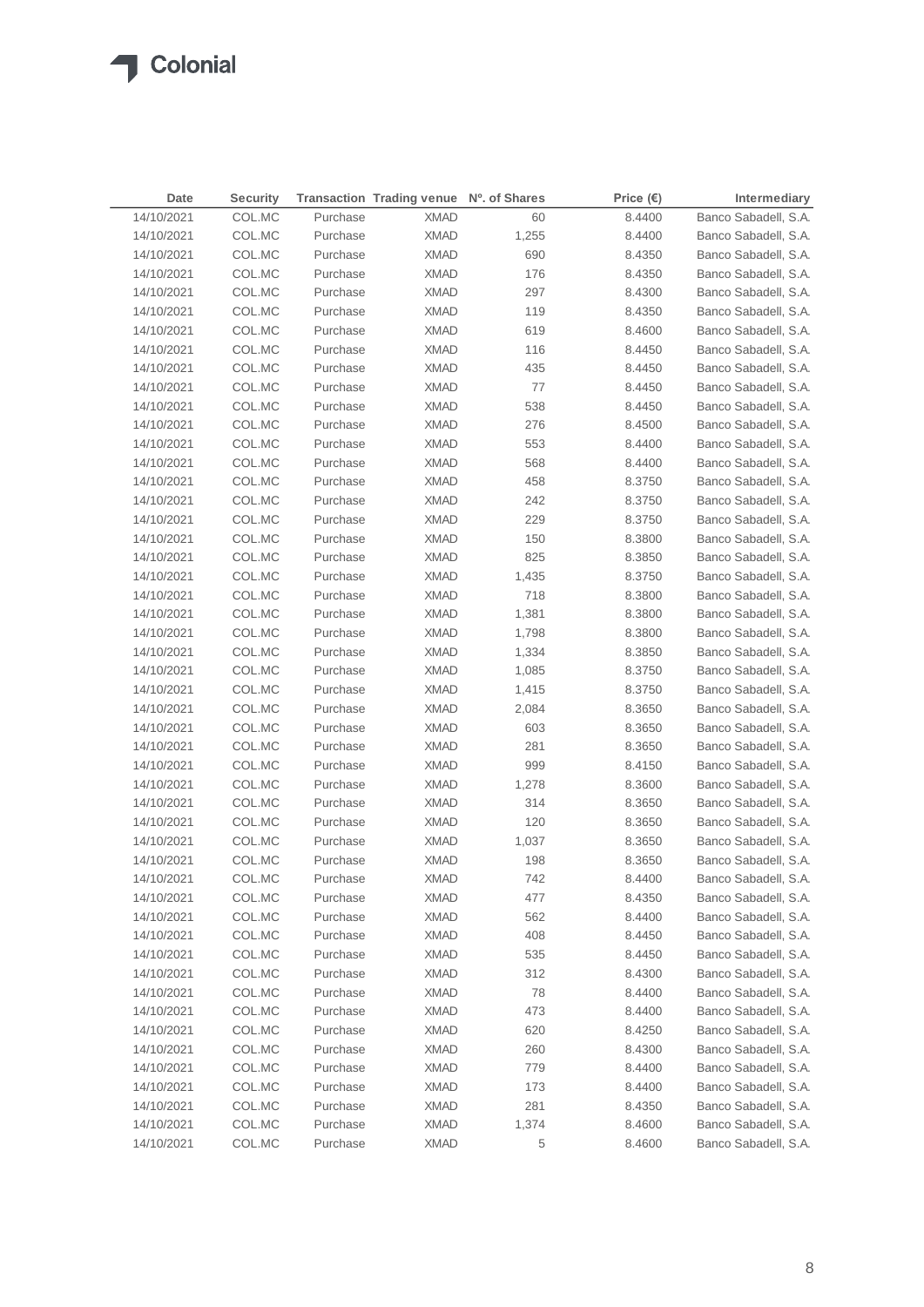| Price $(\epsilon)$<br>14/10/2021<br>Banco Sabadell, S.A.<br>COL.MC<br>Purchase<br><b>XMAD</b><br>356<br>8.4600<br>COL.MC<br>40<br>Banco Sabadell, S.A.<br>14/10/2021<br>Purchase<br><b>XMAD</b><br>8.4500<br>14/10/2021<br>COL.MC<br>Purchase<br><b>XMAD</b><br>1,276<br>8.4500<br>Banco Sabadell, S.A.<br><b>XMAD</b><br>14/10/2021<br>COL.MC<br>Purchase<br>2<br>8.4600<br>Banco Sabadell, S.A.<br>163<br>14/10/2021<br>COL.MC<br>Purchase<br><b>XMAD</b><br>8.4600<br>Banco Sabadell, S.A.<br>374<br>14/10/2021<br>COL.MC<br>Purchase<br><b>XMAD</b><br>8.4600<br>Banco Sabadell, S.A.<br>14/10/2021<br>COL.MC<br>Purchase<br><b>XMAD</b><br>188<br>8.4600<br>Banco Sabadell, S.A.<br>67<br>14/10/2021<br>COL.MC<br>Purchase<br><b>XMAD</b><br>8.4600<br>Banco Sabadell, S.A.<br>424<br>14/10/2021<br>COL.MC<br>Purchase<br><b>XMAD</b><br>8.4600<br>Banco Sabadell, S.A.<br>14/10/2021<br>COL.MC<br>Purchase<br><b>XMAD</b><br>156<br>8.4600<br>Banco Sabadell, S.A.<br>14/10/2021<br>COL.MC<br>Purchase<br><b>XMAD</b><br>118<br>Banco Sabadell, S.A.<br>8.4650<br>14/10/2021<br>COL.MC<br>Purchase<br><b>XMAD</b><br>1,100<br>Banco Sabadell, S.A.<br>8.4650 |  |
|--------------------------------------------------------------------------------------------------------------------------------------------------------------------------------------------------------------------------------------------------------------------------------------------------------------------------------------------------------------------------------------------------------------------------------------------------------------------------------------------------------------------------------------------------------------------------------------------------------------------------------------------------------------------------------------------------------------------------------------------------------------------------------------------------------------------------------------------------------------------------------------------------------------------------------------------------------------------------------------------------------------------------------------------------------------------------------------------------------------------------------------------------------------------|--|
|                                                                                                                                                                                                                                                                                                                                                                                                                                                                                                                                                                                                                                                                                                                                                                                                                                                                                                                                                                                                                                                                                                                                                                    |  |
|                                                                                                                                                                                                                                                                                                                                                                                                                                                                                                                                                                                                                                                                                                                                                                                                                                                                                                                                                                                                                                                                                                                                                                    |  |
|                                                                                                                                                                                                                                                                                                                                                                                                                                                                                                                                                                                                                                                                                                                                                                                                                                                                                                                                                                                                                                                                                                                                                                    |  |
|                                                                                                                                                                                                                                                                                                                                                                                                                                                                                                                                                                                                                                                                                                                                                                                                                                                                                                                                                                                                                                                                                                                                                                    |  |
|                                                                                                                                                                                                                                                                                                                                                                                                                                                                                                                                                                                                                                                                                                                                                                                                                                                                                                                                                                                                                                                                                                                                                                    |  |
|                                                                                                                                                                                                                                                                                                                                                                                                                                                                                                                                                                                                                                                                                                                                                                                                                                                                                                                                                                                                                                                                                                                                                                    |  |
|                                                                                                                                                                                                                                                                                                                                                                                                                                                                                                                                                                                                                                                                                                                                                                                                                                                                                                                                                                                                                                                                                                                                                                    |  |
|                                                                                                                                                                                                                                                                                                                                                                                                                                                                                                                                                                                                                                                                                                                                                                                                                                                                                                                                                                                                                                                                                                                                                                    |  |
|                                                                                                                                                                                                                                                                                                                                                                                                                                                                                                                                                                                                                                                                                                                                                                                                                                                                                                                                                                                                                                                                                                                                                                    |  |
|                                                                                                                                                                                                                                                                                                                                                                                                                                                                                                                                                                                                                                                                                                                                                                                                                                                                                                                                                                                                                                                                                                                                                                    |  |
|                                                                                                                                                                                                                                                                                                                                                                                                                                                                                                                                                                                                                                                                                                                                                                                                                                                                                                                                                                                                                                                                                                                                                                    |  |
|                                                                                                                                                                                                                                                                                                                                                                                                                                                                                                                                                                                                                                                                                                                                                                                                                                                                                                                                                                                                                                                                                                                                                                    |  |
| 14/10/2021<br>COL.MC<br>Purchase<br><b>XMAD</b><br>124<br>8.4650<br>Banco Sabadell, S.A.                                                                                                                                                                                                                                                                                                                                                                                                                                                                                                                                                                                                                                                                                                                                                                                                                                                                                                                                                                                                                                                                           |  |
| 14/10/2021<br>COL.MC<br>Purchase<br><b>XMAD</b><br>146<br>8.4700<br>Banco Sabadell, S.A.                                                                                                                                                                                                                                                                                                                                                                                                                                                                                                                                                                                                                                                                                                                                                                                                                                                                                                                                                                                                                                                                           |  |
| 14/10/2021<br>COL.MC<br>Purchase<br><b>XMAD</b><br>169<br>8.4700<br>Banco Sabadell, S.A.                                                                                                                                                                                                                                                                                                                                                                                                                                                                                                                                                                                                                                                                                                                                                                                                                                                                                                                                                                                                                                                                           |  |
| 345<br>14/10/2021<br>COL.MC<br>Purchase<br><b>XMAD</b><br>8.4700<br>Banco Sabadell, S.A.                                                                                                                                                                                                                                                                                                                                                                                                                                                                                                                                                                                                                                                                                                                                                                                                                                                                                                                                                                                                                                                                           |  |
| 338<br>14/10/2021<br>COL.MC<br>Purchase<br><b>XMAD</b><br>8.4700<br>Banco Sabadell, S.A.                                                                                                                                                                                                                                                                                                                                                                                                                                                                                                                                                                                                                                                                                                                                                                                                                                                                                                                                                                                                                                                                           |  |
| 218<br>14/10/2021<br>COL.MC<br>Purchase<br><b>XMAD</b><br>Banco Sabadell, S.A.<br>8.4700                                                                                                                                                                                                                                                                                                                                                                                                                                                                                                                                                                                                                                                                                                                                                                                                                                                                                                                                                                                                                                                                           |  |
| 14/10/2021<br>COL.MC<br><b>XMAD</b><br>185<br>Banco Sabadell, S.A.<br>Purchase<br>8.4700                                                                                                                                                                                                                                                                                                                                                                                                                                                                                                                                                                                                                                                                                                                                                                                                                                                                                                                                                                                                                                                                           |  |
| 14/10/2021<br>COL.MC<br>Purchase<br><b>XMAD</b><br>2,733<br>Banco Sabadell, S.A.<br>8.4450                                                                                                                                                                                                                                                                                                                                                                                                                                                                                                                                                                                                                                                                                                                                                                                                                                                                                                                                                                                                                                                                         |  |
| 14/10/2021<br><b>XMAD</b><br>318<br>Banco Sabadell, S.A.<br>COL.MC<br>Purchase<br>8.4450                                                                                                                                                                                                                                                                                                                                                                                                                                                                                                                                                                                                                                                                                                                                                                                                                                                                                                                                                                                                                                                                           |  |
| 14/10/2021<br>Purchase<br><b>XMAD</b><br>1,220<br>Banco Sabadell, S.A.<br>COL.MC<br>8.4450                                                                                                                                                                                                                                                                                                                                                                                                                                                                                                                                                                                                                                                                                                                                                                                                                                                                                                                                                                                                                                                                         |  |
| 14/10/2021<br>Purchase<br><b>XMAD</b><br>840<br>Banco Sabadell, S.A.<br>COL.MC<br>8.4450                                                                                                                                                                                                                                                                                                                                                                                                                                                                                                                                                                                                                                                                                                                                                                                                                                                                                                                                                                                                                                                                           |  |
| 14/10/2021<br>Purchase<br>2,360<br>Banco Sabadell, S.A.<br>COL.MC<br>XMAD<br>8.4650                                                                                                                                                                                                                                                                                                                                                                                                                                                                                                                                                                                                                                                                                                                                                                                                                                                                                                                                                                                                                                                                                |  |
| 14/10/2021<br>Purchase<br><b>XMAD</b><br>535<br>Banco Sabadell, S.A.<br>COL.MC<br>8.4650                                                                                                                                                                                                                                                                                                                                                                                                                                                                                                                                                                                                                                                                                                                                                                                                                                                                                                                                                                                                                                                                           |  |
| 767<br>Banco Sabadell, S.A.<br>14/10/2021<br>COL.MC<br>Purchase<br>XMAD<br>8.4650                                                                                                                                                                                                                                                                                                                                                                                                                                                                                                                                                                                                                                                                                                                                                                                                                                                                                                                                                                                                                                                                                  |  |
| 310<br>Banco Sabadell, S.A.<br>14/10/2021<br>COL.MC<br>Purchase<br>XMAD<br>8.4750                                                                                                                                                                                                                                                                                                                                                                                                                                                                                                                                                                                                                                                                                                                                                                                                                                                                                                                                                                                                                                                                                  |  |
| COL.MC<br><b>XMAD</b><br>349<br>Banco Sabadell, S.A.<br>14/10/2021<br>Purchase<br>8.4750                                                                                                                                                                                                                                                                                                                                                                                                                                                                                                                                                                                                                                                                                                                                                                                                                                                                                                                                                                                                                                                                           |  |
| COL.MC<br>840<br>Banco Sabadell, S.A.<br>14/10/2021<br>Purchase<br>XMAD<br>8.4750                                                                                                                                                                                                                                                                                                                                                                                                                                                                                                                                                                                                                                                                                                                                                                                                                                                                                                                                                                                                                                                                                  |  |
| 14/10/2021<br>COL.MC<br>Purchase<br><b>XMAD</b><br>Banco Sabadell, S.A.<br>1,200<br>8.4750                                                                                                                                                                                                                                                                                                                                                                                                                                                                                                                                                                                                                                                                                                                                                                                                                                                                                                                                                                                                                                                                         |  |
| 14/10/2021<br>COL.MC<br>Purchase<br><b>XMAD</b><br>1,422<br>Banco Sabadell, S.A.<br>8.4750                                                                                                                                                                                                                                                                                                                                                                                                                                                                                                                                                                                                                                                                                                                                                                                                                                                                                                                                                                                                                                                                         |  |
| 14/10/2021<br>COL.MC<br>Purchase<br><b>XMAD</b><br>286<br>8.4700<br>Banco Sabadell, S.A.                                                                                                                                                                                                                                                                                                                                                                                                                                                                                                                                                                                                                                                                                                                                                                                                                                                                                                                                                                                                                                                                           |  |
| 14<br>14/10/2021<br>COL.MC<br>Purchase<br><b>XMAD</b><br>Banco Sabadell, S.A.<br>8.4700                                                                                                                                                                                                                                                                                                                                                                                                                                                                                                                                                                                                                                                                                                                                                                                                                                                                                                                                                                                                                                                                            |  |
| 20<br>Banco Sabadell, S.A.<br>14/10/2021<br>COL.MC<br>Purchase<br><b>XMAD</b><br>8.4650                                                                                                                                                                                                                                                                                                                                                                                                                                                                                                                                                                                                                                                                                                                                                                                                                                                                                                                                                                                                                                                                            |  |
| 106<br>Banco Sabadell, S.A.<br>14/10/2021<br>COL.MC<br>Purchase<br><b>XMAD</b><br>8.4650                                                                                                                                                                                                                                                                                                                                                                                                                                                                                                                                                                                                                                                                                                                                                                                                                                                                                                                                                                                                                                                                           |  |
| COL.MC<br><b>XMAD</b><br>565<br>8.4700<br>14/10/2021<br>Banco Sabadell, S.A.<br>Purchase                                                                                                                                                                                                                                                                                                                                                                                                                                                                                                                                                                                                                                                                                                                                                                                                                                                                                                                                                                                                                                                                           |  |
| 14/10/2021<br>COL.MC<br>Purchase<br><b>XMAD</b><br>305<br>8.4700<br>Banco Sabadell, S.A.                                                                                                                                                                                                                                                                                                                                                                                                                                                                                                                                                                                                                                                                                                                                                                                                                                                                                                                                                                                                                                                                           |  |
| 276<br>Banco Sabadell, S.A.<br>14/10/2021<br>COL.MC<br>Purchase<br><b>XMAD</b><br>8.4650                                                                                                                                                                                                                                                                                                                                                                                                                                                                                                                                                                                                                                                                                                                                                                                                                                                                                                                                                                                                                                                                           |  |
| 15/10/2021<br>COL.MC<br>Purchase<br><b>XMAD</b><br>1,962<br>8.4850<br>Banco Sabadell, S.A.                                                                                                                                                                                                                                                                                                                                                                                                                                                                                                                                                                                                                                                                                                                                                                                                                                                                                                                                                                                                                                                                         |  |
| Banco Sabadell, S.A.<br>15/10/2021<br>COL.MC<br>Purchase<br><b>XMAD</b><br>493<br>8.5000                                                                                                                                                                                                                                                                                                                                                                                                                                                                                                                                                                                                                                                                                                                                                                                                                                                                                                                                                                                                                                                                           |  |
| 15/10/2021<br>COL.MC<br>Purchase<br><b>XMAD</b><br>780<br>8.5050<br>Banco Sabadell, S.A.                                                                                                                                                                                                                                                                                                                                                                                                                                                                                                                                                                                                                                                                                                                                                                                                                                                                                                                                                                                                                                                                           |  |
| 350<br>Banco Sabadell, S.A.<br>15/10/2021<br>COL.MC<br>Purchase<br><b>XMAD</b><br>8.5050                                                                                                                                                                                                                                                                                                                                                                                                                                                                                                                                                                                                                                                                                                                                                                                                                                                                                                                                                                                                                                                                           |  |
| 15/10/2021<br>COL.MC<br>Purchase<br><b>XMAD</b><br>323<br>8.4900<br>Banco Sabadell, S.A.                                                                                                                                                                                                                                                                                                                                                                                                                                                                                                                                                                                                                                                                                                                                                                                                                                                                                                                                                                                                                                                                           |  |
| 15/10/2021<br>COL.MC<br>Purchase<br><b>XMAD</b><br>4,600<br>Banco Sabadell, S.A.<br>8.5100                                                                                                                                                                                                                                                                                                                                                                                                                                                                                                                                                                                                                                                                                                                                                                                                                                                                                                                                                                                                                                                                         |  |
| 15/10/2021<br>COL.MC<br>Purchase<br><b>XMAD</b><br>714<br>Banco Sabadell, S.A.<br>8.5100                                                                                                                                                                                                                                                                                                                                                                                                                                                                                                                                                                                                                                                                                                                                                                                                                                                                                                                                                                                                                                                                           |  |
| 15/10/2021<br>COL.MC<br>Purchase<br><b>XMAD</b><br>316<br>8.4700<br>Banco Sabadell, S.A.                                                                                                                                                                                                                                                                                                                                                                                                                                                                                                                                                                                                                                                                                                                                                                                                                                                                                                                                                                                                                                                                           |  |
| 15/10/2021<br>COL.MC<br>Purchase<br><b>XMAD</b><br>335<br>8.4550<br>Banco Sabadell, S.A.                                                                                                                                                                                                                                                                                                                                                                                                                                                                                                                                                                                                                                                                                                                                                                                                                                                                                                                                                                                                                                                                           |  |
| 15/10/2021<br>COL.MC<br>Purchase<br><b>XMAD</b><br>29<br>8.4500<br>Banco Sabadell, S.A.                                                                                                                                                                                                                                                                                                                                                                                                                                                                                                                                                                                                                                                                                                                                                                                                                                                                                                                                                                                                                                                                            |  |
| 15/10/2021<br>COL.MC<br>Purchase<br><b>XMAD</b><br>718<br>8.4500<br>Banco Sabadell, S.A.                                                                                                                                                                                                                                                                                                                                                                                                                                                                                                                                                                                                                                                                                                                                                                                                                                                                                                                                                                                                                                                                           |  |
| Banco Sabadell, S.A.<br>15/10/2021<br>COL.MC<br>Purchase<br><b>XMAD</b><br>1,753<br>8.4500                                                                                                                                                                                                                                                                                                                                                                                                                                                                                                                                                                                                                                                                                                                                                                                                                                                                                                                                                                                                                                                                         |  |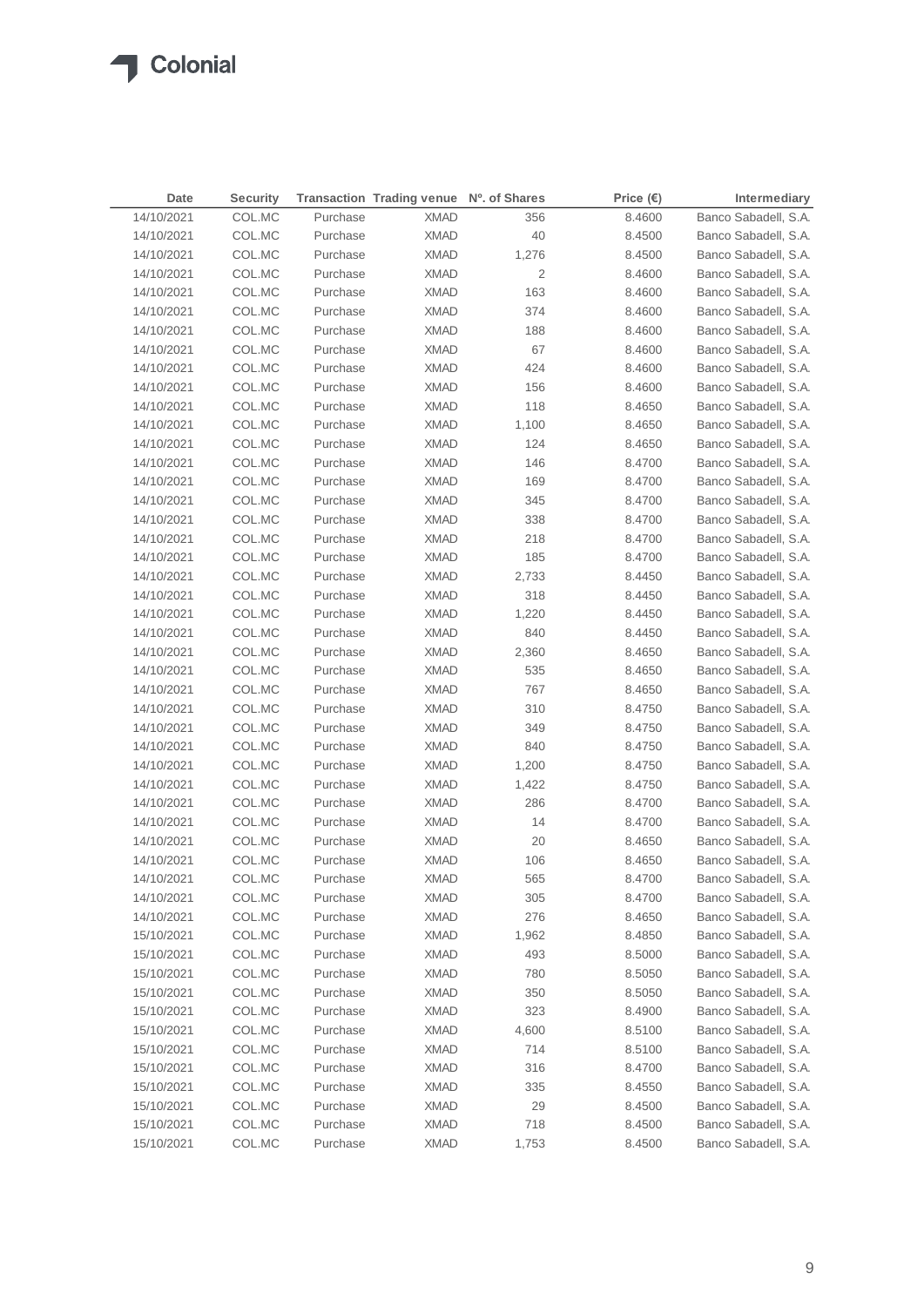| 15/10/2021<br>Purchase<br>Banco Sabadell, S.A.<br>COL.MC<br><b>XMAD</b><br>105<br>8.4500<br>106<br>15/10/2021<br>COL.MC<br>Purchase<br><b>XMAD</b><br>8.4600<br>Banco Sabadell, S.A.<br>15/10/2021<br>COL.MC<br>Purchase<br><b>XMAD</b><br>209<br>8.4600<br>Banco Sabadell, S.A.<br>COL.MC<br><b>XMAD</b><br>324<br>Banco Sabadell, S.A.<br>15/10/2021<br>Purchase<br>8.4450<br>47<br>15/10/2021<br>COL.MC<br>Purchase<br><b>XMAD</b><br>8.4800<br>Banco Sabadell, S.A.<br>302<br>15/10/2021<br>COL.MC<br>Purchase<br><b>XMAD</b><br>8.4900<br>Banco Sabadell, S.A.<br>132<br>15/10/2021<br>COL.MC<br>Purchase<br><b>XMAD</b><br>8.4900<br>Banco Sabadell, S.A.<br>467<br>Banco Sabadell, S.A.<br>15/10/2021<br>COL.MC<br>Purchase<br><b>XMAD</b><br>8.4900<br>15/10/2021<br>COL.MC<br>Purchase<br><b>XMAD</b><br>1,548<br>8.4900<br>Banco Sabadell, S.A.<br>Banco Sabadell, S.A.<br>15/10/2021<br>COL.MC<br>Purchase<br><b>XMAD</b><br>270<br>8.4900<br>274<br>15/10/2021<br>COL.MC<br>Purchase<br><b>XMAD</b><br>8.4350<br>Banco Sabadell, S.A.<br>60<br>15/10/2021<br>COL.MC<br>Purchase<br><b>XMAD</b><br>8.4350<br>Banco Sabadell, S.A.<br>15/10/2021<br>COL.MC<br>Purchase<br><b>XMAD</b><br>114<br>8.4350<br>Banco Sabadell, S.A.<br>50<br>15/10/2021<br>COL.MC<br>Purchase<br><b>XMAD</b><br>Banco Sabadell, S.A.<br>8.4350<br>15/10/2021<br>COL.MC<br>Purchase<br><b>XMAD</b><br>246<br>Banco Sabadell, S.A.<br>8.4350<br>303<br>15/10/2021<br>COL.MC<br>Purchase<br><b>XMAD</b><br>8.4350<br>Banco Sabadell, S.A.<br>15/10/2021<br>COL.MC<br>Purchase<br><b>XMAD</b><br>848<br>8.4350<br>Banco Sabadell, S.A.<br>300<br>15/10/2021<br>COL.MC<br>Purchase<br><b>XMAD</b><br>8.4500<br>Banco Sabadell, S.A.<br>388<br>15/10/2021<br>COL.MC<br>Purchase<br><b>XMAD</b><br>8.4400<br>Banco Sabadell, S.A.<br>286<br>15/10/2021<br>COL.MC<br>Purchase<br><b>XMAD</b><br>8.4350<br>Banco Sabadell, S.A.<br>402<br>15/10/2021<br>COL.MC<br>Purchase<br><b>XMAD</b><br>8.4500<br>Banco Sabadell, S.A.<br>355<br>15/10/2021<br>COL.MC<br><b>XMAD</b><br>8.4500<br>Banco Sabadell, S.A.<br>Purchase<br>15/10/2021<br>1,743<br>Banco Sabadell, S.A.<br>COL.MC<br>Purchase<br>XMAD<br>8.4500<br>15/10/2021<br>COL.MC<br>Purchase<br><b>XMAD</b><br>1,066<br>Banco Sabadell, S.A.<br>8.4500<br>COL.MC<br>Purchase<br><b>XMAD</b><br>296<br>Banco Sabadell, S.A.<br>15/10/2021<br>8.4600<br>15/10/2021<br>370<br>Banco Sabadell, S.A.<br>COL.MC<br>Purchase<br>XMAD<br>8.4600<br>15/10/2021<br>Purchase<br><b>XMAD</b><br>108<br>Banco Sabadell, S.A.<br>COL.MC<br>8.4600<br>233<br>Banco Sabadell, S.A.<br>15/10/2021<br>COL.MC<br>Purchase<br>XMAD<br>8.4600<br>256<br>Banco Sabadell, S.A.<br>15/10/2021<br>COL.MC<br>Purchase<br>XMAD<br>8.4700<br>COL.MC<br>325<br>Banco Sabadell, S.A.<br>15/10/2021<br>Purchase<br>XMAD<br>8.4600<br>COL.MC<br>126<br>Banco Sabadell, S.A.<br>15/10/2021<br>Purchase<br>XMAD<br>8.4600<br>COL.MC<br>Purchase<br>621<br>Banco Sabadell, S.A.<br>15/10/2021<br>XMAD<br>8.4650<br>COL.MC<br>Purchase<br><b>XMAD</b><br>133<br>Banco Sabadell, S.A.<br>15/10/2021<br>8.4750<br>15/10/2021<br>COL.MC<br>Purchase<br><b>XMAD</b><br>429<br>Banco Sabadell, S.A.<br>8.4750<br>Banco Sabadell, S.A.<br>15/10/2021<br>COL.MC<br>Purchase<br><b>XMAD</b><br>1,199<br>8.4700<br>15/10/2021<br>COL.MC<br><b>XMAD</b><br>1,823<br>8.4750<br>Purchase<br>Banco Sabadell, S.A.<br>15/10/2021<br>COL.MC<br><b>XMAD</b><br>168<br>8.4750<br>Banco Sabadell, S.A.<br>Purchase<br>1,211<br>15/10/2021<br>COL.MC<br>Purchase<br><b>XMAD</b><br>8.4450<br>Banco Sabadell, S.A.<br>15/10/2021<br>COL.MC<br>Purchase<br><b>XMAD</b><br>8.4250<br>Banco Sabadell, S.A.<br>1,983<br>Banco Sabadell, S.A.<br>15/10/2021<br>COL.MC<br>Purchase<br><b>XMAD</b><br>517<br>8.4250<br>15/10/2021<br>COL.MC<br>Purchase<br><b>XMAD</b><br>807<br>8.4250<br>Banco Sabadell, S.A.<br>431<br>Banco Sabadell, S.A.<br>15/10/2021<br>COL.MC<br>Purchase<br><b>XMAD</b><br>8.4250<br>15/10/2021<br>COL.MC<br>Purchase<br><b>XMAD</b><br>360<br>8.4200<br>Banco Sabadell, S.A.<br>Banco Sabadell, S.A.<br>15/10/2021<br>COL.MC<br>Purchase<br><b>XMAD</b><br>2,500<br>8.4450<br>15/10/2021<br>COL.MC<br>Purchase<br><b>XMAD</b><br>947<br>Banco Sabadell, S.A.<br>8.4450<br>15/10/2021<br>COL.MC<br>Purchase<br><b>XMAD</b><br>243<br>Banco Sabadell, S.A.<br>8.4300<br>15/10/2021<br>COL.MC<br>Purchase<br><b>XMAD</b><br>2,500<br>Banco Sabadell, S.A.<br>8.4250<br>15/10/2021<br>COL.MC<br>Purchase<br><b>XMAD</b><br>104<br>8.4200<br>Banco Sabadell, S.A.<br>15/10/2021<br>COL.MC<br>Purchase<br><b>XMAD</b><br>355<br>8.4200<br>Banco Sabadell, S.A. | Date       | <b>Security</b> |          | Transaction Trading venue Nº. of Shares |     | Price $(\epsilon)$ | Intermediary         |
|--------------------------------------------------------------------------------------------------------------------------------------------------------------------------------------------------------------------------------------------------------------------------------------------------------------------------------------------------------------------------------------------------------------------------------------------------------------------------------------------------------------------------------------------------------------------------------------------------------------------------------------------------------------------------------------------------------------------------------------------------------------------------------------------------------------------------------------------------------------------------------------------------------------------------------------------------------------------------------------------------------------------------------------------------------------------------------------------------------------------------------------------------------------------------------------------------------------------------------------------------------------------------------------------------------------------------------------------------------------------------------------------------------------------------------------------------------------------------------------------------------------------------------------------------------------------------------------------------------------------------------------------------------------------------------------------------------------------------------------------------------------------------------------------------------------------------------------------------------------------------------------------------------------------------------------------------------------------------------------------------------------------------------------------------------------------------------------------------------------------------------------------------------------------------------------------------------------------------------------------------------------------------------------------------------------------------------------------------------------------------------------------------------------------------------------------------------------------------------------------------------------------------------------------------------------------------------------------------------------------------------------------------------------------------------------------------------------------------------------------------------------------------------------------------------------------------------------------------------------------------------------------------------------------------------------------------------------------------------------------------------------------------------------------------------------------------------------------------------------------------------------------------------------------------------------------------------------------------------------------------------------------------------------------------------------------------------------------------------------------------------------------------------------------------------------------------------------------------------------------------------------------------------------------------------------------------------------------------------------------------------------------------------------------------------------------------------------------------------------------------------------------------------------------------------------------------------------------------------------------------------------------------------------------------------------------------------------------------------------------------------------------------------------------------------------------------------------------------------------------------------------------------------------------------------------------------------------------------------------------------------------------------------------------------------------------------------------------------------------------------------------------------------------------------------------------------------------------------------------------------------------------------------------------------------------------------------------------------------------------------------------------------------|------------|-----------------|----------|-----------------------------------------|-----|--------------------|----------------------|
|                                                                                                                                                                                                                                                                                                                                                                                                                                                                                                                                                                                                                                                                                                                                                                                                                                                                                                                                                                                                                                                                                                                                                                                                                                                                                                                                                                                                                                                                                                                                                                                                                                                                                                                                                                                                                                                                                                                                                                                                                                                                                                                                                                                                                                                                                                                                                                                                                                                                                                                                                                                                                                                                                                                                                                                                                                                                                                                                                                                                                                                                                                                                                                                                                                                                                                                                                                                                                                                                                                                                                                                                                                                                                                                                                                                                                                                                                                                                                                                                                                                                                                                                                                                                                                                                                                                                                                                                                                                                                                                                                                                                                                                        |            |                 |          |                                         |     |                    |                      |
|                                                                                                                                                                                                                                                                                                                                                                                                                                                                                                                                                                                                                                                                                                                                                                                                                                                                                                                                                                                                                                                                                                                                                                                                                                                                                                                                                                                                                                                                                                                                                                                                                                                                                                                                                                                                                                                                                                                                                                                                                                                                                                                                                                                                                                                                                                                                                                                                                                                                                                                                                                                                                                                                                                                                                                                                                                                                                                                                                                                                                                                                                                                                                                                                                                                                                                                                                                                                                                                                                                                                                                                                                                                                                                                                                                                                                                                                                                                                                                                                                                                                                                                                                                                                                                                                                                                                                                                                                                                                                                                                                                                                                                                        |            |                 |          |                                         |     |                    |                      |
|                                                                                                                                                                                                                                                                                                                                                                                                                                                                                                                                                                                                                                                                                                                                                                                                                                                                                                                                                                                                                                                                                                                                                                                                                                                                                                                                                                                                                                                                                                                                                                                                                                                                                                                                                                                                                                                                                                                                                                                                                                                                                                                                                                                                                                                                                                                                                                                                                                                                                                                                                                                                                                                                                                                                                                                                                                                                                                                                                                                                                                                                                                                                                                                                                                                                                                                                                                                                                                                                                                                                                                                                                                                                                                                                                                                                                                                                                                                                                                                                                                                                                                                                                                                                                                                                                                                                                                                                                                                                                                                                                                                                                                                        |            |                 |          |                                         |     |                    |                      |
|                                                                                                                                                                                                                                                                                                                                                                                                                                                                                                                                                                                                                                                                                                                                                                                                                                                                                                                                                                                                                                                                                                                                                                                                                                                                                                                                                                                                                                                                                                                                                                                                                                                                                                                                                                                                                                                                                                                                                                                                                                                                                                                                                                                                                                                                                                                                                                                                                                                                                                                                                                                                                                                                                                                                                                                                                                                                                                                                                                                                                                                                                                                                                                                                                                                                                                                                                                                                                                                                                                                                                                                                                                                                                                                                                                                                                                                                                                                                                                                                                                                                                                                                                                                                                                                                                                                                                                                                                                                                                                                                                                                                                                                        |            |                 |          |                                         |     |                    |                      |
|                                                                                                                                                                                                                                                                                                                                                                                                                                                                                                                                                                                                                                                                                                                                                                                                                                                                                                                                                                                                                                                                                                                                                                                                                                                                                                                                                                                                                                                                                                                                                                                                                                                                                                                                                                                                                                                                                                                                                                                                                                                                                                                                                                                                                                                                                                                                                                                                                                                                                                                                                                                                                                                                                                                                                                                                                                                                                                                                                                                                                                                                                                                                                                                                                                                                                                                                                                                                                                                                                                                                                                                                                                                                                                                                                                                                                                                                                                                                                                                                                                                                                                                                                                                                                                                                                                                                                                                                                                                                                                                                                                                                                                                        |            |                 |          |                                         |     |                    |                      |
|                                                                                                                                                                                                                                                                                                                                                                                                                                                                                                                                                                                                                                                                                                                                                                                                                                                                                                                                                                                                                                                                                                                                                                                                                                                                                                                                                                                                                                                                                                                                                                                                                                                                                                                                                                                                                                                                                                                                                                                                                                                                                                                                                                                                                                                                                                                                                                                                                                                                                                                                                                                                                                                                                                                                                                                                                                                                                                                                                                                                                                                                                                                                                                                                                                                                                                                                                                                                                                                                                                                                                                                                                                                                                                                                                                                                                                                                                                                                                                                                                                                                                                                                                                                                                                                                                                                                                                                                                                                                                                                                                                                                                                                        |            |                 |          |                                         |     |                    |                      |
|                                                                                                                                                                                                                                                                                                                                                                                                                                                                                                                                                                                                                                                                                                                                                                                                                                                                                                                                                                                                                                                                                                                                                                                                                                                                                                                                                                                                                                                                                                                                                                                                                                                                                                                                                                                                                                                                                                                                                                                                                                                                                                                                                                                                                                                                                                                                                                                                                                                                                                                                                                                                                                                                                                                                                                                                                                                                                                                                                                                                                                                                                                                                                                                                                                                                                                                                                                                                                                                                                                                                                                                                                                                                                                                                                                                                                                                                                                                                                                                                                                                                                                                                                                                                                                                                                                                                                                                                                                                                                                                                                                                                                                                        |            |                 |          |                                         |     |                    |                      |
|                                                                                                                                                                                                                                                                                                                                                                                                                                                                                                                                                                                                                                                                                                                                                                                                                                                                                                                                                                                                                                                                                                                                                                                                                                                                                                                                                                                                                                                                                                                                                                                                                                                                                                                                                                                                                                                                                                                                                                                                                                                                                                                                                                                                                                                                                                                                                                                                                                                                                                                                                                                                                                                                                                                                                                                                                                                                                                                                                                                                                                                                                                                                                                                                                                                                                                                                                                                                                                                                                                                                                                                                                                                                                                                                                                                                                                                                                                                                                                                                                                                                                                                                                                                                                                                                                                                                                                                                                                                                                                                                                                                                                                                        |            |                 |          |                                         |     |                    |                      |
|                                                                                                                                                                                                                                                                                                                                                                                                                                                                                                                                                                                                                                                                                                                                                                                                                                                                                                                                                                                                                                                                                                                                                                                                                                                                                                                                                                                                                                                                                                                                                                                                                                                                                                                                                                                                                                                                                                                                                                                                                                                                                                                                                                                                                                                                                                                                                                                                                                                                                                                                                                                                                                                                                                                                                                                                                                                                                                                                                                                                                                                                                                                                                                                                                                                                                                                                                                                                                                                                                                                                                                                                                                                                                                                                                                                                                                                                                                                                                                                                                                                                                                                                                                                                                                                                                                                                                                                                                                                                                                                                                                                                                                                        |            |                 |          |                                         |     |                    |                      |
|                                                                                                                                                                                                                                                                                                                                                                                                                                                                                                                                                                                                                                                                                                                                                                                                                                                                                                                                                                                                                                                                                                                                                                                                                                                                                                                                                                                                                                                                                                                                                                                                                                                                                                                                                                                                                                                                                                                                                                                                                                                                                                                                                                                                                                                                                                                                                                                                                                                                                                                                                                                                                                                                                                                                                                                                                                                                                                                                                                                                                                                                                                                                                                                                                                                                                                                                                                                                                                                                                                                                                                                                                                                                                                                                                                                                                                                                                                                                                                                                                                                                                                                                                                                                                                                                                                                                                                                                                                                                                                                                                                                                                                                        |            |                 |          |                                         |     |                    |                      |
|                                                                                                                                                                                                                                                                                                                                                                                                                                                                                                                                                                                                                                                                                                                                                                                                                                                                                                                                                                                                                                                                                                                                                                                                                                                                                                                                                                                                                                                                                                                                                                                                                                                                                                                                                                                                                                                                                                                                                                                                                                                                                                                                                                                                                                                                                                                                                                                                                                                                                                                                                                                                                                                                                                                                                                                                                                                                                                                                                                                                                                                                                                                                                                                                                                                                                                                                                                                                                                                                                                                                                                                                                                                                                                                                                                                                                                                                                                                                                                                                                                                                                                                                                                                                                                                                                                                                                                                                                                                                                                                                                                                                                                                        |            |                 |          |                                         |     |                    |                      |
|                                                                                                                                                                                                                                                                                                                                                                                                                                                                                                                                                                                                                                                                                                                                                                                                                                                                                                                                                                                                                                                                                                                                                                                                                                                                                                                                                                                                                                                                                                                                                                                                                                                                                                                                                                                                                                                                                                                                                                                                                                                                                                                                                                                                                                                                                                                                                                                                                                                                                                                                                                                                                                                                                                                                                                                                                                                                                                                                                                                                                                                                                                                                                                                                                                                                                                                                                                                                                                                                                                                                                                                                                                                                                                                                                                                                                                                                                                                                                                                                                                                                                                                                                                                                                                                                                                                                                                                                                                                                                                                                                                                                                                                        |            |                 |          |                                         |     |                    |                      |
|                                                                                                                                                                                                                                                                                                                                                                                                                                                                                                                                                                                                                                                                                                                                                                                                                                                                                                                                                                                                                                                                                                                                                                                                                                                                                                                                                                                                                                                                                                                                                                                                                                                                                                                                                                                                                                                                                                                                                                                                                                                                                                                                                                                                                                                                                                                                                                                                                                                                                                                                                                                                                                                                                                                                                                                                                                                                                                                                                                                                                                                                                                                                                                                                                                                                                                                                                                                                                                                                                                                                                                                                                                                                                                                                                                                                                                                                                                                                                                                                                                                                                                                                                                                                                                                                                                                                                                                                                                                                                                                                                                                                                                                        |            |                 |          |                                         |     |                    |                      |
|                                                                                                                                                                                                                                                                                                                                                                                                                                                                                                                                                                                                                                                                                                                                                                                                                                                                                                                                                                                                                                                                                                                                                                                                                                                                                                                                                                                                                                                                                                                                                                                                                                                                                                                                                                                                                                                                                                                                                                                                                                                                                                                                                                                                                                                                                                                                                                                                                                                                                                                                                                                                                                                                                                                                                                                                                                                                                                                                                                                                                                                                                                                                                                                                                                                                                                                                                                                                                                                                                                                                                                                                                                                                                                                                                                                                                                                                                                                                                                                                                                                                                                                                                                                                                                                                                                                                                                                                                                                                                                                                                                                                                                                        |            |                 |          |                                         |     |                    |                      |
|                                                                                                                                                                                                                                                                                                                                                                                                                                                                                                                                                                                                                                                                                                                                                                                                                                                                                                                                                                                                                                                                                                                                                                                                                                                                                                                                                                                                                                                                                                                                                                                                                                                                                                                                                                                                                                                                                                                                                                                                                                                                                                                                                                                                                                                                                                                                                                                                                                                                                                                                                                                                                                                                                                                                                                                                                                                                                                                                                                                                                                                                                                                                                                                                                                                                                                                                                                                                                                                                                                                                                                                                                                                                                                                                                                                                                                                                                                                                                                                                                                                                                                                                                                                                                                                                                                                                                                                                                                                                                                                                                                                                                                                        |            |                 |          |                                         |     |                    |                      |
|                                                                                                                                                                                                                                                                                                                                                                                                                                                                                                                                                                                                                                                                                                                                                                                                                                                                                                                                                                                                                                                                                                                                                                                                                                                                                                                                                                                                                                                                                                                                                                                                                                                                                                                                                                                                                                                                                                                                                                                                                                                                                                                                                                                                                                                                                                                                                                                                                                                                                                                                                                                                                                                                                                                                                                                                                                                                                                                                                                                                                                                                                                                                                                                                                                                                                                                                                                                                                                                                                                                                                                                                                                                                                                                                                                                                                                                                                                                                                                                                                                                                                                                                                                                                                                                                                                                                                                                                                                                                                                                                                                                                                                                        |            |                 |          |                                         |     |                    |                      |
|                                                                                                                                                                                                                                                                                                                                                                                                                                                                                                                                                                                                                                                                                                                                                                                                                                                                                                                                                                                                                                                                                                                                                                                                                                                                                                                                                                                                                                                                                                                                                                                                                                                                                                                                                                                                                                                                                                                                                                                                                                                                                                                                                                                                                                                                                                                                                                                                                                                                                                                                                                                                                                                                                                                                                                                                                                                                                                                                                                                                                                                                                                                                                                                                                                                                                                                                                                                                                                                                                                                                                                                                                                                                                                                                                                                                                                                                                                                                                                                                                                                                                                                                                                                                                                                                                                                                                                                                                                                                                                                                                                                                                                                        |            |                 |          |                                         |     |                    |                      |
|                                                                                                                                                                                                                                                                                                                                                                                                                                                                                                                                                                                                                                                                                                                                                                                                                                                                                                                                                                                                                                                                                                                                                                                                                                                                                                                                                                                                                                                                                                                                                                                                                                                                                                                                                                                                                                                                                                                                                                                                                                                                                                                                                                                                                                                                                                                                                                                                                                                                                                                                                                                                                                                                                                                                                                                                                                                                                                                                                                                                                                                                                                                                                                                                                                                                                                                                                                                                                                                                                                                                                                                                                                                                                                                                                                                                                                                                                                                                                                                                                                                                                                                                                                                                                                                                                                                                                                                                                                                                                                                                                                                                                                                        |            |                 |          |                                         |     |                    |                      |
|                                                                                                                                                                                                                                                                                                                                                                                                                                                                                                                                                                                                                                                                                                                                                                                                                                                                                                                                                                                                                                                                                                                                                                                                                                                                                                                                                                                                                                                                                                                                                                                                                                                                                                                                                                                                                                                                                                                                                                                                                                                                                                                                                                                                                                                                                                                                                                                                                                                                                                                                                                                                                                                                                                                                                                                                                                                                                                                                                                                                                                                                                                                                                                                                                                                                                                                                                                                                                                                                                                                                                                                                                                                                                                                                                                                                                                                                                                                                                                                                                                                                                                                                                                                                                                                                                                                                                                                                                                                                                                                                                                                                                                                        |            |                 |          |                                         |     |                    |                      |
|                                                                                                                                                                                                                                                                                                                                                                                                                                                                                                                                                                                                                                                                                                                                                                                                                                                                                                                                                                                                                                                                                                                                                                                                                                                                                                                                                                                                                                                                                                                                                                                                                                                                                                                                                                                                                                                                                                                                                                                                                                                                                                                                                                                                                                                                                                                                                                                                                                                                                                                                                                                                                                                                                                                                                                                                                                                                                                                                                                                                                                                                                                                                                                                                                                                                                                                                                                                                                                                                                                                                                                                                                                                                                                                                                                                                                                                                                                                                                                                                                                                                                                                                                                                                                                                                                                                                                                                                                                                                                                                                                                                                                                                        |            |                 |          |                                         |     |                    |                      |
|                                                                                                                                                                                                                                                                                                                                                                                                                                                                                                                                                                                                                                                                                                                                                                                                                                                                                                                                                                                                                                                                                                                                                                                                                                                                                                                                                                                                                                                                                                                                                                                                                                                                                                                                                                                                                                                                                                                                                                                                                                                                                                                                                                                                                                                                                                                                                                                                                                                                                                                                                                                                                                                                                                                                                                                                                                                                                                                                                                                                                                                                                                                                                                                                                                                                                                                                                                                                                                                                                                                                                                                                                                                                                                                                                                                                                                                                                                                                                                                                                                                                                                                                                                                                                                                                                                                                                                                                                                                                                                                                                                                                                                                        |            |                 |          |                                         |     |                    |                      |
|                                                                                                                                                                                                                                                                                                                                                                                                                                                                                                                                                                                                                                                                                                                                                                                                                                                                                                                                                                                                                                                                                                                                                                                                                                                                                                                                                                                                                                                                                                                                                                                                                                                                                                                                                                                                                                                                                                                                                                                                                                                                                                                                                                                                                                                                                                                                                                                                                                                                                                                                                                                                                                                                                                                                                                                                                                                                                                                                                                                                                                                                                                                                                                                                                                                                                                                                                                                                                                                                                                                                                                                                                                                                                                                                                                                                                                                                                                                                                                                                                                                                                                                                                                                                                                                                                                                                                                                                                                                                                                                                                                                                                                                        |            |                 |          |                                         |     |                    |                      |
|                                                                                                                                                                                                                                                                                                                                                                                                                                                                                                                                                                                                                                                                                                                                                                                                                                                                                                                                                                                                                                                                                                                                                                                                                                                                                                                                                                                                                                                                                                                                                                                                                                                                                                                                                                                                                                                                                                                                                                                                                                                                                                                                                                                                                                                                                                                                                                                                                                                                                                                                                                                                                                                                                                                                                                                                                                                                                                                                                                                                                                                                                                                                                                                                                                                                                                                                                                                                                                                                                                                                                                                                                                                                                                                                                                                                                                                                                                                                                                                                                                                                                                                                                                                                                                                                                                                                                                                                                                                                                                                                                                                                                                                        |            |                 |          |                                         |     |                    |                      |
|                                                                                                                                                                                                                                                                                                                                                                                                                                                                                                                                                                                                                                                                                                                                                                                                                                                                                                                                                                                                                                                                                                                                                                                                                                                                                                                                                                                                                                                                                                                                                                                                                                                                                                                                                                                                                                                                                                                                                                                                                                                                                                                                                                                                                                                                                                                                                                                                                                                                                                                                                                                                                                                                                                                                                                                                                                                                                                                                                                                                                                                                                                                                                                                                                                                                                                                                                                                                                                                                                                                                                                                                                                                                                                                                                                                                                                                                                                                                                                                                                                                                                                                                                                                                                                                                                                                                                                                                                                                                                                                                                                                                                                                        |            |                 |          |                                         |     |                    |                      |
|                                                                                                                                                                                                                                                                                                                                                                                                                                                                                                                                                                                                                                                                                                                                                                                                                                                                                                                                                                                                                                                                                                                                                                                                                                                                                                                                                                                                                                                                                                                                                                                                                                                                                                                                                                                                                                                                                                                                                                                                                                                                                                                                                                                                                                                                                                                                                                                                                                                                                                                                                                                                                                                                                                                                                                                                                                                                                                                                                                                                                                                                                                                                                                                                                                                                                                                                                                                                                                                                                                                                                                                                                                                                                                                                                                                                                                                                                                                                                                                                                                                                                                                                                                                                                                                                                                                                                                                                                                                                                                                                                                                                                                                        |            |                 |          |                                         |     |                    |                      |
|                                                                                                                                                                                                                                                                                                                                                                                                                                                                                                                                                                                                                                                                                                                                                                                                                                                                                                                                                                                                                                                                                                                                                                                                                                                                                                                                                                                                                                                                                                                                                                                                                                                                                                                                                                                                                                                                                                                                                                                                                                                                                                                                                                                                                                                                                                                                                                                                                                                                                                                                                                                                                                                                                                                                                                                                                                                                                                                                                                                                                                                                                                                                                                                                                                                                                                                                                                                                                                                                                                                                                                                                                                                                                                                                                                                                                                                                                                                                                                                                                                                                                                                                                                                                                                                                                                                                                                                                                                                                                                                                                                                                                                                        |            |                 |          |                                         |     |                    |                      |
|                                                                                                                                                                                                                                                                                                                                                                                                                                                                                                                                                                                                                                                                                                                                                                                                                                                                                                                                                                                                                                                                                                                                                                                                                                                                                                                                                                                                                                                                                                                                                                                                                                                                                                                                                                                                                                                                                                                                                                                                                                                                                                                                                                                                                                                                                                                                                                                                                                                                                                                                                                                                                                                                                                                                                                                                                                                                                                                                                                                                                                                                                                                                                                                                                                                                                                                                                                                                                                                                                                                                                                                                                                                                                                                                                                                                                                                                                                                                                                                                                                                                                                                                                                                                                                                                                                                                                                                                                                                                                                                                                                                                                                                        |            |                 |          |                                         |     |                    |                      |
|                                                                                                                                                                                                                                                                                                                                                                                                                                                                                                                                                                                                                                                                                                                                                                                                                                                                                                                                                                                                                                                                                                                                                                                                                                                                                                                                                                                                                                                                                                                                                                                                                                                                                                                                                                                                                                                                                                                                                                                                                                                                                                                                                                                                                                                                                                                                                                                                                                                                                                                                                                                                                                                                                                                                                                                                                                                                                                                                                                                                                                                                                                                                                                                                                                                                                                                                                                                                                                                                                                                                                                                                                                                                                                                                                                                                                                                                                                                                                                                                                                                                                                                                                                                                                                                                                                                                                                                                                                                                                                                                                                                                                                                        |            |                 |          |                                         |     |                    |                      |
|                                                                                                                                                                                                                                                                                                                                                                                                                                                                                                                                                                                                                                                                                                                                                                                                                                                                                                                                                                                                                                                                                                                                                                                                                                                                                                                                                                                                                                                                                                                                                                                                                                                                                                                                                                                                                                                                                                                                                                                                                                                                                                                                                                                                                                                                                                                                                                                                                                                                                                                                                                                                                                                                                                                                                                                                                                                                                                                                                                                                                                                                                                                                                                                                                                                                                                                                                                                                                                                                                                                                                                                                                                                                                                                                                                                                                                                                                                                                                                                                                                                                                                                                                                                                                                                                                                                                                                                                                                                                                                                                                                                                                                                        |            |                 |          |                                         |     |                    |                      |
|                                                                                                                                                                                                                                                                                                                                                                                                                                                                                                                                                                                                                                                                                                                                                                                                                                                                                                                                                                                                                                                                                                                                                                                                                                                                                                                                                                                                                                                                                                                                                                                                                                                                                                                                                                                                                                                                                                                                                                                                                                                                                                                                                                                                                                                                                                                                                                                                                                                                                                                                                                                                                                                                                                                                                                                                                                                                                                                                                                                                                                                                                                                                                                                                                                                                                                                                                                                                                                                                                                                                                                                                                                                                                                                                                                                                                                                                                                                                                                                                                                                                                                                                                                                                                                                                                                                                                                                                                                                                                                                                                                                                                                                        |            |                 |          |                                         |     |                    |                      |
|                                                                                                                                                                                                                                                                                                                                                                                                                                                                                                                                                                                                                                                                                                                                                                                                                                                                                                                                                                                                                                                                                                                                                                                                                                                                                                                                                                                                                                                                                                                                                                                                                                                                                                                                                                                                                                                                                                                                                                                                                                                                                                                                                                                                                                                                                                                                                                                                                                                                                                                                                                                                                                                                                                                                                                                                                                                                                                                                                                                                                                                                                                                                                                                                                                                                                                                                                                                                                                                                                                                                                                                                                                                                                                                                                                                                                                                                                                                                                                                                                                                                                                                                                                                                                                                                                                                                                                                                                                                                                                                                                                                                                                                        |            |                 |          |                                         |     |                    |                      |
|                                                                                                                                                                                                                                                                                                                                                                                                                                                                                                                                                                                                                                                                                                                                                                                                                                                                                                                                                                                                                                                                                                                                                                                                                                                                                                                                                                                                                                                                                                                                                                                                                                                                                                                                                                                                                                                                                                                                                                                                                                                                                                                                                                                                                                                                                                                                                                                                                                                                                                                                                                                                                                                                                                                                                                                                                                                                                                                                                                                                                                                                                                                                                                                                                                                                                                                                                                                                                                                                                                                                                                                                                                                                                                                                                                                                                                                                                                                                                                                                                                                                                                                                                                                                                                                                                                                                                                                                                                                                                                                                                                                                                                                        |            |                 |          |                                         |     |                    |                      |
|                                                                                                                                                                                                                                                                                                                                                                                                                                                                                                                                                                                                                                                                                                                                                                                                                                                                                                                                                                                                                                                                                                                                                                                                                                                                                                                                                                                                                                                                                                                                                                                                                                                                                                                                                                                                                                                                                                                                                                                                                                                                                                                                                                                                                                                                                                                                                                                                                                                                                                                                                                                                                                                                                                                                                                                                                                                                                                                                                                                                                                                                                                                                                                                                                                                                                                                                                                                                                                                                                                                                                                                                                                                                                                                                                                                                                                                                                                                                                                                                                                                                                                                                                                                                                                                                                                                                                                                                                                                                                                                                                                                                                                                        |            |                 |          |                                         |     |                    |                      |
|                                                                                                                                                                                                                                                                                                                                                                                                                                                                                                                                                                                                                                                                                                                                                                                                                                                                                                                                                                                                                                                                                                                                                                                                                                                                                                                                                                                                                                                                                                                                                                                                                                                                                                                                                                                                                                                                                                                                                                                                                                                                                                                                                                                                                                                                                                                                                                                                                                                                                                                                                                                                                                                                                                                                                                                                                                                                                                                                                                                                                                                                                                                                                                                                                                                                                                                                                                                                                                                                                                                                                                                                                                                                                                                                                                                                                                                                                                                                                                                                                                                                                                                                                                                                                                                                                                                                                                                                                                                                                                                                                                                                                                                        |            |                 |          |                                         |     |                    |                      |
|                                                                                                                                                                                                                                                                                                                                                                                                                                                                                                                                                                                                                                                                                                                                                                                                                                                                                                                                                                                                                                                                                                                                                                                                                                                                                                                                                                                                                                                                                                                                                                                                                                                                                                                                                                                                                                                                                                                                                                                                                                                                                                                                                                                                                                                                                                                                                                                                                                                                                                                                                                                                                                                                                                                                                                                                                                                                                                                                                                                                                                                                                                                                                                                                                                                                                                                                                                                                                                                                                                                                                                                                                                                                                                                                                                                                                                                                                                                                                                                                                                                                                                                                                                                                                                                                                                                                                                                                                                                                                                                                                                                                                                                        |            |                 |          |                                         |     |                    |                      |
|                                                                                                                                                                                                                                                                                                                                                                                                                                                                                                                                                                                                                                                                                                                                                                                                                                                                                                                                                                                                                                                                                                                                                                                                                                                                                                                                                                                                                                                                                                                                                                                                                                                                                                                                                                                                                                                                                                                                                                                                                                                                                                                                                                                                                                                                                                                                                                                                                                                                                                                                                                                                                                                                                                                                                                                                                                                                                                                                                                                                                                                                                                                                                                                                                                                                                                                                                                                                                                                                                                                                                                                                                                                                                                                                                                                                                                                                                                                                                                                                                                                                                                                                                                                                                                                                                                                                                                                                                                                                                                                                                                                                                                                        |            |                 |          |                                         |     |                    |                      |
|                                                                                                                                                                                                                                                                                                                                                                                                                                                                                                                                                                                                                                                                                                                                                                                                                                                                                                                                                                                                                                                                                                                                                                                                                                                                                                                                                                                                                                                                                                                                                                                                                                                                                                                                                                                                                                                                                                                                                                                                                                                                                                                                                                                                                                                                                                                                                                                                                                                                                                                                                                                                                                                                                                                                                                                                                                                                                                                                                                                                                                                                                                                                                                                                                                                                                                                                                                                                                                                                                                                                                                                                                                                                                                                                                                                                                                                                                                                                                                                                                                                                                                                                                                                                                                                                                                                                                                                                                                                                                                                                                                                                                                                        |            |                 |          |                                         |     |                    |                      |
|                                                                                                                                                                                                                                                                                                                                                                                                                                                                                                                                                                                                                                                                                                                                                                                                                                                                                                                                                                                                                                                                                                                                                                                                                                                                                                                                                                                                                                                                                                                                                                                                                                                                                                                                                                                                                                                                                                                                                                                                                                                                                                                                                                                                                                                                                                                                                                                                                                                                                                                                                                                                                                                                                                                                                                                                                                                                                                                                                                                                                                                                                                                                                                                                                                                                                                                                                                                                                                                                                                                                                                                                                                                                                                                                                                                                                                                                                                                                                                                                                                                                                                                                                                                                                                                                                                                                                                                                                                                                                                                                                                                                                                                        |            |                 |          |                                         |     |                    |                      |
|                                                                                                                                                                                                                                                                                                                                                                                                                                                                                                                                                                                                                                                                                                                                                                                                                                                                                                                                                                                                                                                                                                                                                                                                                                                                                                                                                                                                                                                                                                                                                                                                                                                                                                                                                                                                                                                                                                                                                                                                                                                                                                                                                                                                                                                                                                                                                                                                                                                                                                                                                                                                                                                                                                                                                                                                                                                                                                                                                                                                                                                                                                                                                                                                                                                                                                                                                                                                                                                                                                                                                                                                                                                                                                                                                                                                                                                                                                                                                                                                                                                                                                                                                                                                                                                                                                                                                                                                                                                                                                                                                                                                                                                        |            |                 |          |                                         |     |                    |                      |
|                                                                                                                                                                                                                                                                                                                                                                                                                                                                                                                                                                                                                                                                                                                                                                                                                                                                                                                                                                                                                                                                                                                                                                                                                                                                                                                                                                                                                                                                                                                                                                                                                                                                                                                                                                                                                                                                                                                                                                                                                                                                                                                                                                                                                                                                                                                                                                                                                                                                                                                                                                                                                                                                                                                                                                                                                                                                                                                                                                                                                                                                                                                                                                                                                                                                                                                                                                                                                                                                                                                                                                                                                                                                                                                                                                                                                                                                                                                                                                                                                                                                                                                                                                                                                                                                                                                                                                                                                                                                                                                                                                                                                                                        |            |                 |          |                                         |     |                    |                      |
|                                                                                                                                                                                                                                                                                                                                                                                                                                                                                                                                                                                                                                                                                                                                                                                                                                                                                                                                                                                                                                                                                                                                                                                                                                                                                                                                                                                                                                                                                                                                                                                                                                                                                                                                                                                                                                                                                                                                                                                                                                                                                                                                                                                                                                                                                                                                                                                                                                                                                                                                                                                                                                                                                                                                                                                                                                                                                                                                                                                                                                                                                                                                                                                                                                                                                                                                                                                                                                                                                                                                                                                                                                                                                                                                                                                                                                                                                                                                                                                                                                                                                                                                                                                                                                                                                                                                                                                                                                                                                                                                                                                                                                                        |            |                 |          |                                         |     |                    |                      |
|                                                                                                                                                                                                                                                                                                                                                                                                                                                                                                                                                                                                                                                                                                                                                                                                                                                                                                                                                                                                                                                                                                                                                                                                                                                                                                                                                                                                                                                                                                                                                                                                                                                                                                                                                                                                                                                                                                                                                                                                                                                                                                                                                                                                                                                                                                                                                                                                                                                                                                                                                                                                                                                                                                                                                                                                                                                                                                                                                                                                                                                                                                                                                                                                                                                                                                                                                                                                                                                                                                                                                                                                                                                                                                                                                                                                                                                                                                                                                                                                                                                                                                                                                                                                                                                                                                                                                                                                                                                                                                                                                                                                                                                        |            |                 |          |                                         |     |                    |                      |
|                                                                                                                                                                                                                                                                                                                                                                                                                                                                                                                                                                                                                                                                                                                                                                                                                                                                                                                                                                                                                                                                                                                                                                                                                                                                                                                                                                                                                                                                                                                                                                                                                                                                                                                                                                                                                                                                                                                                                                                                                                                                                                                                                                                                                                                                                                                                                                                                                                                                                                                                                                                                                                                                                                                                                                                                                                                                                                                                                                                                                                                                                                                                                                                                                                                                                                                                                                                                                                                                                                                                                                                                                                                                                                                                                                                                                                                                                                                                                                                                                                                                                                                                                                                                                                                                                                                                                                                                                                                                                                                                                                                                                                                        |            |                 |          |                                         |     |                    |                      |
|                                                                                                                                                                                                                                                                                                                                                                                                                                                                                                                                                                                                                                                                                                                                                                                                                                                                                                                                                                                                                                                                                                                                                                                                                                                                                                                                                                                                                                                                                                                                                                                                                                                                                                                                                                                                                                                                                                                                                                                                                                                                                                                                                                                                                                                                                                                                                                                                                                                                                                                                                                                                                                                                                                                                                                                                                                                                                                                                                                                                                                                                                                                                                                                                                                                                                                                                                                                                                                                                                                                                                                                                                                                                                                                                                                                                                                                                                                                                                                                                                                                                                                                                                                                                                                                                                                                                                                                                                                                                                                                                                                                                                                                        |            |                 |          |                                         |     |                    |                      |
|                                                                                                                                                                                                                                                                                                                                                                                                                                                                                                                                                                                                                                                                                                                                                                                                                                                                                                                                                                                                                                                                                                                                                                                                                                                                                                                                                                                                                                                                                                                                                                                                                                                                                                                                                                                                                                                                                                                                                                                                                                                                                                                                                                                                                                                                                                                                                                                                                                                                                                                                                                                                                                                                                                                                                                                                                                                                                                                                                                                                                                                                                                                                                                                                                                                                                                                                                                                                                                                                                                                                                                                                                                                                                                                                                                                                                                                                                                                                                                                                                                                                                                                                                                                                                                                                                                                                                                                                                                                                                                                                                                                                                                                        |            |                 |          |                                         |     |                    |                      |
|                                                                                                                                                                                                                                                                                                                                                                                                                                                                                                                                                                                                                                                                                                                                                                                                                                                                                                                                                                                                                                                                                                                                                                                                                                                                                                                                                                                                                                                                                                                                                                                                                                                                                                                                                                                                                                                                                                                                                                                                                                                                                                                                                                                                                                                                                                                                                                                                                                                                                                                                                                                                                                                                                                                                                                                                                                                                                                                                                                                                                                                                                                                                                                                                                                                                                                                                                                                                                                                                                                                                                                                                                                                                                                                                                                                                                                                                                                                                                                                                                                                                                                                                                                                                                                                                                                                                                                                                                                                                                                                                                                                                                                                        |            |                 |          |                                         |     |                    |                      |
|                                                                                                                                                                                                                                                                                                                                                                                                                                                                                                                                                                                                                                                                                                                                                                                                                                                                                                                                                                                                                                                                                                                                                                                                                                                                                                                                                                                                                                                                                                                                                                                                                                                                                                                                                                                                                                                                                                                                                                                                                                                                                                                                                                                                                                                                                                                                                                                                                                                                                                                                                                                                                                                                                                                                                                                                                                                                                                                                                                                                                                                                                                                                                                                                                                                                                                                                                                                                                                                                                                                                                                                                                                                                                                                                                                                                                                                                                                                                                                                                                                                                                                                                                                                                                                                                                                                                                                                                                                                                                                                                                                                                                                                        |            |                 |          |                                         |     |                    |                      |
|                                                                                                                                                                                                                                                                                                                                                                                                                                                                                                                                                                                                                                                                                                                                                                                                                                                                                                                                                                                                                                                                                                                                                                                                                                                                                                                                                                                                                                                                                                                                                                                                                                                                                                                                                                                                                                                                                                                                                                                                                                                                                                                                                                                                                                                                                                                                                                                                                                                                                                                                                                                                                                                                                                                                                                                                                                                                                                                                                                                                                                                                                                                                                                                                                                                                                                                                                                                                                                                                                                                                                                                                                                                                                                                                                                                                                                                                                                                                                                                                                                                                                                                                                                                                                                                                                                                                                                                                                                                                                                                                                                                                                                                        |            |                 |          |                                         |     |                    |                      |
|                                                                                                                                                                                                                                                                                                                                                                                                                                                                                                                                                                                                                                                                                                                                                                                                                                                                                                                                                                                                                                                                                                                                                                                                                                                                                                                                                                                                                                                                                                                                                                                                                                                                                                                                                                                                                                                                                                                                                                                                                                                                                                                                                                                                                                                                                                                                                                                                                                                                                                                                                                                                                                                                                                                                                                                                                                                                                                                                                                                                                                                                                                                                                                                                                                                                                                                                                                                                                                                                                                                                                                                                                                                                                                                                                                                                                                                                                                                                                                                                                                                                                                                                                                                                                                                                                                                                                                                                                                                                                                                                                                                                                                                        |            |                 |          |                                         |     |                    |                      |
|                                                                                                                                                                                                                                                                                                                                                                                                                                                                                                                                                                                                                                                                                                                                                                                                                                                                                                                                                                                                                                                                                                                                                                                                                                                                                                                                                                                                                                                                                                                                                                                                                                                                                                                                                                                                                                                                                                                                                                                                                                                                                                                                                                                                                                                                                                                                                                                                                                                                                                                                                                                                                                                                                                                                                                                                                                                                                                                                                                                                                                                                                                                                                                                                                                                                                                                                                                                                                                                                                                                                                                                                                                                                                                                                                                                                                                                                                                                                                                                                                                                                                                                                                                                                                                                                                                                                                                                                                                                                                                                                                                                                                                                        | 15/10/2021 | COL.MC          | Purchase | <b>XMAD</b>                             | 145 | 8.4200             | Banco Sabadell, S.A. |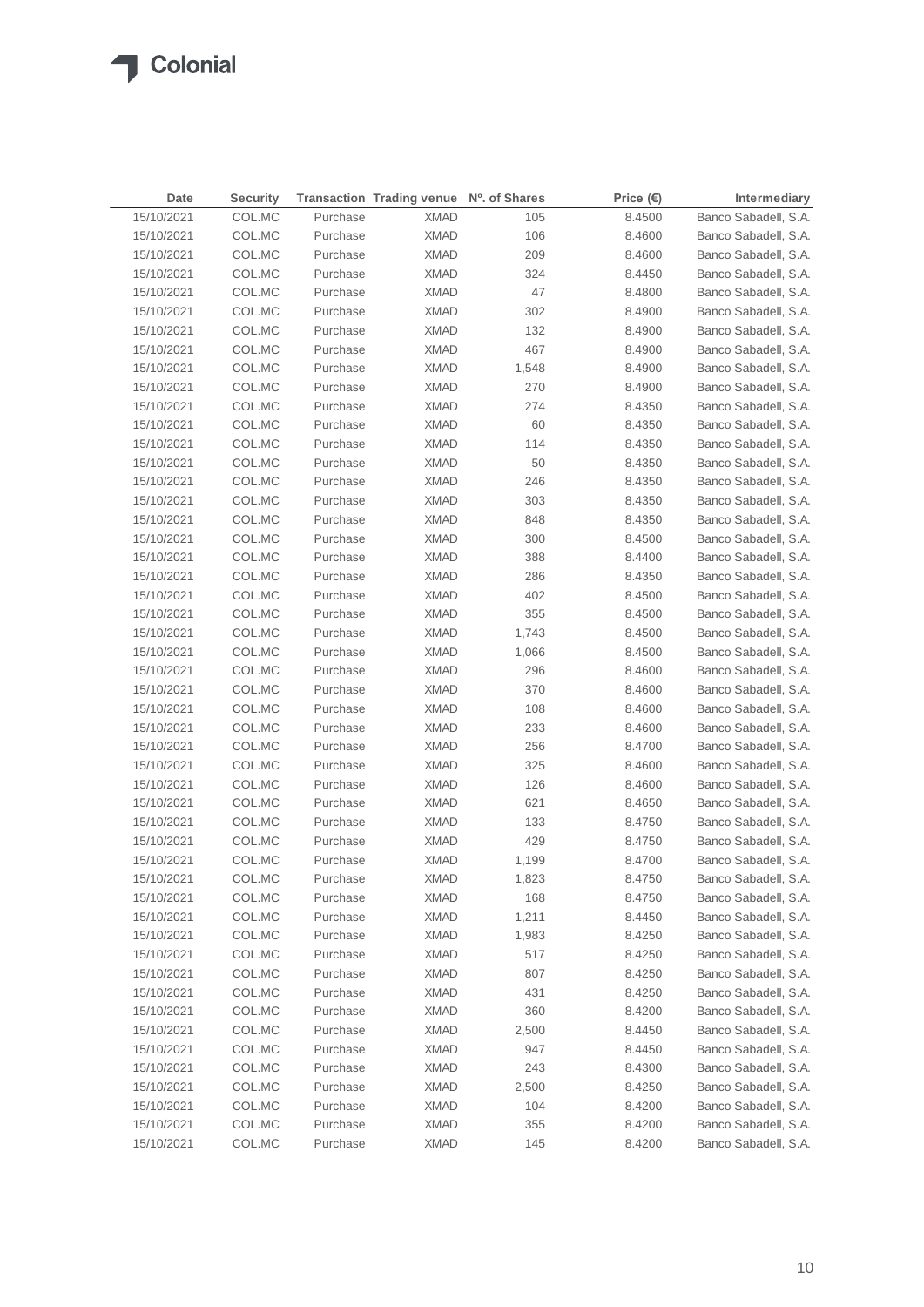| <b>Date</b> | <b>Security</b> |          | Transaction Trading venue Nº. of Shares |       | Price $(\epsilon)$ | Intermediary         |
|-------------|-----------------|----------|-----------------------------------------|-------|--------------------|----------------------|
| 15/10/2021  | COL.MC          | Purchase | <b>XMAD</b>                             | 86    | 8.4450             | Banco Sabadell, S.A. |
| 15/10/2021  | COL.MC          | Purchase | <b>XMAD</b>                             | 170   | 8.4550             | Banco Sabadell, S.A. |
| 15/10/2021  | COL.MC          | Purchase | <b>XMAD</b>                             | 798   | 8.4550             | Banco Sabadell, S.A. |
| 15/10/2021  | COL.MC          | Purchase | <b>XMAD</b>                             | 932   | 8.4150             | Banco Sabadell, S.A. |
| 15/10/2021  | COL.MC          | Purchase | <b>XMAD</b>                             | 1,280 | 8.4250             | Banco Sabadell, S.A. |
| 15/10/2021  | COL.MC          | Purchase | <b>XMAD</b>                             | 17    | 8.4100             | Banco Sabadell, S.A. |
| 15/10/2021  | COL.MC          | Purchase | <b>XMAD</b>                             | 257   | 8.4100             | Banco Sabadell, S.A. |
| 15/10/2021  | COL.MC          | Purchase | <b>XMAD</b>                             | 133   | 8.4100             | Banco Sabadell, S.A. |
| 15/10/2021  | COL.MC          | Purchase | <b>XMAD</b>                             | 125   | 8.4100             | Banco Sabadell, S.A. |
| 15/10/2021  | COL.MC          | Purchase | <b>XMAD</b>                             | 238   | 8.4100             | Banco Sabadell, S.A. |
| 15/10/2021  | COL.MC          | Purchase | <b>XMAD</b>                             | 355   | 8.4100             | Banco Sabadell, S.A. |
| 15/10/2021  | COL.MC          | Purchase | <b>XMAD</b>                             | 5     | 8.4100             | Banco Sabadell, S.A. |
| 15/10/2021  | COL.MC          | Purchase | <b>XMAD</b>                             | 495   | 8.4150             | Banco Sabadell, S.A. |
| 15/10/2021  | COL.MC          | Purchase | <b>XMAD</b>                             | 11    | 8.4150             | Banco Sabadell, S.A. |
| 15/10/2021  | COL.MC          | Purchase | <b>XMAD</b>                             | 75    | 8.4150             | Banco Sabadell, S.A. |
| 15/10/2021  | COL.MC          | Purchase | <b>XMAD</b>                             | 395   | 8.4150             | Banco Sabadell, S.A. |
| 15/10/2021  | COL.MC          | Purchase | <b>XMAD</b>                             | 1,108 | 8.4200             | Banco Sabadell, S.A. |
| 15/10/2021  | COL.MC          | Purchase | <b>XMAD</b>                             | 97    | 8.4150             | Banco Sabadell, S.A. |
| 15/10/2021  | COL.MC          | Purchase | <b>XMAD</b>                             | 617   | 8.4150             | Banco Sabadell, S.A. |
| 15/10/2021  | COL.MC          | Purchase | <b>XMAD</b>                             | 897   | 8.4150             | Banco Sabadell, S.A. |
| 15/10/2021  | COL.MC          | Purchase | <b>XMAD</b>                             | 297   | 8.4100             | Banco Sabadell, S.A. |
| 15/10/2021  | COL.MC          | Purchase | <b>XMAD</b>                             | 173   | 8.4200             | Banco Sabadell, S.A. |
| 15/10/2021  | COL.MC          | Purchase | XMAD                                    | 366   | 8.4150             | Banco Sabadell, S.A. |
| 15/10/2021  | COL.MC          | Purchase | XMAD                                    | 331   | 8.4100             | Banco Sabadell, S.A. |
| 15/10/2021  | COL.MC          | Purchase | <b>XMAD</b>                             | 377   | 8.4250             | Banco Sabadell, S.A. |
| 15/10/2021  | COL.MC          | Purchase | XMAD                                    | 346   | 8.4100             | Banco Sabadell, S.A. |
| 15/10/2021  | COL.MC          | Purchase | XMAD                                    | 639   | 8.4100             | Banco Sabadell, S.A. |
| 15/10/2021  | COL.MC          | Purchase | XMAD                                    | 112   | 8.4100             | Banco Sabadell, S.A. |
| 15/10/2021  | COL.MC          | Purchase | XMAD                                    | 284   | 8.4100             | Banco Sabadell, S.A. |
| 15/10/2021  | COL.MC          | Purchase | <b>XMAD</b>                             | 187   | 8.4100             | Banco Sabadell, S.A. |
| 15/10/2021  | COL.MC          | Purchase | XMAD                                    | 1,171 | 8.4050             | Banco Sabadell, S.A. |
| 15/10/2021  | COL.MC          | Purchase | <b>XMAD</b>                             | 186   | 8.4250             | Banco Sabadell, S.A. |
| 15/10/2021  | COL.MC          | Purchase | <b>XMAD</b>                             | 2,500 | 8.4150             | Banco Sabadell, S.A. |
| 15/10/2021  | COL.MC          | Purchase | <b>XMAD</b>                             | 1     | 8.4200             | Banco Sabadell, S.A. |
| 15/10/2021  | COL.MC          | Purchase | <b>XMAD</b>                             | 498   | 8.4200             | Banco Sabadell, S.A. |
| 15/10/2021  | COL.MC          | Purchase | <b>XMAD</b>                             | 284   | 8.4250             | Banco Sabadell, S.A. |
| 15/10/2021  | COL.MC          | Purchase | <b>XMAD</b>                             | 1,643 | 8.4350             | Banco Sabadell, S.A. |
| 15/10/2021  | COL.MC          | Purchase | <b>XMAD</b>                             | 281   | 8.4350             | Banco Sabadell, S.A. |
| 15/10/2021  | COL.MC          | Purchase | <b>XMAD</b>                             | 188   | 8.4500             | Banco Sabadell, S.A. |
| 15/10/2021  | COL.MC          | Purchase | <b>XMAD</b>                             | 895   | 8.4500             | Banco Sabadell, S.A. |
| 15/10/2021  | COL.MC          | Purchase | <b>XMAD</b>                             | 2,300 | 8.4500             | Banco Sabadell, S.A. |
| 15/10/2021  | COL.MC          | Purchase | <b>XMAD</b>                             | 115   | 8.4400             | Banco Sabadell, S.A. |
| 15/10/2021  | COL.MC          | Purchase | <b>XMAD</b>                             | 173   | 8.4400             | Banco Sabadell, S.A. |
| 15/10/2021  | COL.MC          | Purchase | <b>XMAD</b>                             | 17    | 8.4300             | Banco Sabadell, S.A. |
| 15/10/2021  | COL.MC          | Purchase | <b>XMAD</b>                             | 1,251 | 8.4300             | Banco Sabadell, S.A. |
| 15/10/2021  | COL.MC          | Purchase | <b>XMAD</b>                             | 1,917 | 8.4200             | Banco Sabadell, S.A. |
| 15/10/2021  | COL.MC          | Purchase | <b>XMAD</b>                             | 754   | 8.4450             | Banco Sabadell, S.A. |
| 15/10/2021  | COL.MC          | Purchase | <b>XMAD</b>                             | 94    | 8.4450             | Banco Sabadell, S.A. |
| 15/10/2021  | COL.MC          | Purchase | <b>XMAD</b>                             | 150   | 8.4400             | Banco Sabadell, S.A. |
| 15/10/2021  | COL.MC          | Purchase | <b>XMAD</b>                             | 627   | 8.4200             | Banco Sabadell, S.A. |
|             |                 |          |                                         |       |                    |                      |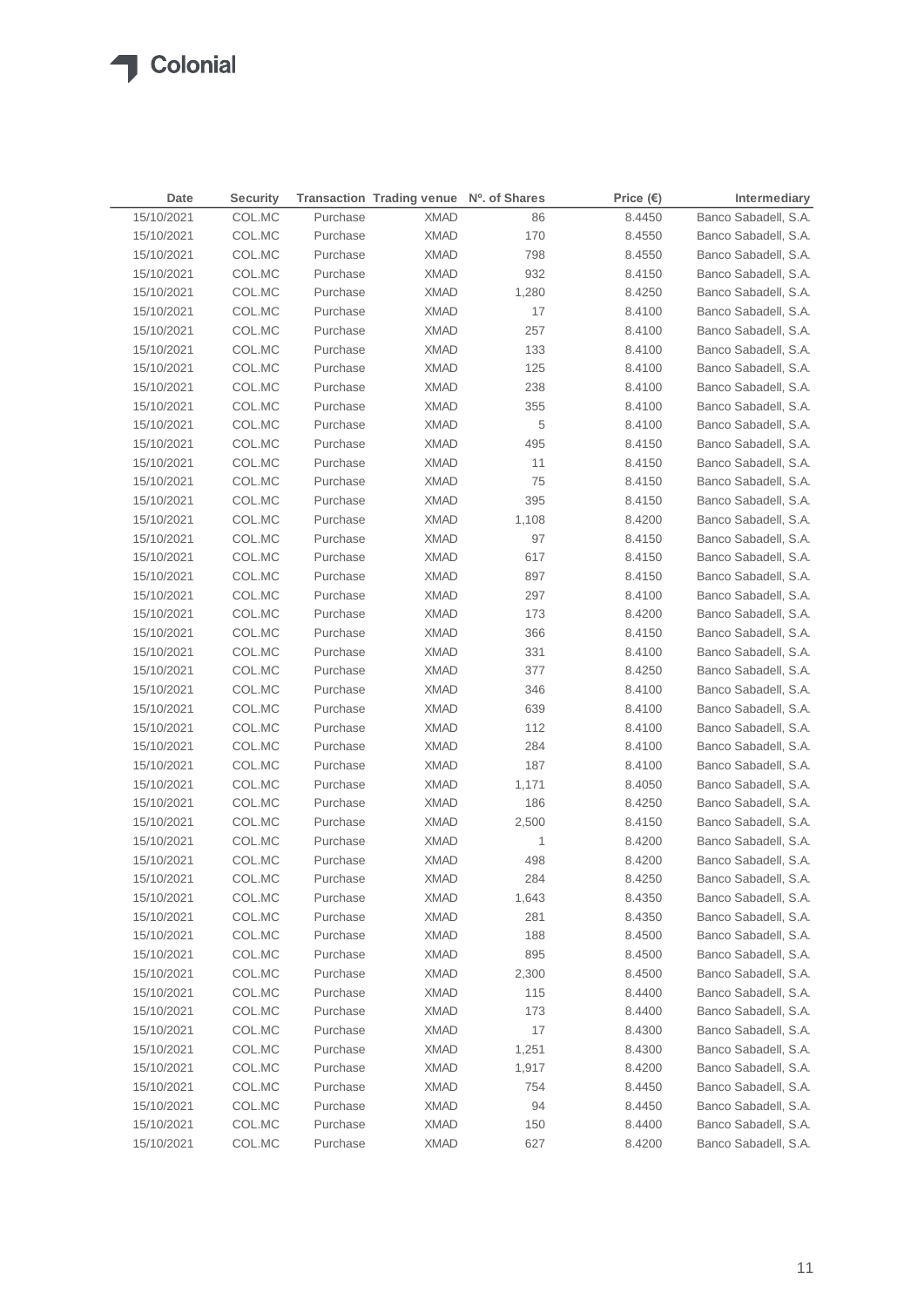| Date       | <b>Security</b> |          | Transaction Trading venue Nº. of Shares |       | Price $(\epsilon)$ | Intermediary         |
|------------|-----------------|----------|-----------------------------------------|-------|--------------------|----------------------|
| 15/10/2021 | COL.MC          | Purchase | <b>XMAD</b>                             | 108   | 8.4200             | Banco Sabadell, S.A. |
| 15/10/2021 | COL.MC          | Purchase | <b>XMAD</b>                             | 855   | 8.4300             | Banco Sabadell, S.A. |
| 15/10/2021 | COL.MC          | Purchase | <b>XMAD</b>                             | 642   | 8.4250             | Banco Sabadell, S.A. |
| 15/10/2021 | COL.MC          | Purchase | <b>XMAD</b>                             | 355   | 8.4250             | Banco Sabadell, S.A. |
| 15/10/2021 | COL.MC          | Purchase | <b>XMAD</b>                             | 1,503 | 8.4250             | Banco Sabadell, S.A. |
| 15/10/2021 | COL.MC          | Purchase | <b>XMAD</b>                             | 585   | 8.4150             | Banco Sabadell, S.A. |
| 15/10/2021 | COL.MC          | Purchase | <b>XMAD</b>                             | 906   | 8.4250             | Banco Sabadell, S.A. |
| 15/10/2021 | COL.MC          | Purchase | <b>XMAD</b>                             | 306   | 8.4150             | Banco Sabadell, S.A. |
| 15/10/2021 | COL.MC          | Purchase | <b>XMAD</b>                             | 5     | 8.4150             | Banco Sabadell, S.A. |
| 15/10/2021 | COL.MC          | Purchase | XMAD                                    | 661   | 8.4100             | Banco Sabadell, S.A. |
| 15/10/2021 | COL.MC          | Purchase | <b>XMAD</b>                             | 282   | 8.4200             | Banco Sabadell, S.A. |
| 15/10/2021 | COL.MC          | Purchase | XMAD                                    | 718   | 8.4200             | Banco Sabadell, S.A. |
| 15/10/2021 | COL.MC          | Purchase | XMAD                                    | 244   | 8.4200             | Banco Sabadell, S.A. |
| 15/10/2021 | COL.MC          | Purchase | XMAD                                    | 583   | 8.4100             | Banco Sabadell, S.A. |
| 15/10/2021 | COL.MC          | Purchase | XMAD                                    | 718   | 8.4100             | Banco Sabadell, S.A. |
| 15/10/2021 | COL.MC          | Purchase | <b>XMAD</b>                             | 1,247 | 8.4100             | Banco Sabadell, S.A. |
| 15/10/2021 | COL.MC          | Purchase | <b>XMAD</b>                             | 719   | 8.4100             | Banco Sabadell, S.A. |
| 15/10/2021 | COL.MC          | Purchase | <b>XMAD</b>                             | 107   | 8.4150             | Banco Sabadell, S.A. |
| 15/10/2021 | COL.MC          | Purchase | <b>XMAD</b>                             | 498   | 8.4250             | Banco Sabadell, S.A. |
| 15/10/2021 | COL.MC          | Purchase | XMAD                                    | 1,959 | 8.4300             | Banco Sabadell, S.A. |
| 15/10/2021 | COL.MC          | Purchase | XMAD                                    | 313   | 8.4300             | Banco Sabadell, S.A. |
| 15/10/2021 | COL.MC          | Purchase | XMAD                                    | 1     | 8.4300             | Banco Sabadell, S.A. |
| 15/10/2021 | COL.MC          | Purchase | <b>XMAD</b>                             | 1     | 8.4300             | Banco Sabadell, S.A. |
| 15/10/2021 | COL.MC          | Purchase | XMAD                                    | 1     | 8.4300             | Banco Sabadell, S.A. |
| 15/10/2021 | COL.MC          | Purchase | <b>XMAD</b>                             | 1     | 8.4300             | Banco Sabadell, S.A. |
| 15/10/2021 | COL.MC          | Purchase | XMAD                                    | 1     | 8.4300             | Banco Sabadell, S.A. |
| 15/10/2021 | COL.MC          | Purchase | XMAD                                    | 337   | 8.4400             | Banco Sabadell, S.A. |
| 15/10/2021 | COL.MC          | Purchase | XMAD                                    | 1     | 8.4300             | Banco Sabadell, S.A. |
| 15/10/2021 | COL.MC          | Purchase | XMAD                                    | 1     | 8.4300             | Banco Sabadell, S.A. |
| 15/10/2021 | COL.MC          | Purchase | XMAD                                    | 337   | 8.4400             | Banco Sabadell, S.A. |
| 15/10/2021 | COL.MC          | Purchase | XMAD                                    | 327   | 8.4750             | Banco Sabadell, S.A. |
| 15/10/2021 | COL.MC          | Purchase | <b>XMAD</b>                             | 148   | 8.4750             | Banco Sabadell, S.A. |
| 15/10/2021 | COL.MC          | Purchase | <b>XMAD</b>                             | 198   | 8.4750             | Banco Sabadell, S.A. |
| 15/10/2021 | COL.MC          | Purchase | <b>XMAD</b>                             | 320   | 8.4700             | Banco Sabadell, S.A. |
| 15/10/2021 | COL.MC          | Purchase | <b>XMAD</b>                             | 200   | 8.4750             | Banco Sabadell, S.A. |
| 15/10/2021 | COL.MC          | Purchase | <b>XMAD</b>                             | 120   | 8.4750             | Banco Sabadell, S.A. |
| 15/10/2021 | COL.MC          | Purchase | <b>XMAD</b>                             | 308   | 8.4800             | Banco Sabadell, S.A. |
| 15/10/2021 | COL.MC          | Purchase | <b>XMAD</b>                             | 300   | 8.4800             | Banco Sabadell, S.A. |
| 15/10/2021 | COL.MC          | Purchase | <b>XMAD</b>                             | 329   | 8.4800             | Banco Sabadell, S.A. |
| 15/10/2021 | COL.MC          | Purchase | <b>XMAD</b>                             | 318   | 8.4800             | Banco Sabadell, S.A. |
| 15/10/2021 | COL.MC          | Purchase | <b>XMAD</b>                             | 338   | 8.4800             | Banco Sabadell, S.A. |
| 15/10/2021 | COL.MC          | Purchase | <b>XMAD</b>                             | 5     | 8.4800             | Banco Sabadell, S.A. |
| 15/10/2021 | COL.MC          | Purchase | <b>XMAD</b>                             | 326   | 8.4850             | Banco Sabadell, S.A. |
| 15/10/2021 | COL.MC          | Purchase | <b>XMAD</b>                             | 338   | 8.4850             | Banco Sabadell, S.A. |
| 15/10/2021 | COL.MC          | Purchase | <b>XMAD</b>                             | 200   | 8.4850             | Banco Sabadell, S.A. |
| 15/10/2021 | COL.MC          | Purchase | <b>XMAD</b>                             | 117   | 8.4850             | Banco Sabadell, S.A. |
| 15/10/2021 | COL.MC          | Purchase | <b>XMAD</b>                             | 307   | 8.4850             | Banco Sabadell, S.A. |
| 15/10/2021 | COL.MC          | Purchase | <b>XMAD</b>                             | 320   | 8.4850             | Banco Sabadell, S.A. |
| 15/10/2021 | COL.MC          | Purchase | <b>XMAD</b>                             | 323   | 8.4850             | Banco Sabadell, S.A. |
| 15/10/2021 | COL.MC          | Purchase | <b>XMAD</b>                             | 285   | 8.4850             | Banco Sabadell, S.A. |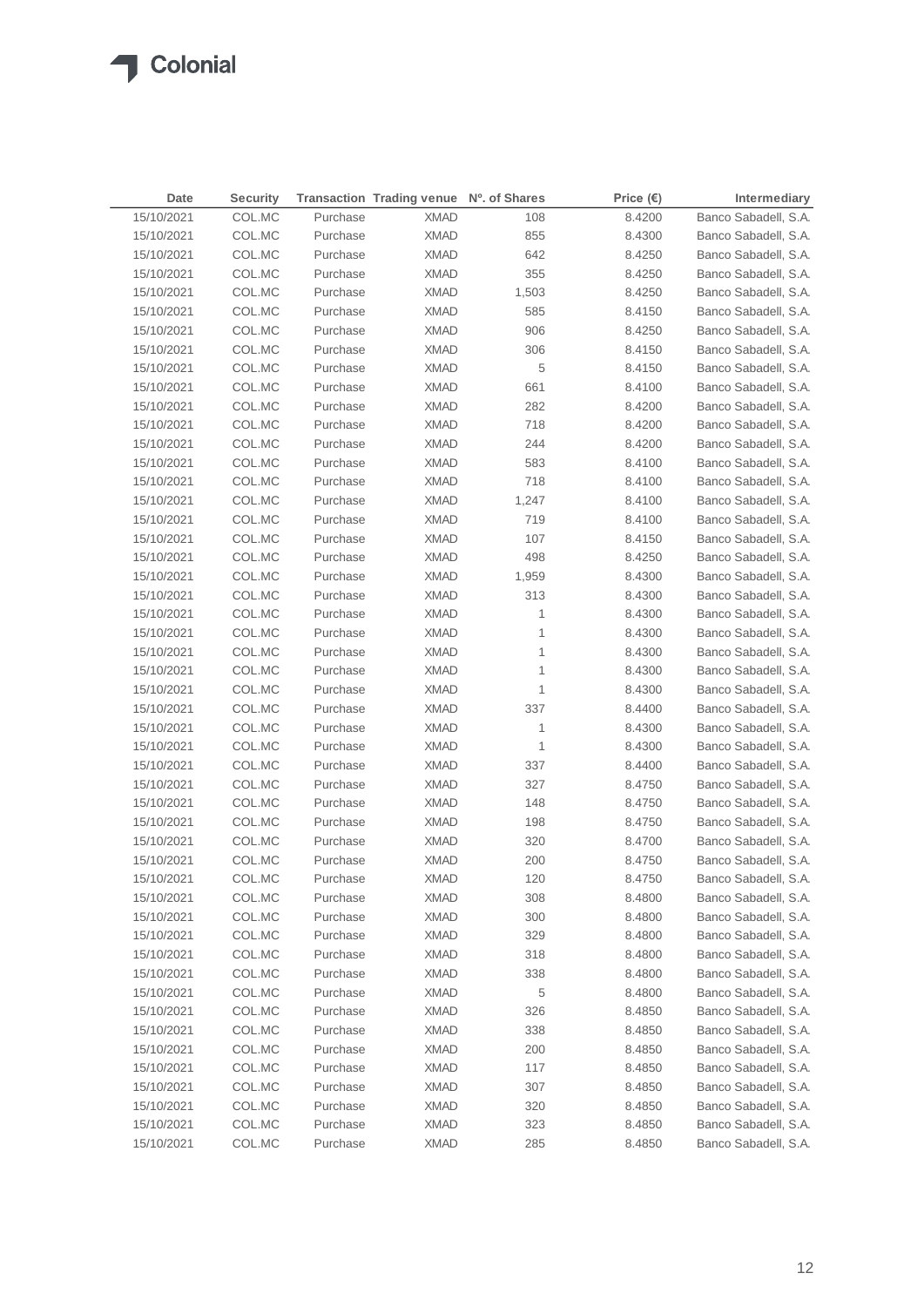| Date       | <b>Security</b> |          | Transaction Trading venue Nº. of Shares |       | Price $(€)$ | Intermediary         |
|------------|-----------------|----------|-----------------------------------------|-------|-------------|----------------------|
| 15/10/2021 | COL.MC          | Purchase | <b>XMAD</b>                             | 302   | 8.4850      | Banco Sabadell, S.A. |
| 15/10/2021 | COL.MC          | Purchase | <b>XMAD</b>                             | 296   | 8.4850      | Banco Sabadell, S.A. |
| 15/10/2021 | COL.MC          | Purchase | <b>XMAD</b>                             | 309   | 8.4850      | Banco Sabadell, S.A. |
| 15/10/2021 | COL.MC          | Purchase | <b>XMAD</b>                             | 31    | 8.4800      | Banco Sabadell, S.A. |
| 15/10/2021 | COL.MC          | Purchase | <b>XMAD</b>                             | 747   | 8.4900      | Banco Sabadell, S.A. |
| 15/10/2021 | COL.MC          | Purchase | <b>XMAD</b>                             | 92    | 8.4900      | Banco Sabadell, S.A. |
| 15/10/2021 | COL.MC          | Purchase | <b>XMAD</b>                             | 650   | 8.4900      | Banco Sabadell, S.A. |
| 15/10/2021 | COL.MC          | Purchase | <b>XMAD</b>                             | 658   | 8.4900      | Banco Sabadell, S.A. |
| 15/10/2021 | COL.MC          | Purchase | <b>XMAD</b>                             | 7,169 | 8.4900      | Banco Sabadell, S.A. |
| 15/10/2021 | COL.MC          | Purchase | XMAD                                    | 576   | 8.4900      | Banco Sabadell, S.A. |
| 15/10/2021 | COL.MC          | Purchase | <b>XMAD</b>                             | 3,419 | 8.4750      | Banco Sabadell, S.A. |
| 15/10/2021 | COL.MC          | Purchase | XMAD                                    | 235   | 8.4750      | Banco Sabadell, S.A. |
| 15/10/2021 | COL.MC          | Purchase | XMAD                                    | 716   | 8.4750      | Banco Sabadell, S.A. |
| 15/10/2021 | COL.MC          | Purchase | XMAD                                    | 208   | 8.4750      | Banco Sabadell, S.A. |
| 15/10/2021 | COL.MC          | Purchase | XMAD                                    | 422   | 8.4750      | Banco Sabadell, S.A. |
| 15/10/2021 | COL.MC          | Purchase | <b>XMAD</b>                             | 292   | 8.4750      | Banco Sabadell, S.A. |
| 15/10/2021 | COL.MC          | Purchase | <b>XMAD</b>                             | 334   | 8.4800      | Banco Sabadell, S.A. |
| 15/10/2021 | COL.MC          | Purchase | <b>XMAD</b>                             | 1,189 | 8.4800      | Banco Sabadell, S.A. |
| 15/10/2021 | COL.MC          | Purchase | <b>XMAD</b>                             | 356   | 8.4800      | Banco Sabadell, S.A. |
| 15/10/2021 | COL.MC          | Purchase | <b>XMAD</b>                             | 57    | 8.4800      | Banco Sabadell, S.A. |
| 15/10/2021 | COL.MC          | Purchase | XMAD                                    | 77    | 8.4800      | Banco Sabadell, S.A. |
| 15/10/2021 | COL.MC          | Purchase | <b>XMAD</b>                             | 124   | 8.4800      | Banco Sabadell, S.A. |
| 15/10/2021 | COL.MC          | Purchase | XMAD                                    | 41    | 8.4800      | Banco Sabadell, S.A. |
| 15/10/2021 | COL.MC          | Purchase | XMAD                                    | 822   | 8.4800      | Banco Sabadell, S.A. |
| 18/10/2021 | COL.MC          | Purchase | <b>XMAD</b>                             | 160   | 8.4500      | Banco Sabadell, S.A. |
| 18/10/2021 | COL.MC          | Purchase | XMAD                                    | 213   | 8.4500      | Banco Sabadell, S.A. |
| 18/10/2021 | COL.MC          | Purchase | XMAD                                    | 1,772 | 8.4650      | Banco Sabadell, S.A. |
| 18/10/2021 | COL.MC          | Purchase | XMAD                                    | 2,049 | 8.4650      | Banco Sabadell, S.A. |
| 18/10/2021 | COL.MC          | Purchase | XMAD                                    | 691   | 8.4250      | Banco Sabadell, S.A. |
| 18/10/2021 | COL.MC          | Purchase | XMAD                                    | 1,809 | 8.4250      | Banco Sabadell, S.A. |
| 18/10/2021 | COL.MC          | Purchase | XMAD                                    | 440   | 8.4500      | Banco Sabadell, S.A. |
| 18/10/2021 | COL.MC          | Purchase | <b>XMAD</b>                             | 144   | 8.4500      | Banco Sabadell, S.A. |
| 18/10/2021 | COL.MC          | Purchase | <b>XMAD</b>                             | 58    | 8.4350      | Banco Sabadell, S.A. |
| 18/10/2021 | COL.MC          | Purchase | <b>XMAD</b>                             | 276   | 8.4350      | Banco Sabadell, S.A. |
| 18/10/2021 | COL.MC          | Purchase | <b>XMAD</b>                             | 650   | 8.4850      | Banco Sabadell, S.A. |
| 18/10/2021 | COL.MC          | Purchase | <b>XMAD</b>                             | 62    | 8.4850      | Banco Sabadell, S.A. |
| 18/10/2021 | COL.MC          | Purchase | <b>XMAD</b>                             | 759   | 8.4850      | Banco Sabadell, S.A. |
| 18/10/2021 | COL.MC          | Purchase | <b>XMAD</b>                             | 353   | 8.4850      | Banco Sabadell, S.A. |
| 18/10/2021 | COL.MC          | Purchase | <b>XMAD</b>                             | 3,533 | 8.4850      | Banco Sabadell, S.A. |
| 18/10/2021 | COL.MC          | Purchase | <b>XMAD</b>                             | 1,271 | 8.4300      | Banco Sabadell, S.A. |
| 18/10/2021 | COL.MC          | Purchase | <b>XMAD</b>                             | 759   | 8.4300      | Banco Sabadell, S.A. |
| 18/10/2021 | COL.MC          | Purchase | <b>XMAD</b>                             | 181   | 8.4300      | Banco Sabadell, S.A. |
| 18/10/2021 | COL.MC          | Purchase | <b>XMAD</b>                             | 303   | 8.4400      | Banco Sabadell, S.A. |
| 18/10/2021 | COL.MC          | Purchase | <b>XMAD</b>                             | 367   | 8.4350      | Banco Sabadell, S.A. |
| 18/10/2021 | COL.MC          | Purchase | <b>XMAD</b>                             | 207   | 8.4500      | Banco Sabadell, S.A. |
| 18/10/2021 | COL.MC          | Purchase | <b>XMAD</b>                             | 719   | 8.4600      | Banco Sabadell, S.A. |
| 18/10/2021 | COL.MC          | Purchase | <b>XMAD</b>                             | 1,432 | 8.4600      | Banco Sabadell, S.A. |
| 18/10/2021 | COL.MC          | Purchase | <b>XMAD</b>                             | 972   | 8.4200      | Banco Sabadell, S.A. |
| 18/10/2021 | COL.MC          | Purchase | <b>XMAD</b>                             | 285   | 8.4150      | Banco Sabadell, S.A. |
| 18/10/2021 | COL.MC          | Purchase | <b>XMAD</b>                             | 508   | 8.4300      | Banco Sabadell, S.A. |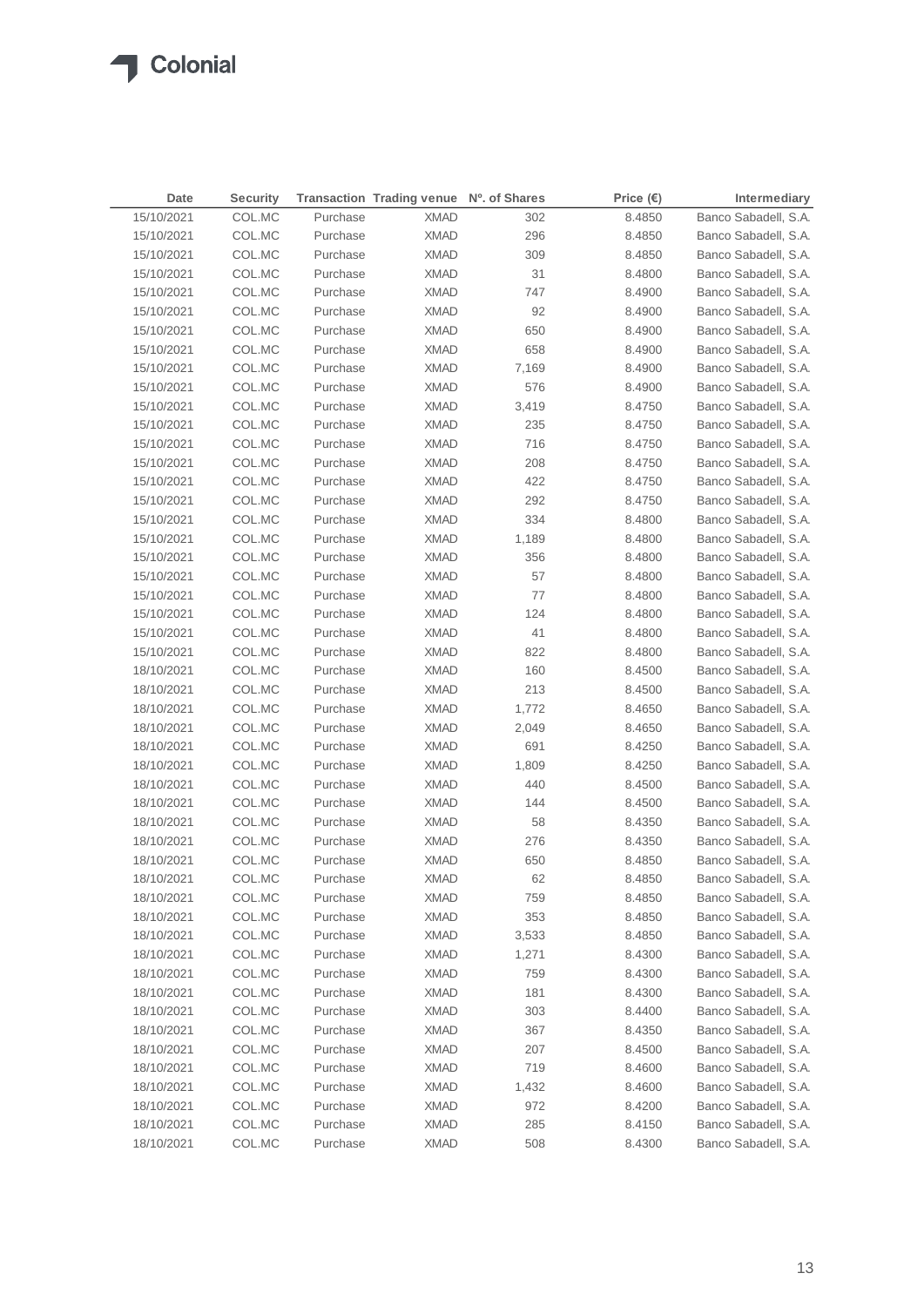| 18/10/2021<br>COL.MC<br>Purchase<br><b>XMAD</b><br>398<br>8.4300<br>212<br>18/10/2021<br>COL.MC<br>Purchase<br><b>XMAD</b><br>8.4150<br>81<br>18/10/2021<br>COL.MC<br>Purchase<br><b>XMAD</b><br>8.4150<br><b>XMAD</b><br>60<br>18/10/2021<br>COL.MC<br>Purchase<br>8.4100<br>306<br>18/10/2021<br>COL.MC<br>Purchase<br><b>XMAD</b><br>8.4100<br>487<br>18/10/2021<br>COL.MC<br>Purchase<br><b>XMAD</b><br>8.4100<br>18/10/2021<br>COL.MC<br>Purchase<br>XMAD<br>1,249<br>8.4150<br>Banco Sabadell, S.A.<br>18/10/2021<br>COL.MC<br>Purchase<br><b>XMAD</b><br>203<br>8.4100<br>Banco Sabadell, S.A.<br>142<br>18/10/2021<br>COL.MC<br>Purchase<br><b>XMAD</b><br>8.4250<br>Banco Sabadell, S.A.<br>18/10/2021<br>COL.MC<br>Purchase<br><b>XMAD</b><br>353<br>8.4250<br>Banco Sabadell, S.A.<br>18/10/2021<br>COL.MC<br>Purchase<br><b>XMAD</b><br>1,041<br>8.4250<br>Banco Sabadell, S.A.<br>18/10/2021<br>COL.MC<br>Purchase<br>XMAD<br>638<br>8.4200<br>Banco Sabadell, S.A.<br>COL.MC<br>Purchase<br>XMAD<br>540<br>Banco Sabadell, S.A.<br>18/10/2021<br>8.4200<br>18/10/2021<br>COL.MC<br>Purchase<br>XMAD<br>27<br>8.4050<br>Banco Sabadell, S.A.<br>18/10/2021<br>COL.MC<br>Purchase<br>XMAD<br>294<br>8.4050<br>Banco Sabadell, S.A.<br>18/10/2021<br>COL.MC<br>Purchase<br>XMAD<br>343<br>8.4050<br>Banco Sabadell, S.A.<br>18/10/2021<br>COL.MC<br>Purchase<br><b>XMAD</b><br>1,513<br>8.4100<br>Banco Sabadell, S.A.<br>18/10/2021<br>COL.MC<br>Purchase<br><b>XMAD</b><br>125<br>Banco Sabadell, S.A.<br>8.4150<br>110<br>18/10/2021<br>COL.MC<br><b>XMAD</b><br>8.4200<br>Banco Sabadell, S.A.<br>Purchase<br>81<br>18/10/2021<br>COL.MC<br>Purchase<br><b>XMAD</b><br>8.4200<br>Banco Sabadell, S.A.<br>18/10/2021<br><b>XMAD</b><br>612<br>8.4200<br>Banco Sabadell, S.A.<br>COL.MC<br>Purchase<br>18/10/2021<br>Purchase<br><b>XMAD</b><br>647<br>Banco Sabadell, S.A.<br>COL.MC<br>8.4200<br>18/10/2021<br>Purchase<br><b>XMAD</b><br>750<br>Banco Sabadell, S.A.<br>COL.MC<br>8.4150<br>18/10/2021<br>Purchase<br>1,491<br>Banco Sabadell, S.A.<br>COL.MC<br>XMAD<br>8.4150<br>18/10/2021<br>Purchase<br><b>XMAD</b><br>310<br>Banco Sabadell, S.A.<br>COL.MC<br>8.4150<br>288<br>Banco Sabadell, S.A.<br>18/10/2021<br>COL.MC<br>Purchase<br>XMAD<br>8.4200<br>238<br>Banco Sabadell, S.A.<br>18/10/2021<br>COL.MC<br>Purchase<br>XMAD<br>8.4150<br><b>XMAD</b><br>272<br>Banco Sabadell, S.A.<br>18/10/2021<br>COL.MC<br>Purchase<br>8.4150<br>COL.MC<br>284<br>Banco Sabadell, S.A.<br>18/10/2021<br>Purchase<br>XMAD<br>8.3950<br>18/10/2021<br>COL.MC<br>Purchase<br><b>XMAD</b><br>8.4200<br>Banco Sabadell, S.A.<br>2,637<br>18/10/2021<br>COL.MC<br>Purchase<br><b>XMAD</b><br>252<br>Banco Sabadell, S.A.<br>8.4200 | Date | <b>Security</b> | Transaction Trading venue Nº. of Shares | Price $(\epsilon)$ | Intermediary         |
|--------------------------------------------------------------------------------------------------------------------------------------------------------------------------------------------------------------------------------------------------------------------------------------------------------------------------------------------------------------------------------------------------------------------------------------------------------------------------------------------------------------------------------------------------------------------------------------------------------------------------------------------------------------------------------------------------------------------------------------------------------------------------------------------------------------------------------------------------------------------------------------------------------------------------------------------------------------------------------------------------------------------------------------------------------------------------------------------------------------------------------------------------------------------------------------------------------------------------------------------------------------------------------------------------------------------------------------------------------------------------------------------------------------------------------------------------------------------------------------------------------------------------------------------------------------------------------------------------------------------------------------------------------------------------------------------------------------------------------------------------------------------------------------------------------------------------------------------------------------------------------------------------------------------------------------------------------------------------------------------------------------------------------------------------------------------------------------------------------------------------------------------------------------------------------------------------------------------------------------------------------------------------------------------------------------------------------------------------------------------------------------------------------------------------------------------------------------------------------------------------------------------------------------------------------------------------------------------------------------------------------------------------------------------------------------------------------------------------------------------------|------|-----------------|-----------------------------------------|--------------------|----------------------|
|                                                                                                                                                                                                                                                                                                                                                                                                                                                                                                                                                                                                                                                                                                                                                                                                                                                                                                                                                                                                                                                                                                                                                                                                                                                                                                                                                                                                                                                                                                                                                                                                                                                                                                                                                                                                                                                                                                                                                                                                                                                                                                                                                                                                                                                                                                                                                                                                                                                                                                                                                                                                                                                                                                                                                  |      |                 |                                         |                    | Banco Sabadell, S.A. |
|                                                                                                                                                                                                                                                                                                                                                                                                                                                                                                                                                                                                                                                                                                                                                                                                                                                                                                                                                                                                                                                                                                                                                                                                                                                                                                                                                                                                                                                                                                                                                                                                                                                                                                                                                                                                                                                                                                                                                                                                                                                                                                                                                                                                                                                                                                                                                                                                                                                                                                                                                                                                                                                                                                                                                  |      |                 |                                         |                    | Banco Sabadell, S.A. |
|                                                                                                                                                                                                                                                                                                                                                                                                                                                                                                                                                                                                                                                                                                                                                                                                                                                                                                                                                                                                                                                                                                                                                                                                                                                                                                                                                                                                                                                                                                                                                                                                                                                                                                                                                                                                                                                                                                                                                                                                                                                                                                                                                                                                                                                                                                                                                                                                                                                                                                                                                                                                                                                                                                                                                  |      |                 |                                         |                    | Banco Sabadell, S.A. |
|                                                                                                                                                                                                                                                                                                                                                                                                                                                                                                                                                                                                                                                                                                                                                                                                                                                                                                                                                                                                                                                                                                                                                                                                                                                                                                                                                                                                                                                                                                                                                                                                                                                                                                                                                                                                                                                                                                                                                                                                                                                                                                                                                                                                                                                                                                                                                                                                                                                                                                                                                                                                                                                                                                                                                  |      |                 |                                         |                    | Banco Sabadell, S.A. |
|                                                                                                                                                                                                                                                                                                                                                                                                                                                                                                                                                                                                                                                                                                                                                                                                                                                                                                                                                                                                                                                                                                                                                                                                                                                                                                                                                                                                                                                                                                                                                                                                                                                                                                                                                                                                                                                                                                                                                                                                                                                                                                                                                                                                                                                                                                                                                                                                                                                                                                                                                                                                                                                                                                                                                  |      |                 |                                         |                    | Banco Sabadell, S.A. |
|                                                                                                                                                                                                                                                                                                                                                                                                                                                                                                                                                                                                                                                                                                                                                                                                                                                                                                                                                                                                                                                                                                                                                                                                                                                                                                                                                                                                                                                                                                                                                                                                                                                                                                                                                                                                                                                                                                                                                                                                                                                                                                                                                                                                                                                                                                                                                                                                                                                                                                                                                                                                                                                                                                                                                  |      |                 |                                         |                    | Banco Sabadell, S.A. |
|                                                                                                                                                                                                                                                                                                                                                                                                                                                                                                                                                                                                                                                                                                                                                                                                                                                                                                                                                                                                                                                                                                                                                                                                                                                                                                                                                                                                                                                                                                                                                                                                                                                                                                                                                                                                                                                                                                                                                                                                                                                                                                                                                                                                                                                                                                                                                                                                                                                                                                                                                                                                                                                                                                                                                  |      |                 |                                         |                    |                      |
|                                                                                                                                                                                                                                                                                                                                                                                                                                                                                                                                                                                                                                                                                                                                                                                                                                                                                                                                                                                                                                                                                                                                                                                                                                                                                                                                                                                                                                                                                                                                                                                                                                                                                                                                                                                                                                                                                                                                                                                                                                                                                                                                                                                                                                                                                                                                                                                                                                                                                                                                                                                                                                                                                                                                                  |      |                 |                                         |                    |                      |
|                                                                                                                                                                                                                                                                                                                                                                                                                                                                                                                                                                                                                                                                                                                                                                                                                                                                                                                                                                                                                                                                                                                                                                                                                                                                                                                                                                                                                                                                                                                                                                                                                                                                                                                                                                                                                                                                                                                                                                                                                                                                                                                                                                                                                                                                                                                                                                                                                                                                                                                                                                                                                                                                                                                                                  |      |                 |                                         |                    |                      |
|                                                                                                                                                                                                                                                                                                                                                                                                                                                                                                                                                                                                                                                                                                                                                                                                                                                                                                                                                                                                                                                                                                                                                                                                                                                                                                                                                                                                                                                                                                                                                                                                                                                                                                                                                                                                                                                                                                                                                                                                                                                                                                                                                                                                                                                                                                                                                                                                                                                                                                                                                                                                                                                                                                                                                  |      |                 |                                         |                    |                      |
|                                                                                                                                                                                                                                                                                                                                                                                                                                                                                                                                                                                                                                                                                                                                                                                                                                                                                                                                                                                                                                                                                                                                                                                                                                                                                                                                                                                                                                                                                                                                                                                                                                                                                                                                                                                                                                                                                                                                                                                                                                                                                                                                                                                                                                                                                                                                                                                                                                                                                                                                                                                                                                                                                                                                                  |      |                 |                                         |                    |                      |
|                                                                                                                                                                                                                                                                                                                                                                                                                                                                                                                                                                                                                                                                                                                                                                                                                                                                                                                                                                                                                                                                                                                                                                                                                                                                                                                                                                                                                                                                                                                                                                                                                                                                                                                                                                                                                                                                                                                                                                                                                                                                                                                                                                                                                                                                                                                                                                                                                                                                                                                                                                                                                                                                                                                                                  |      |                 |                                         |                    |                      |
|                                                                                                                                                                                                                                                                                                                                                                                                                                                                                                                                                                                                                                                                                                                                                                                                                                                                                                                                                                                                                                                                                                                                                                                                                                                                                                                                                                                                                                                                                                                                                                                                                                                                                                                                                                                                                                                                                                                                                                                                                                                                                                                                                                                                                                                                                                                                                                                                                                                                                                                                                                                                                                                                                                                                                  |      |                 |                                         |                    |                      |
|                                                                                                                                                                                                                                                                                                                                                                                                                                                                                                                                                                                                                                                                                                                                                                                                                                                                                                                                                                                                                                                                                                                                                                                                                                                                                                                                                                                                                                                                                                                                                                                                                                                                                                                                                                                                                                                                                                                                                                                                                                                                                                                                                                                                                                                                                                                                                                                                                                                                                                                                                                                                                                                                                                                                                  |      |                 |                                         |                    |                      |
|                                                                                                                                                                                                                                                                                                                                                                                                                                                                                                                                                                                                                                                                                                                                                                                                                                                                                                                                                                                                                                                                                                                                                                                                                                                                                                                                                                                                                                                                                                                                                                                                                                                                                                                                                                                                                                                                                                                                                                                                                                                                                                                                                                                                                                                                                                                                                                                                                                                                                                                                                                                                                                                                                                                                                  |      |                 |                                         |                    |                      |
|                                                                                                                                                                                                                                                                                                                                                                                                                                                                                                                                                                                                                                                                                                                                                                                                                                                                                                                                                                                                                                                                                                                                                                                                                                                                                                                                                                                                                                                                                                                                                                                                                                                                                                                                                                                                                                                                                                                                                                                                                                                                                                                                                                                                                                                                                                                                                                                                                                                                                                                                                                                                                                                                                                                                                  |      |                 |                                         |                    |                      |
|                                                                                                                                                                                                                                                                                                                                                                                                                                                                                                                                                                                                                                                                                                                                                                                                                                                                                                                                                                                                                                                                                                                                                                                                                                                                                                                                                                                                                                                                                                                                                                                                                                                                                                                                                                                                                                                                                                                                                                                                                                                                                                                                                                                                                                                                                                                                                                                                                                                                                                                                                                                                                                                                                                                                                  |      |                 |                                         |                    |                      |
|                                                                                                                                                                                                                                                                                                                                                                                                                                                                                                                                                                                                                                                                                                                                                                                                                                                                                                                                                                                                                                                                                                                                                                                                                                                                                                                                                                                                                                                                                                                                                                                                                                                                                                                                                                                                                                                                                                                                                                                                                                                                                                                                                                                                                                                                                                                                                                                                                                                                                                                                                                                                                                                                                                                                                  |      |                 |                                         |                    |                      |
|                                                                                                                                                                                                                                                                                                                                                                                                                                                                                                                                                                                                                                                                                                                                                                                                                                                                                                                                                                                                                                                                                                                                                                                                                                                                                                                                                                                                                                                                                                                                                                                                                                                                                                                                                                                                                                                                                                                                                                                                                                                                                                                                                                                                                                                                                                                                                                                                                                                                                                                                                                                                                                                                                                                                                  |      |                 |                                         |                    |                      |
|                                                                                                                                                                                                                                                                                                                                                                                                                                                                                                                                                                                                                                                                                                                                                                                                                                                                                                                                                                                                                                                                                                                                                                                                                                                                                                                                                                                                                                                                                                                                                                                                                                                                                                                                                                                                                                                                                                                                                                                                                                                                                                                                                                                                                                                                                                                                                                                                                                                                                                                                                                                                                                                                                                                                                  |      |                 |                                         |                    |                      |
|                                                                                                                                                                                                                                                                                                                                                                                                                                                                                                                                                                                                                                                                                                                                                                                                                                                                                                                                                                                                                                                                                                                                                                                                                                                                                                                                                                                                                                                                                                                                                                                                                                                                                                                                                                                                                                                                                                                                                                                                                                                                                                                                                                                                                                                                                                                                                                                                                                                                                                                                                                                                                                                                                                                                                  |      |                 |                                         |                    |                      |
|                                                                                                                                                                                                                                                                                                                                                                                                                                                                                                                                                                                                                                                                                                                                                                                                                                                                                                                                                                                                                                                                                                                                                                                                                                                                                                                                                                                                                                                                                                                                                                                                                                                                                                                                                                                                                                                                                                                                                                                                                                                                                                                                                                                                                                                                                                                                                                                                                                                                                                                                                                                                                                                                                                                                                  |      |                 |                                         |                    |                      |
|                                                                                                                                                                                                                                                                                                                                                                                                                                                                                                                                                                                                                                                                                                                                                                                                                                                                                                                                                                                                                                                                                                                                                                                                                                                                                                                                                                                                                                                                                                                                                                                                                                                                                                                                                                                                                                                                                                                                                                                                                                                                                                                                                                                                                                                                                                                                                                                                                                                                                                                                                                                                                                                                                                                                                  |      |                 |                                         |                    |                      |
|                                                                                                                                                                                                                                                                                                                                                                                                                                                                                                                                                                                                                                                                                                                                                                                                                                                                                                                                                                                                                                                                                                                                                                                                                                                                                                                                                                                                                                                                                                                                                                                                                                                                                                                                                                                                                                                                                                                                                                                                                                                                                                                                                                                                                                                                                                                                                                                                                                                                                                                                                                                                                                                                                                                                                  |      |                 |                                         |                    |                      |
|                                                                                                                                                                                                                                                                                                                                                                                                                                                                                                                                                                                                                                                                                                                                                                                                                                                                                                                                                                                                                                                                                                                                                                                                                                                                                                                                                                                                                                                                                                                                                                                                                                                                                                                                                                                                                                                                                                                                                                                                                                                                                                                                                                                                                                                                                                                                                                                                                                                                                                                                                                                                                                                                                                                                                  |      |                 |                                         |                    |                      |
|                                                                                                                                                                                                                                                                                                                                                                                                                                                                                                                                                                                                                                                                                                                                                                                                                                                                                                                                                                                                                                                                                                                                                                                                                                                                                                                                                                                                                                                                                                                                                                                                                                                                                                                                                                                                                                                                                                                                                                                                                                                                                                                                                                                                                                                                                                                                                                                                                                                                                                                                                                                                                                                                                                                                                  |      |                 |                                         |                    |                      |
|                                                                                                                                                                                                                                                                                                                                                                                                                                                                                                                                                                                                                                                                                                                                                                                                                                                                                                                                                                                                                                                                                                                                                                                                                                                                                                                                                                                                                                                                                                                                                                                                                                                                                                                                                                                                                                                                                                                                                                                                                                                                                                                                                                                                                                                                                                                                                                                                                                                                                                                                                                                                                                                                                                                                                  |      |                 |                                         |                    |                      |
|                                                                                                                                                                                                                                                                                                                                                                                                                                                                                                                                                                                                                                                                                                                                                                                                                                                                                                                                                                                                                                                                                                                                                                                                                                                                                                                                                                                                                                                                                                                                                                                                                                                                                                                                                                                                                                                                                                                                                                                                                                                                                                                                                                                                                                                                                                                                                                                                                                                                                                                                                                                                                                                                                                                                                  |      |                 |                                         |                    |                      |
|                                                                                                                                                                                                                                                                                                                                                                                                                                                                                                                                                                                                                                                                                                                                                                                                                                                                                                                                                                                                                                                                                                                                                                                                                                                                                                                                                                                                                                                                                                                                                                                                                                                                                                                                                                                                                                                                                                                                                                                                                                                                                                                                                                                                                                                                                                                                                                                                                                                                                                                                                                                                                                                                                                                                                  |      |                 |                                         |                    |                      |
|                                                                                                                                                                                                                                                                                                                                                                                                                                                                                                                                                                                                                                                                                                                                                                                                                                                                                                                                                                                                                                                                                                                                                                                                                                                                                                                                                                                                                                                                                                                                                                                                                                                                                                                                                                                                                                                                                                                                                                                                                                                                                                                                                                                                                                                                                                                                                                                                                                                                                                                                                                                                                                                                                                                                                  |      |                 |                                         |                    |                      |
|                                                                                                                                                                                                                                                                                                                                                                                                                                                                                                                                                                                                                                                                                                                                                                                                                                                                                                                                                                                                                                                                                                                                                                                                                                                                                                                                                                                                                                                                                                                                                                                                                                                                                                                                                                                                                                                                                                                                                                                                                                                                                                                                                                                                                                                                                                                                                                                                                                                                                                                                                                                                                                                                                                                                                  |      |                 |                                         |                    |                      |
| 18/10/2021<br>COL.MC<br>Purchase<br><b>XMAD</b><br>1,217<br>8.4000                                                                                                                                                                                                                                                                                                                                                                                                                                                                                                                                                                                                                                                                                                                                                                                                                                                                                                                                                                                                                                                                                                                                                                                                                                                                                                                                                                                                                                                                                                                                                                                                                                                                                                                                                                                                                                                                                                                                                                                                                                                                                                                                                                                                                                                                                                                                                                                                                                                                                                                                                                                                                                                                               |      |                 |                                         |                    | Banco Sabadell, S.A. |
| 18/10/2021<br>COL.MC<br>Purchase<br><b>XMAD</b><br>759<br>8.4000                                                                                                                                                                                                                                                                                                                                                                                                                                                                                                                                                                                                                                                                                                                                                                                                                                                                                                                                                                                                                                                                                                                                                                                                                                                                                                                                                                                                                                                                                                                                                                                                                                                                                                                                                                                                                                                                                                                                                                                                                                                                                                                                                                                                                                                                                                                                                                                                                                                                                                                                                                                                                                                                                 |      |                 |                                         |                    | Banco Sabadell, S.A. |
| 18/10/2021<br>COL.MC<br>Purchase<br><b>XMAD</b><br>278<br>8.3950                                                                                                                                                                                                                                                                                                                                                                                                                                                                                                                                                                                                                                                                                                                                                                                                                                                                                                                                                                                                                                                                                                                                                                                                                                                                                                                                                                                                                                                                                                                                                                                                                                                                                                                                                                                                                                                                                                                                                                                                                                                                                                                                                                                                                                                                                                                                                                                                                                                                                                                                                                                                                                                                                 |      |                 |                                         |                    | Banco Sabadell, S.A. |
| 18/10/2021<br>COL.MC<br><b>XMAD</b><br>353<br>8.3950<br>Purchase                                                                                                                                                                                                                                                                                                                                                                                                                                                                                                                                                                                                                                                                                                                                                                                                                                                                                                                                                                                                                                                                                                                                                                                                                                                                                                                                                                                                                                                                                                                                                                                                                                                                                                                                                                                                                                                                                                                                                                                                                                                                                                                                                                                                                                                                                                                                                                                                                                                                                                                                                                                                                                                                                 |      |                 |                                         |                    | Banco Sabadell, S.A. |
| 932<br>COL.MC<br><b>XMAD</b><br>8.3950<br>18/10/2021<br>Purchase                                                                                                                                                                                                                                                                                                                                                                                                                                                                                                                                                                                                                                                                                                                                                                                                                                                                                                                                                                                                                                                                                                                                                                                                                                                                                                                                                                                                                                                                                                                                                                                                                                                                                                                                                                                                                                                                                                                                                                                                                                                                                                                                                                                                                                                                                                                                                                                                                                                                                                                                                                                                                                                                                 |      |                 |                                         |                    | Banco Sabadell, S.A. |
| 18/10/2021<br>COL.MC<br>Purchase<br><b>XMAD</b><br>59<br>8.3800                                                                                                                                                                                                                                                                                                                                                                                                                                                                                                                                                                                                                                                                                                                                                                                                                                                                                                                                                                                                                                                                                                                                                                                                                                                                                                                                                                                                                                                                                                                                                                                                                                                                                                                                                                                                                                                                                                                                                                                                                                                                                                                                                                                                                                                                                                                                                                                                                                                                                                                                                                                                                                                                                  |      |                 |                                         |                    | Banco Sabadell, S.A. |
| 759<br>18/10/2021<br>COL.MC<br>Purchase<br><b>XMAD</b><br>8.3800                                                                                                                                                                                                                                                                                                                                                                                                                                                                                                                                                                                                                                                                                                                                                                                                                                                                                                                                                                                                                                                                                                                                                                                                                                                                                                                                                                                                                                                                                                                                                                                                                                                                                                                                                                                                                                                                                                                                                                                                                                                                                                                                                                                                                                                                                                                                                                                                                                                                                                                                                                                                                                                                                 |      |                 |                                         |                    | Banco Sabadell, S.A. |
| 18/10/2021<br>COL.MC<br>Purchase<br><b>XMAD</b><br>363<br>8.3800                                                                                                                                                                                                                                                                                                                                                                                                                                                                                                                                                                                                                                                                                                                                                                                                                                                                                                                                                                                                                                                                                                                                                                                                                                                                                                                                                                                                                                                                                                                                                                                                                                                                                                                                                                                                                                                                                                                                                                                                                                                                                                                                                                                                                                                                                                                                                                                                                                                                                                                                                                                                                                                                                 |      |                 |                                         |                    | Banco Sabadell, S.A. |
| 18/10/2021<br>COL.MC<br>Purchase<br><b>XMAD</b><br>305<br>8.3950                                                                                                                                                                                                                                                                                                                                                                                                                                                                                                                                                                                                                                                                                                                                                                                                                                                                                                                                                                                                                                                                                                                                                                                                                                                                                                                                                                                                                                                                                                                                                                                                                                                                                                                                                                                                                                                                                                                                                                                                                                                                                                                                                                                                                                                                                                                                                                                                                                                                                                                                                                                                                                                                                 |      |                 |                                         |                    | Banco Sabadell, S.A. |
| 18/10/2021<br>COL.MC<br>Purchase<br><b>XMAD</b><br>8.3950<br>1                                                                                                                                                                                                                                                                                                                                                                                                                                                                                                                                                                                                                                                                                                                                                                                                                                                                                                                                                                                                                                                                                                                                                                                                                                                                                                                                                                                                                                                                                                                                                                                                                                                                                                                                                                                                                                                                                                                                                                                                                                                                                                                                                                                                                                                                                                                                                                                                                                                                                                                                                                                                                                                                                   |      |                 |                                         |                    | Banco Sabadell, S.A. |
| 18/10/2021<br>COL.MC<br>Purchase<br><b>XMAD</b><br>516<br>8.4050                                                                                                                                                                                                                                                                                                                                                                                                                                                                                                                                                                                                                                                                                                                                                                                                                                                                                                                                                                                                                                                                                                                                                                                                                                                                                                                                                                                                                                                                                                                                                                                                                                                                                                                                                                                                                                                                                                                                                                                                                                                                                                                                                                                                                                                                                                                                                                                                                                                                                                                                                                                                                                                                                 |      |                 |                                         |                    | Banco Sabadell, S.A. |
| 18/10/2021<br>COL.MC<br>Purchase<br><b>XMAD</b><br>1,312<br>8.4050                                                                                                                                                                                                                                                                                                                                                                                                                                                                                                                                                                                                                                                                                                                                                                                                                                                                                                                                                                                                                                                                                                                                                                                                                                                                                                                                                                                                                                                                                                                                                                                                                                                                                                                                                                                                                                                                                                                                                                                                                                                                                                                                                                                                                                                                                                                                                                                                                                                                                                                                                                                                                                                                               |      |                 |                                         |                    | Banco Sabadell, S.A. |
| 18/10/2021<br>COL.MC<br>Purchase<br><b>XMAD</b><br>318<br>8.4250                                                                                                                                                                                                                                                                                                                                                                                                                                                                                                                                                                                                                                                                                                                                                                                                                                                                                                                                                                                                                                                                                                                                                                                                                                                                                                                                                                                                                                                                                                                                                                                                                                                                                                                                                                                                                                                                                                                                                                                                                                                                                                                                                                                                                                                                                                                                                                                                                                                                                                                                                                                                                                                                                 |      |                 |                                         |                    | Banco Sabadell, S.A. |
| 18/10/2021<br>COL.MC<br>Purchase<br><b>XMAD</b><br>1,215<br>8.4250                                                                                                                                                                                                                                                                                                                                                                                                                                                                                                                                                                                                                                                                                                                                                                                                                                                                                                                                                                                                                                                                                                                                                                                                                                                                                                                                                                                                                                                                                                                                                                                                                                                                                                                                                                                                                                                                                                                                                                                                                                                                                                                                                                                                                                                                                                                                                                                                                                                                                                                                                                                                                                                                               |      |                 |                                         |                    | Banco Sabadell, S.A. |
| 18/10/2021<br>COL.MC<br>Purchase<br><b>XMAD</b><br>220<br>8.4300                                                                                                                                                                                                                                                                                                                                                                                                                                                                                                                                                                                                                                                                                                                                                                                                                                                                                                                                                                                                                                                                                                                                                                                                                                                                                                                                                                                                                                                                                                                                                                                                                                                                                                                                                                                                                                                                                                                                                                                                                                                                                                                                                                                                                                                                                                                                                                                                                                                                                                                                                                                                                                                                                 |      |                 |                                         |                    | Banco Sabadell, S.A. |
| 18/10/2021<br>COL.MC<br>Purchase<br><b>XMAD</b><br>815<br>8.4300                                                                                                                                                                                                                                                                                                                                                                                                                                                                                                                                                                                                                                                                                                                                                                                                                                                                                                                                                                                                                                                                                                                                                                                                                                                                                                                                                                                                                                                                                                                                                                                                                                                                                                                                                                                                                                                                                                                                                                                                                                                                                                                                                                                                                                                                                                                                                                                                                                                                                                                                                                                                                                                                                 |      |                 |                                         |                    | Banco Sabadell, S.A. |
| 18/10/2021<br>COL.MC<br>Purchase<br><b>XMAD</b><br>1,014<br>8.4300                                                                                                                                                                                                                                                                                                                                                                                                                                                                                                                                                                                                                                                                                                                                                                                                                                                                                                                                                                                                                                                                                                                                                                                                                                                                                                                                                                                                                                                                                                                                                                                                                                                                                                                                                                                                                                                                                                                                                                                                                                                                                                                                                                                                                                                                                                                                                                                                                                                                                                                                                                                                                                                                               |      |                 |                                         |                    | Banco Sabadell, S.A. |
| 18/10/2021<br>COL.MC<br>Purchase<br><b>XMAD</b><br>665<br>8.4300                                                                                                                                                                                                                                                                                                                                                                                                                                                                                                                                                                                                                                                                                                                                                                                                                                                                                                                                                                                                                                                                                                                                                                                                                                                                                                                                                                                                                                                                                                                                                                                                                                                                                                                                                                                                                                                                                                                                                                                                                                                                                                                                                                                                                                                                                                                                                                                                                                                                                                                                                                                                                                                                                 |      |                 |                                         |                    | Banco Sabadell, S.A. |
| 18/10/2021<br>COL.MC<br>Purchase<br><b>XMAD</b><br>101<br>8.4150                                                                                                                                                                                                                                                                                                                                                                                                                                                                                                                                                                                                                                                                                                                                                                                                                                                                                                                                                                                                                                                                                                                                                                                                                                                                                                                                                                                                                                                                                                                                                                                                                                                                                                                                                                                                                                                                                                                                                                                                                                                                                                                                                                                                                                                                                                                                                                                                                                                                                                                                                                                                                                                                                 |      |                 |                                         |                    | Banco Sabadell, S.A. |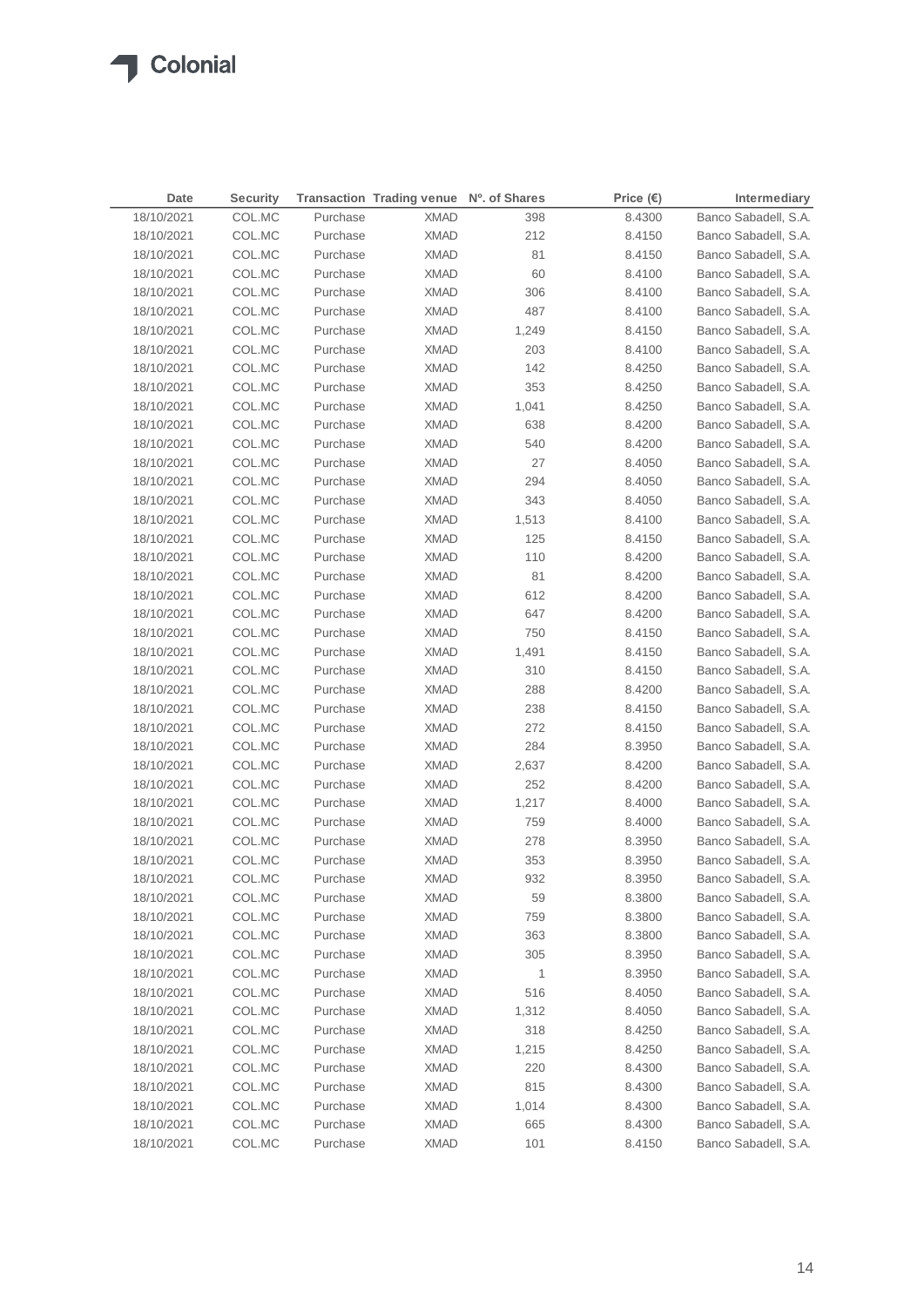| Date       | <b>Security</b> |          | Transaction Trading venue Nº. of Shares |       | Price $(\epsilon)$ | Intermediary         |
|------------|-----------------|----------|-----------------------------------------|-------|--------------------|----------------------|
| 18/10/2021 | COL.MC          | Purchase | <b>XMAD</b>                             | 71    | 8.4050             | Banco Sabadell, S.A. |
| 18/10/2021 | COL.MC          | Purchase | <b>XMAD</b>                             | 759   | 8.4050             | Banco Sabadell, S.A. |
| 18/10/2021 | COL.MC          | Purchase | <b>XMAD</b>                             | 688   | 8.4050             | Banco Sabadell, S.A. |
| 18/10/2021 | COL.MC          | Purchase | <b>XMAD</b>                             | 982   | 8.4050             | Banco Sabadell, S.A. |
| 18/10/2021 | COL.MC          | Purchase | <b>XMAD</b>                             | 601   | 8.4050             | Banco Sabadell, S.A. |
| 18/10/2021 | COL.MC          | Purchase | <b>XMAD</b>                             | 800   | 8.4000             | Banco Sabadell, S.A. |
| 18/10/2021 | COL.MC          | Purchase | <b>XMAD</b>                             | 149   | 8.4000             | Banco Sabadell, S.A. |
| 18/10/2021 | COL.MC          | Purchase | <b>XMAD</b>                             | 90    | 8.4000             | Banco Sabadell, S.A. |
| 18/10/2021 | COL.MC          | Purchase | <b>XMAD</b>                             | 665   | 8.4000             | Banco Sabadell, S.A. |
| 18/10/2021 | COL.MC          | Purchase | XMAD                                    | 285   | 8.3850             | Banco Sabadell, S.A. |
| 18/10/2021 | COL.MC          | Purchase | <b>XMAD</b>                             | 2,500 | 8.3750             | Banco Sabadell, S.A. |
| 18/10/2021 | COL.MC          | Purchase | XMAD                                    | 503   | 8.4150             | Banco Sabadell, S.A. |
| 18/10/2021 | COL.MC          | Purchase | <b>XMAD</b>                             | 5     | 8.4200             | Banco Sabadell, S.A. |
| 18/10/2021 | COL.MC          | Purchase | XMAD                                    | 761   | 8.4200             | Banco Sabadell, S.A. |
| 18/10/2021 | COL.MC          | Purchase | XMAD                                    | 60    | 8.4150             | Banco Sabadell, S.A. |
| 18/10/2021 | COL.MC          | Purchase | <b>XMAD</b>                             | 56    | 8.4150             | Banco Sabadell, S.A. |
| 18/10/2021 | COL.MC          | Purchase | <b>XMAD</b>                             | 337   | 8.4150             | Banco Sabadell, S.A. |
| 18/10/2021 | COL.MC          | Purchase | <b>XMAD</b>                             | 224   | 8.4050             | Banco Sabadell, S.A. |
| 18/10/2021 | COL.MC          | Purchase | <b>XMAD</b>                             | 446   | 8.4000             | Banco Sabadell, S.A. |
| 18/10/2021 | COL.MC          | Purchase | <b>XMAD</b>                             | 176   | 8.4050             | Banco Sabadell, S.A. |
| 18/10/2021 | COL.MC          | Purchase | <b>XMAD</b>                             | 44    | 8.4050             | Banco Sabadell, S.A. |
| 18/10/2021 | COL.MC          | Purchase | <b>XMAD</b>                             | 355   | 8.4050             | Banco Sabadell, S.A. |
| 18/10/2021 | COL.MC          | Purchase | XMAD                                    | 65    | 8.4150             | Banco Sabadell, S.A. |
| 18/10/2021 | COL.MC          | Purchase | XMAD                                    | 60    | 8.4150             | Banco Sabadell, S.A. |
| 18/10/2021 | COL.MC          | Purchase | <b>XMAD</b>                             | 570   | 8.4150             | Banco Sabadell, S.A. |
| 18/10/2021 | COL.MC          | Purchase | XMAD                                    | 60    | 8.4150             | Banco Sabadell, S.A. |
| 18/10/2021 | COL.MC          | Purchase | XMAD                                    | 60    | 8.4150             | Banco Sabadell, S.A. |
| 18/10/2021 | COL.MC          | Purchase | XMAD                                    | 399   | 8.4050             | Banco Sabadell, S.A. |
| 18/10/2021 | COL.MC          | Purchase | XMAD                                    | 528   | 8.4050             | Banco Sabadell, S.A. |
| 18/10/2021 | COL.MC          | Purchase | <b>XMAD</b>                             | 696   | 8.3950             | Banco Sabadell, S.A. |
| 18/10/2021 | COL.MC          | Purchase | XMAD                                    | 467   | 8.3950             | Banco Sabadell, S.A. |
| 18/10/2021 | COL.MC          | Purchase | <b>XMAD</b>                             | 549   | 8.3850             | Banco Sabadell, S.A. |
| 18/10/2021 | COL.MC          | Purchase | <b>XMAD</b>                             | 535   | 8.3800             | Banco Sabadell, S.A. |
| 18/10/2021 | COL.MC          | Purchase | <b>XMAD</b>                             | 386   | 8.3900             | Banco Sabadell, S.A. |
| 18/10/2021 | COL.MC          | Purchase | <b>XMAD</b>                             | 294   | 8.3900             | Banco Sabadell, S.A. |
| 18/10/2021 | COL.MC          | Purchase | <b>XMAD</b>                             | 272   | 8.3800             | Banco Sabadell, S.A. |
| 18/10/2021 | COL.MC          | Purchase | <b>XMAD</b>                             | 363   | 8.3950             | Banco Sabadell, S.A. |
| 18/10/2021 | COL.MC          | Purchase | <b>XMAD</b>                             | 396   | 8.3950             | Banco Sabadell, S.A. |
| 18/10/2021 | COL.MC          | Purchase | <b>XMAD</b>                             | 260   | 8.4150             | Banco Sabadell, S.A. |
| 18/10/2021 | COL.MC          | Purchase | <b>XMAD</b>                             | 5     | 8.3750             | Banco Sabadell, S.A. |
| 18/10/2021 | COL.MC          | Purchase | <b>XMAD</b>                             | 60    | 8.3750             | Banco Sabadell, S.A. |
| 18/10/2021 | COL.MC          | Purchase | <b>XMAD</b>                             | 60    | 8.3750             | Banco Sabadell, S.A. |
| 18/10/2021 | COL.MC          | Purchase | <b>XMAD</b>                             | 60    | 8.3750             | Banco Sabadell, S.A. |
| 18/10/2021 | COL.MC          | Purchase | <b>XMAD</b>                             | 90    | 8.3750             | Banco Sabadell, S.A. |
| 18/10/2021 | COL.MC          | Purchase | <b>XMAD</b>                             | 1,308 | 8.3750             | Banco Sabadell, S.A. |
| 18/10/2021 | COL.MC          | Purchase | <b>XMAD</b>                             | 1,192 | 8.3750             | Banco Sabadell, S.A. |
| 18/10/2021 | COL.MC          | Purchase | <b>XMAD</b>                             | 235   | 8.3750             | Banco Sabadell, S.A. |
| 18/10/2021 | COL.MC          | Purchase | <b>XMAD</b>                             | 383   | 8.3700             | Banco Sabadell, S.A. |
| 18/10/2021 | COL.MC          | Purchase | <b>XMAD</b>                             | 262   | 8.3850             | Banco Sabadell, S.A. |
| 18/10/2021 | COL.MC          | Purchase | <b>XMAD</b>                             | 68    | 8.3850             | Banco Sabadell, S.A. |
|            |                 |          |                                         |       |                    |                      |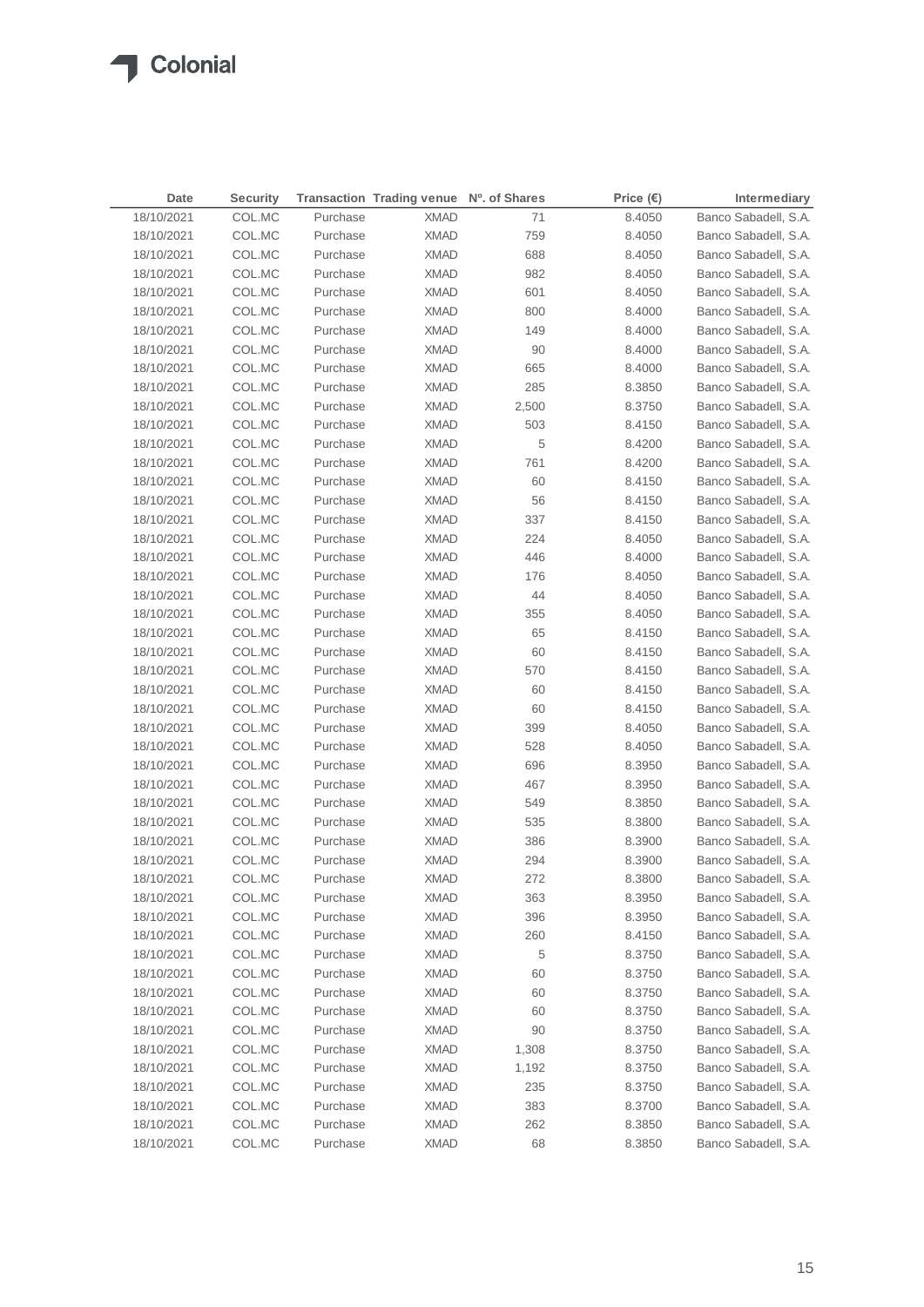| Date       | <b>Security</b> |          | Transaction Trading venue Nº. of Shares |       | Price $(\epsilon)$ | Intermediary         |
|------------|-----------------|----------|-----------------------------------------|-------|--------------------|----------------------|
| 18/10/2021 | COL.MC          | Purchase | <b>XMAD</b>                             | 190   | 8.3850             | Banco Sabadell, S.A. |
| 18/10/2021 | COL.MC          | Purchase | <b>XMAD</b>                             | 1,095 | 8.3950             | Banco Sabadell, S.A. |
| 18/10/2021 | COL.MC          | Purchase | <b>XMAD</b>                             | 709   | 8.3950             | Banco Sabadell, S.A. |
| 18/10/2021 | COL.MC          | Purchase | <b>XMAD</b>                             | 1,457 | 8.3900             | Banco Sabadell, S.A. |
| 18/10/2021 | COL.MC          | Purchase | <b>XMAD</b>                             | 280   | 8.3850             | Banco Sabadell, S.A. |
| 18/10/2021 | COL.MC          | Purchase | <b>XMAD</b>                             | 275   | 8.3850             | Banco Sabadell, S.A. |
| 18/10/2021 | COL.MC          | Purchase | <b>XMAD</b>                             | 591   | 8.3900             | Banco Sabadell, S.A. |
| 18/10/2021 | COL.MC          | Purchase | <b>XMAD</b>                             | 1,433 | 8.3900             | Banco Sabadell, S.A. |
| 18/10/2021 | COL.MC          | Purchase | <b>XMAD</b>                             | 727   | 8.3900             | Banco Sabadell, S.A. |
| 18/10/2021 | COL.MC          | Purchase | <b>XMAD</b>                             | 329   | 8.3800             | Banco Sabadell, S.A. |
| 18/10/2021 | COL.MC          | Purchase | <b>XMAD</b>                             | 289   | 8.3850             | Banco Sabadell, S.A. |
| 18/10/2021 | COL.MC          | Purchase | <b>XMAD</b>                             | 738   | 8.3700             | Banco Sabadell, S.A. |
| 18/10/2021 | COL.MC          | Purchase | <b>XMAD</b>                             | 1,000 | 8.3750             | Banco Sabadell, S.A. |
| 18/10/2021 | COL.MC          | Purchase | <b>XMAD</b>                             | 2,500 | 8.3500             | Banco Sabadell, S.A. |
| 18/10/2021 | COL.MC          | Purchase | <b>XMAD</b>                             | 2,300 | 8.4300             | Banco Sabadell, S.A. |
| 18/10/2021 | COL.MC          | Purchase | <b>XMAD</b>                             | 3,868 | 8.4300             | Banco Sabadell, S.A. |
| 18/10/2021 | COL.MC          | Purchase | <b>XMAD</b>                             | 4     | 8.4200             | Banco Sabadell, S.A. |
| 18/10/2021 | COL.MC          | Purchase | <b>XMAD</b>                             | 325   | 8.4200             | Banco Sabadell, S.A. |
| 18/10/2021 | COL.MC          | Purchase | <b>XMAD</b>                             | 923   | 8.4200             | Banco Sabadell, S.A. |
| 18/10/2021 | COL.MC          | Purchase | <b>XMAD</b>                             | 258   | 8.4200             | Banco Sabadell, S.A. |
| 18/10/2021 | COL.MC          | Purchase | XMAD                                    | 860   | 8.3750             | Banco Sabadell, S.A. |
| 18/10/2021 | COL.MC          | Purchase | <b>XMAD</b>                             | 668   | 8.3850             | Banco Sabadell, S.A. |
| 18/10/2021 | COL.MC          | Purchase | XMAD                                    | 314   | 8.4050             | Banco Sabadell, S.A. |
| 18/10/2021 | COL.MC          | Purchase | XMAD                                    | 400   | 8.4050             | Banco Sabadell, S.A. |
| 18/10/2021 | COL.MC          | Purchase | <b>XMAD</b>                             | 663   | 8.4050             | Banco Sabadell, S.A. |
| 18/10/2021 | COL.MC          | Purchase | XMAD                                    | 581   | 8.4300             | Banco Sabadell, S.A. |
| 18/10/2021 | COL.MC          | Purchase | XMAD                                    | 387   | 8.4300             | Banco Sabadell, S.A. |
| 18/10/2021 | COL.MC          | Purchase | XMAD                                    | 3,203 | 8.4300             | Banco Sabadell, S.A. |
| 18/10/2021 | COL.MC          | Purchase | XMAD                                    | 23    | 8.4300             | Banco Sabadell, S.A. |
| 18/10/2021 | COL.MC          | Purchase | XMAD                                    | 10    | 8.4300             | Banco Sabadell, S.A. |
| 18/10/2021 | COL.MC          | Purchase | XMAD                                    | 517   | 8.4300             | Banco Sabadell, S.A. |
| 18/10/2021 | COL.MC          | Purchase | <b>XMAD</b>                             | 961   | 8.4250             | Banco Sabadell, S.A. |
| 18/10/2021 | COL.MC          | Purchase | <b>XMAD</b>                             | 255   | 8.4150             | Banco Sabadell, S.A. |
| 18/10/2021 | COL.MC          | Purchase | <b>XMAD</b>                             | 6,968 | 8.4150             | Banco Sabadell, S.A. |
| 19/10/2021 | COL.MC          | Purchase | <b>XMAD</b>                             | 3,569 | 8.4600             | Banco Sabadell, S.A. |
| 19/10/2021 | COL.MC          | Purchase | <b>XMAD</b>                             | 623   | 8.4400             | Banco Sabadell, S.A. |
| 19/10/2021 | COL.MC          | Purchase | <b>XMAD</b>                             | 271   | 8.4400             | Banco Sabadell, S.A. |
| 19/10/2021 | COL.MC          | Purchase | <b>XMAD</b>                             | 2,096 | 8.4350             | Banco Sabadell, S.A. |
| 19/10/2021 | COL.MC          | Purchase | <b>XMAD</b>                             | 347   | 8.4150             | Banco Sabadell, S.A. |
| 19/10/2021 | COL.MC          | Purchase | <b>XMAD</b>                             | 845   | 8.4200             | Banco Sabadell, S.A. |
| 19/10/2021 | COL.MC          | Purchase | <b>XMAD</b>                             | 145   | 8.4200             | Banco Sabadell, S.A. |
| 19/10/2021 | COL.MC          | Purchase | <b>XMAD</b>                             | 199   | 8.4150             | Banco Sabadell, S.A. |
| 19/10/2021 | COL.MC          | Purchase | <b>XMAD</b>                             | 99    | 8.4050             | Banco Sabadell, S.A. |
| 19/10/2021 | COL.MC          | Purchase | <b>XMAD</b>                             | 358   | 8.4050             | Banco Sabadell, S.A. |
| 19/10/2021 | COL.MC          | Purchase | <b>XMAD</b>                             | 356   | 8.4050             | Banco Sabadell, S.A. |
| 19/10/2021 | COL.MC          | Purchase | <b>XMAD</b>                             | 199   | 8.4050             | Banco Sabadell, S.A. |
| 19/10/2021 | COL.MC          | Purchase | <b>XMAD</b>                             | 254   | 8.3850             | Banco Sabadell, S.A. |
| 19/10/2021 | COL.MC          | Purchase | <b>XMAD</b>                             | 94    | 8.3850             | Banco Sabadell, S.A. |
| 19/10/2021 | COL.MC          | Purchase | <b>XMAD</b>                             | 60    | 8.4050             | Banco Sabadell, S.A. |
| 19/10/2021 | COL.MC          | Purchase | <b>XMAD</b>                             | 759   | 8.4050             | Banco Sabadell, S.A. |
|            |                 |          |                                         |       |                    |                      |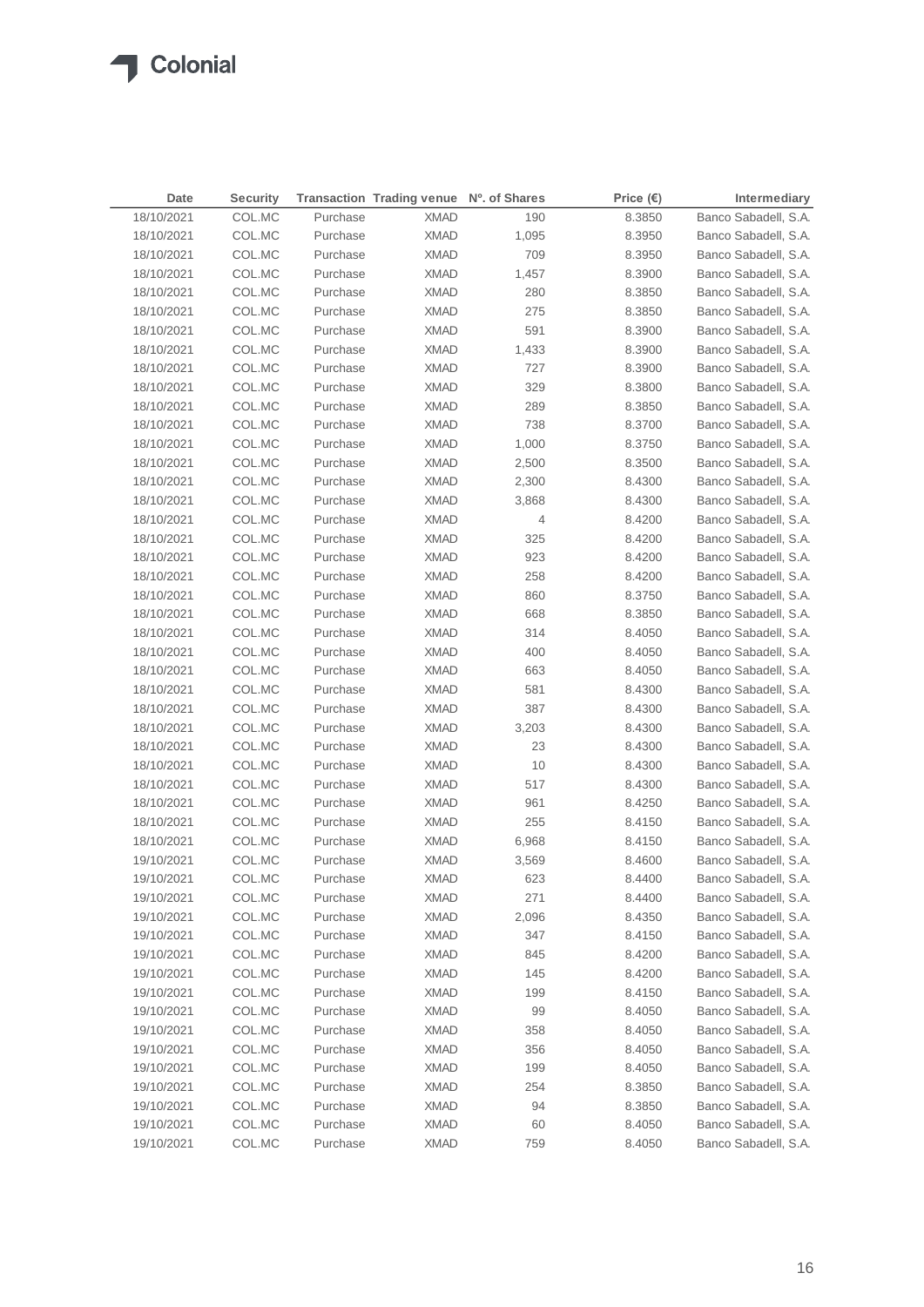| Date       | <b>Security</b> |          | Transaction Trading venue Nº. of Shares |       | Price $(\epsilon)$ | Intermediary         |
|------------|-----------------|----------|-----------------------------------------|-------|--------------------|----------------------|
| 19/10/2021 | COL.MC          | Purchase | <b>XMAD</b>                             | 710   | 8.4050             | Banco Sabadell, S.A. |
| 19/10/2021 | COL.MC          | Purchase | <b>XMAD</b>                             | 99    | 8.4000             | Banco Sabadell, S.A. |
| 19/10/2021 | COL.MC          | Purchase | <b>XMAD</b>                             | 313   | 8.4000             | Banco Sabadell, S.A. |
| 19/10/2021 | COL.MC          | Purchase | <b>XMAD</b>                             | 1,294 | 8.4000             | Banco Sabadell, S.A. |
| 19/10/2021 | COL.MC          | Purchase | <b>XMAD</b>                             | 794   | 8.4000             | Banco Sabadell, S.A. |
| 19/10/2021 | COL.MC          | Purchase | <b>XMAD</b>                             | 635   | 8.4200             | Banco Sabadell, S.A. |
| 19/10/2021 | COL.MC          | Purchase | <b>XMAD</b>                             | 888   | 8.4200             | Banco Sabadell, S.A. |
| 19/10/2021 | COL.MC          | Purchase | <b>XMAD</b>                             | 23    | 8.4200             | Banco Sabadell, S.A. |
| 19/10/2021 | COL.MC          | Purchase | <b>XMAD</b>                             | 313   | 8.4050             | Banco Sabadell, S.A. |
| 19/10/2021 | COL.MC          | Purchase | <b>XMAD</b>                             | 274   | 8.4200             | Banco Sabadell, S.A. |
| 19/10/2021 | COL.MC          | Purchase | <b>XMAD</b>                             | 1,310 | 8.4250             | Banco Sabadell, S.A. |
| 19/10/2021 | COL.MC          | Purchase | <b>XMAD</b>                             | 747   | 8.4200             | Banco Sabadell, S.A. |
| 19/10/2021 | COL.MC          | Purchase | <b>XMAD</b>                             | 939   | 8.4000             | Banco Sabadell, S.A. |
| 19/10/2021 | COL.MC          | Purchase | <b>XMAD</b>                             | 602   | 8.4250             | Banco Sabadell, S.A. |
| 19/10/2021 | COL.MC          | Purchase | <b>XMAD</b>                             | 651   | 8.4200             | Banco Sabadell, S.A. |
| 19/10/2021 | COL.MC          | Purchase | <b>XMAD</b>                             | 556   | 8.4200             | Banco Sabadell, S.A. |
| 19/10/2021 | COL.MC          | Purchase | <b>XMAD</b>                             | 308   | 8.4300             | Banco Sabadell, S.A. |
| 19/10/2021 | COL.MC          | Purchase | <b>XMAD</b>                             | 1,493 | 8.4350             | Banco Sabadell, S.A. |
| 19/10/2021 | COL.MC          | Purchase | <b>XMAD</b>                             | 1,464 | 8.3950             | Banco Sabadell, S.A. |
| 19/10/2021 | COL.MC          | Purchase | <b>XMAD</b>                             | 140   | 8.3950             | Banco Sabadell, S.A. |
| 19/10/2021 | COL.MC          | Purchase | <b>XMAD</b>                             | 759   | 8.3950             | Banco Sabadell, S.A. |
| 19/10/2021 | COL.MC          | Purchase | <b>XMAD</b>                             | 474   | 8.3950             | Banco Sabadell, S.A. |
| 19/10/2021 | COL.MC          | Purchase | <b>XMAD</b>                             | 82    | 8.3850             | Banco Sabadell, S.A. |
| 19/10/2021 | COL.MC          | Purchase | <b>XMAD</b>                             | 992   | 8.3850             | Banco Sabadell, S.A. |
| 19/10/2021 | COL.MC          | Purchase | <b>XMAD</b>                             | 88    | 8.3850             | Banco Sabadell, S.A. |
| 19/10/2021 | COL.MC          | Purchase | <b>XMAD</b>                             | 231   | 8.3850             | Banco Sabadell, S.A. |
| 19/10/2021 | COL.MC          | Purchase | <b>XMAD</b>                             | 1,067 | 8.4050             | Banco Sabadell, S.A. |
| 19/10/2021 | COL.MC          | Purchase | <b>XMAD</b>                             | 198   | 8.4050             | Banco Sabadell, S.A. |
| 19/10/2021 | COL.MC          | Purchase | <b>XMAD</b>                             | 356   | 8.4050             | Banco Sabadell, S.A. |
| 19/10/2021 | COL.MC          | Purchase | <b>XMAD</b>                             | 111   | 8.4050             | Banco Sabadell, S.A. |
| 19/10/2021 | COL.MC          | Purchase | <b>XMAD</b>                             | 5     | 8.4000             | Banco Sabadell, S.A. |
| 19/10/2021 | COL.MC          | Purchase | <b>XMAD</b>                             | 342   | 8.4000             | Banco Sabadell, S.A. |
| 19/10/2021 | COL.MC          | Purchase | <b>XMAD</b>                             | 239   | 8.4000             | Banco Sabadell, S.A. |
| 19/10/2021 | COL.MC          | Purchase | <b>XMAD</b>                             | 1,414 | 8.4000             | Banco Sabadell, S.A. |
| 19/10/2021 | COL.MC          | Purchase | <b>XMAD</b>                             | 800   | 8.4000             | Banco Sabadell, S.A. |
| 19/10/2021 | COL.MC          | Purchase | <b>XMAD</b>                             | 301   | 8.4300             | Banco Sabadell, S.A. |
| 19/10/2021 | COL.MC          | Purchase | <b>XMAD</b>                             | 804   | 8.4300             | Banco Sabadell, S.A. |
| 19/10/2021 | COL.MC          | Purchase | <b>XMAD</b>                             | 93    | 8.4150             | Banco Sabadell, S.A. |
| 19/10/2021 | COL.MC          | Purchase | <b>XMAD</b>                             | 136   | 8.4150             | Banco Sabadell, S.A. |
| 19/10/2021 | COL.MC          | Purchase | <b>XMAD</b>                             | 377   | 8.4250             | Banco Sabadell, S.A. |
| 19/10/2021 | COL.MC          | Purchase | <b>XMAD</b>                             | 122   | 8.4250             | Banco Sabadell, S.A. |
| 19/10/2021 | COL.MC          | Purchase | <b>XMAD</b>                             | 6     | 8.4250             | Banco Sabadell, S.A. |
| 19/10/2021 | COL.MC          | Purchase | <b>XMAD</b>                             | 867   | 8.4150             | Banco Sabadell, S.A. |
| 19/10/2021 | COL.MC          | Purchase | <b>XMAD</b>                             | 328   | 8.4200             | Banco Sabadell, S.A. |
| 19/10/2021 | COL.MC          | Purchase | <b>XMAD</b>                             | 1,328 | 8.4200             | Banco Sabadell, S.A. |
| 19/10/2021 | COL.MC          | Purchase | <b>XMAD</b>                             | 992   | 8.4050             | Banco Sabadell, S.A. |
| 19/10/2021 | COL.MC          | Purchase | <b>XMAD</b>                             | 500   | 8.4000             | Banco Sabadell, S.A. |
| 19/10/2021 | COL.MC          | Purchase | <b>XMAD</b>                             | 612   | 8.3850             | Banco Sabadell, S.A. |
| 19/10/2021 | COL.MC          | Purchase | <b>XMAD</b>                             | 759   | 8.3850             | Banco Sabadell, S.A. |
| 19/10/2021 | COL.MC          | Purchase | <b>XMAD</b>                             | 263   | 8.3850             | Banco Sabadell, S.A. |
|            |                 |          |                                         |       |                    |                      |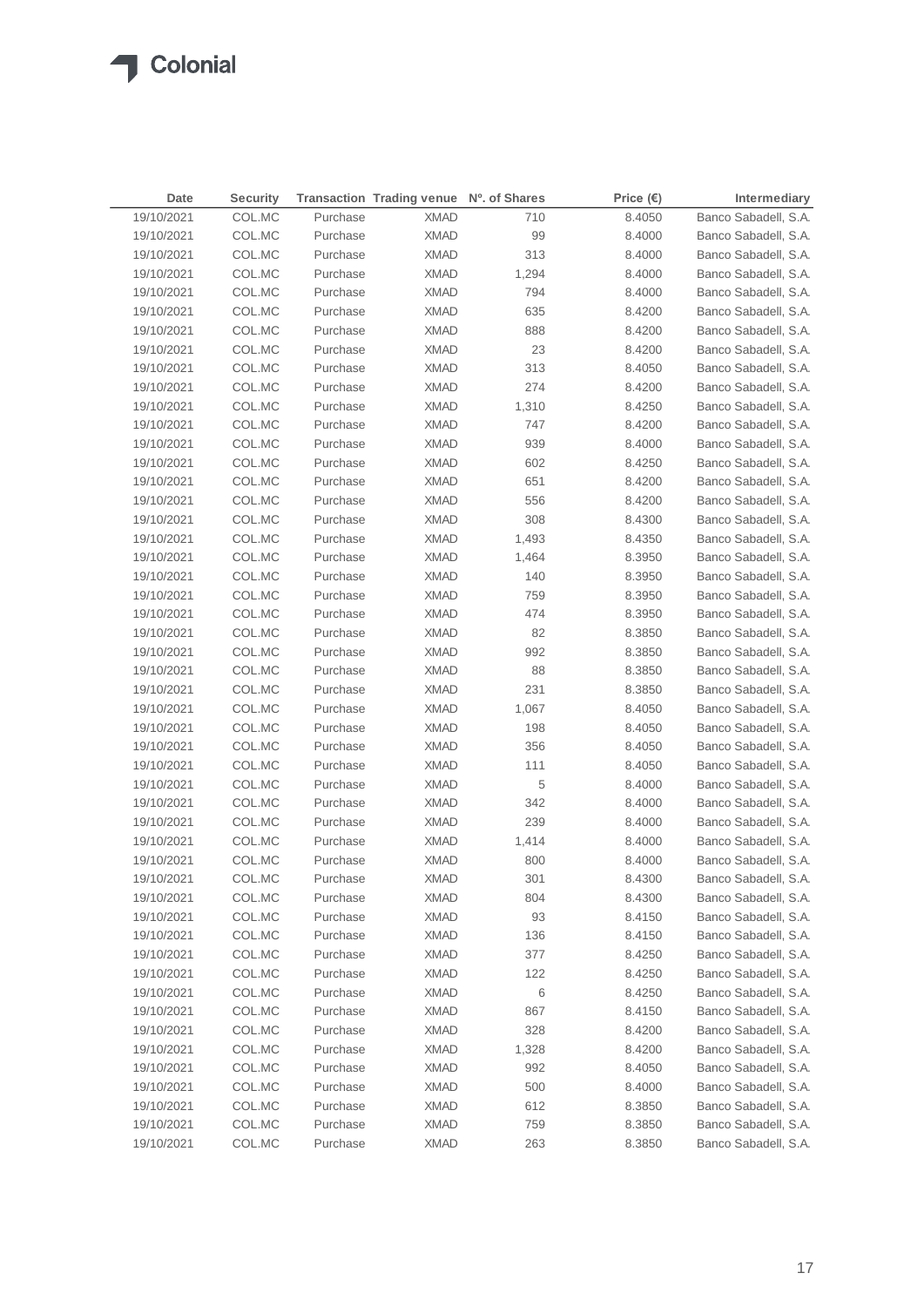| Date       | <b>Security</b> |          | Transaction Trading venue Nº. of Shares |       | Price $(€)$ | Intermediary         |
|------------|-----------------|----------|-----------------------------------------|-------|-------------|----------------------|
| 19/10/2021 | COL.MC          | Purchase | <b>XMAD</b>                             | 866   | 8.3850      | Banco Sabadell, S.A. |
| 19/10/2021 | COL.MC          | Purchase | <b>XMAD</b>                             | 466   | 8.3900      | Banco Sabadell, S.A. |
| 19/10/2021 | COL.MC          | Purchase | <b>XMAD</b>                             | 356   | 8.3900      | Banco Sabadell, S.A. |
| 19/10/2021 | COL.MC          | Purchase | <b>XMAD</b>                             | 778   | 8.3900      | Banco Sabadell, S.A. |
| 19/10/2021 | COL.MC          | Purchase | <b>XMAD</b>                             | 93    | 8.3900      | Banco Sabadell, S.A. |
| 19/10/2021 | COL.MC          | Purchase | <b>XMAD</b>                             | 174   | 8.3900      | Banco Sabadell, S.A. |
| 19/10/2021 | COL.MC          | Purchase | <b>XMAD</b>                             | 82    | 8.3900      | Banco Sabadell, S.A. |
| 19/10/2021 | COL.MC          | Purchase | <b>XMAD</b>                             | 148   | 8.3900      | Banco Sabadell, S.A. |
| 19/10/2021 | COL.MC          | Purchase | <b>XMAD</b>                             | 1,233 | 8.3800      | Banco Sabadell, S.A. |
| 19/10/2021 | COL.MC          | Purchase | XMAD                                    | 137   | 8.3850      | Banco Sabadell, S.A. |
| 19/10/2021 | COL.MC          | Purchase | <b>XMAD</b>                             | 39    | 8.3850      | Banco Sabadell, S.A. |
| 19/10/2021 | COL.MC          | Purchase | XMAD                                    | 292   | 8.3800      | Banco Sabadell, S.A. |
| 19/10/2021 | COL.MC          | Purchase | <b>XMAD</b>                             | 10    | 8.3750      | Banco Sabadell, S.A. |
| 19/10/2021 | COL.MC          | Purchase | XMAD                                    | 280   | 8.4000      | Banco Sabadell, S.A. |
| 19/10/2021 | COL.MC          | Purchase | XMAD                                    | 309   | 8.3950      | Banco Sabadell, S.A. |
| 19/10/2021 | COL.MC          | Purchase | <b>XMAD</b>                             | 62    | 8.4100      | Banco Sabadell, S.A. |
| 19/10/2021 | COL.MC          | Purchase | <b>XMAD</b>                             | 279   | 8.4100      | Banco Sabadell, S.A. |
| 19/10/2021 | COL.MC          | Purchase | <b>XMAD</b>                             | 2,601 | 8.4100      | Banco Sabadell, S.A. |
| 19/10/2021 | COL.MC          | Purchase | <b>XMAD</b>                             | 250   | 8.3800      | Banco Sabadell, S.A. |
| 19/10/2021 | COL.MC          | Purchase | <b>XMAD</b>                             | 265   | 8.3800      | Banco Sabadell, S.A. |
| 19/10/2021 | COL.MC          | Purchase | <b>XMAD</b>                             | 61    | 8.3900      | Banco Sabadell, S.A. |
| 19/10/2021 | COL.MC          | Purchase | <b>XMAD</b>                             | 261   | 8.3900      | Banco Sabadell, S.A. |
| 19/10/2021 | COL.MC          | Purchase | XMAD                                    | 159   | 8.3900      | Banco Sabadell, S.A. |
| 19/10/2021 | COL.MC          | Purchase | XMAD                                    | 298   | 8.3900      | Banco Sabadell, S.A. |
| 19/10/2021 | COL.MC          | Purchase | XMAD                                    | 2,500 | 8.3850      | Banco Sabadell, S.A. |
| 19/10/2021 | COL.MC          | Purchase | XMAD                                    | 162   | 8.3850      | Banco Sabadell, S.A. |
| 19/10/2021 | COL.MC          | Purchase | XMAD                                    | 272   | 8.3850      | Banco Sabadell, S.A. |
| 19/10/2021 | COL.MC          | Purchase | XMAD                                    | 988   | 8.4300      | Banco Sabadell, S.A. |
| 19/10/2021 | COL.MC          | Purchase | XMAD                                    | 261   | 8.4400      | Banco Sabadell, S.A. |
| 19/10/2021 | COL.MC          | Purchase | XMAD                                    | 564   | 8.4400      | Banco Sabadell, S.A. |
| 19/10/2021 | COL.MC          | Purchase | XMAD                                    | 584   | 8.4350      | Banco Sabadell, S.A. |
| 19/10/2021 | COL.MC          | Purchase | <b>XMAD</b>                             | 22    | 8.4450      | Banco Sabadell, S.A. |
| 19/10/2021 | COL.MC          | Purchase | <b>XMAD</b>                             | 235   | 8.4450      | Banco Sabadell, S.A. |
| 19/10/2021 | COL.MC          | Purchase | <b>XMAD</b>                             | 510   | 8.4400      | Banco Sabadell, S.A. |
| 19/10/2021 | COL.MC          | Purchase | <b>XMAD</b>                             | 795   | 8.4450      | Banco Sabadell, S.A. |
| 19/10/2021 | COL.MC          | Purchase | <b>XMAD</b>                             | 146   | 8.4500      | Banco Sabadell, S.A. |
| 19/10/2021 | COL.MC          | Purchase | <b>XMAD</b>                             | 66    | 8.4500      | Banco Sabadell, S.A. |
| 19/10/2021 | COL.MC          | Purchase | <b>XMAD</b>                             | 380   | 8.4500      | Banco Sabadell, S.A. |
| 19/10/2021 | COL.MC          | Purchase | <b>XMAD</b>                             | 194   | 8.4500      | Banco Sabadell, S.A. |
| 19/10/2021 | COL.MC          | Purchase | <b>XMAD</b>                             | 250   | 8.4300      | Banco Sabadell, S.A. |
| 19/10/2021 | COL.MC          | Purchase | <b>XMAD</b>                             | 288   | 8.4350      | Banco Sabadell, S.A. |
| 19/10/2021 | COL.MC          | Purchase | <b>XMAD</b>                             | 1,304 | 8.4400      | Banco Sabadell, S.A. |
| 19/10/2021 | COL.MC          | Purchase | <b>XMAD</b>                             | 287   | 8.4550      | Banco Sabadell, S.A. |
| 19/10/2021 | COL.MC          | Purchase | <b>XMAD</b>                             | 1,245 | 8.4500      | Banco Sabadell, S.A. |
| 19/10/2021 | COL.MC          | Purchase | <b>XMAD</b>                             | 503   | 8.4500      | Banco Sabadell, S.A. |
| 19/10/2021 | COL.MC          | Purchase | <b>XMAD</b>                             | 326   | 8.4550      | Banco Sabadell, S.A. |
| 19/10/2021 | COL.MC          | Purchase | <b>XMAD</b>                             | 681   | 8.4600      | Banco Sabadell, S.A. |
| 19/10/2021 | COL.MC          | Purchase | <b>XMAD</b>                             | 21    | 8.4500      | Banco Sabadell, S.A. |
| 19/10/2021 | COL.MC          | Purchase | <b>XMAD</b>                             | 106   | 8.4500      | Banco Sabadell, S.A. |
| 19/10/2021 | COL.MC          | Purchase | <b>XMAD</b>                             | 280   | 8.4500      | Banco Sabadell, S.A. |
|            |                 |          |                                         |       |             |                      |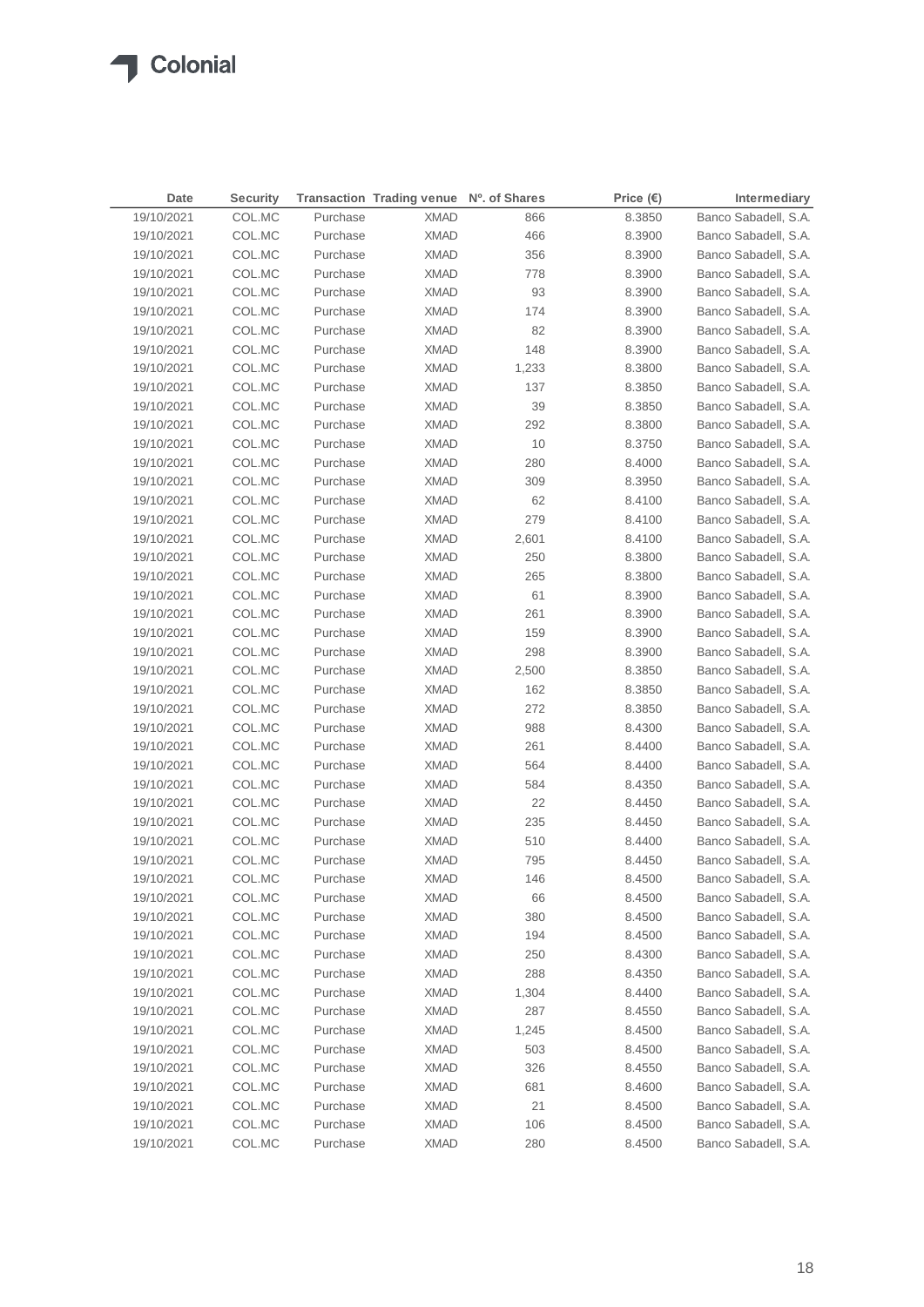| Date       | <b>Security</b> |          | Transaction Trading venue Nº. of Shares |       | Price $(\epsilon)$ | Intermediary         |
|------------|-----------------|----------|-----------------------------------------|-------|--------------------|----------------------|
| 19/10/2021 | COL.MC          | Purchase | <b>XMAD</b>                             | 3     | 8.4500             | Banco Sabadell, S.A. |
| 19/10/2021 | COL.MC          | Purchase | <b>XMAD</b>                             | 27    | 8.4500             | Banco Sabadell, S.A. |
| 19/10/2021 | COL.MC          | Purchase | <b>XMAD</b>                             | 50    | 8.4500             | Banco Sabadell, S.A. |
| 19/10/2021 | COL.MC          | Purchase | <b>XMAD</b>                             | 73    | 8.4450             | Banco Sabadell, S.A. |
| 19/10/2021 | COL.MC          | Purchase | <b>XMAD</b>                             | 313   | 8.4450             | Banco Sabadell, S.A. |
| 19/10/2021 | COL.MC          | Purchase | <b>XMAD</b>                             | 72    | 8.4450             | Banco Sabadell, S.A. |
| 19/10/2021 | COL.MC          | Purchase | <b>XMAD</b>                             | 594   | 8.4600             | Banco Sabadell, S.A. |
| 19/10/2021 | COL.MC          | Purchase | <b>XMAD</b>                             | 1,530 | 8.4550             | Banco Sabadell, S.A. |
| 19/10/2021 | COL.MC          | Purchase | <b>XMAD</b>                             | 280   | 8.4600             | Banco Sabadell, S.A. |
| 19/10/2021 | COL.MC          | Purchase | <b>XMAD</b>                             | 1,279 | 8.4550             | Banco Sabadell, S.A. |
| 19/10/2021 | COL.MC          | Purchase | <b>XMAD</b>                             | 549   | 8.4550             | Banco Sabadell, S.A. |
| 19/10/2021 | COL.MC          | Purchase | XMAD                                    | 1     | 8.4200             | Banco Sabadell, S.A. |
| 19/10/2021 | COL.MC          | Purchase | XMAD                                    | 58    | 8.4200             | Banco Sabadell, S.A. |
| 19/10/2021 | COL.MC          | Purchase | <b>XMAD</b>                             | 323   | 8.4100             | Banco Sabadell, S.A. |
| 19/10/2021 | COL.MC          | Purchase | XMAD                                    | 1,200 | 8.4100             | Banco Sabadell, S.A. |
| 19/10/2021 | COL.MC          | Purchase | XMAD                                    | 828   | 8.4100             | Banco Sabadell, S.A. |
| 19/10/2021 | COL.MC          | Purchase | XMAD                                    | 337   | 8.3800             | Banco Sabadell, S.A. |
| 19/10/2021 | COL.MC          | Purchase | <b>XMAD</b>                             | 326   | 8.3800             | Banco Sabadell, S.A. |
| 19/10/2021 | COL.MC          | Purchase | <b>XMAD</b>                             | 2,490 | 8.3750             | Banco Sabadell, S.A. |
| 19/10/2021 | COL.MC          | Purchase | <b>XMAD</b>                             | 215   | 8.4200             | Banco Sabadell, S.A. |
| 19/10/2021 | COL.MC          | Purchase | <b>XMAD</b>                             | 100   | 8.4200             | Banco Sabadell, S.A. |
| 19/10/2021 | COL.MC          | Purchase | <b>XMAD</b>                             | 325   | 8.4200             | Banco Sabadell, S.A. |
| 19/10/2021 | COL.MC          | Purchase | XMAD                                    | 234   | 8.4200             | Banco Sabadell, S.A. |
| 19/10/2021 | COL.MC          | Purchase | <b>XMAD</b>                             | 19    | 8.4200             | Banco Sabadell, S.A. |
| 19/10/2021 | COL.MC          | Purchase | <b>XMAD</b>                             | 141   | 8.4250             | Banco Sabadell, S.A. |
| 19/10/2021 | COL.MC          | Purchase | XMAD                                    | 187   | 8.4250             | Banco Sabadell, S.A. |
| 19/10/2021 | COL.MC          | Purchase | <b>XMAD</b>                             | 156   | 8.4350             | Banco Sabadell, S.A. |
| 19/10/2021 | COL.MC          | Purchase | XMAD                                    | 305   | 8.4350             | Banco Sabadell, S.A. |
| 19/10/2021 | COL.MC          | Purchase | XMAD                                    | 60    | 8.4350             | Banco Sabadell, S.A. |
| 19/10/2021 | COL.MC          | Purchase | XMAD                                    | 207   | 8.4350             | Banco Sabadell, S.A. |
| 19/10/2021 | COL.MC          | Purchase | XMAD                                    | 60    | 8.4400             | Banco Sabadell, S.A. |
| 19/10/2021 | COL.MC          | Purchase | XMAD                                    | 95    | 8.4400             | Banco Sabadell, S.A. |
| 19/10/2021 | COL.MC          | Purchase | <b>XMAD</b>                             | 419   | 8.4350             | Banco Sabadell, S.A. |
| 19/10/2021 | COL.MC          | Purchase | <b>XMAD</b>                             | 47    | 8.4400             | Banco Sabadell, S.A. |
| 19/10/2021 | COL.MC          | Purchase | <b>XMAD</b>                             | 828   | 8.4400             | Banco Sabadell, S.A. |
| 19/10/2021 | COL.MC          | Purchase | <b>XMAD</b>                             | 800   | 8.4400             | Banco Sabadell, S.A. |
| 19/10/2021 | COL.MC          | Purchase | <b>XMAD</b>                             | 474   | 8.4350             | Banco Sabadell, S.A. |
| 19/10/2021 | COL.MC          | Purchase | <b>XMAD</b>                             | 45    | 8.4500             | Banco Sabadell, S.A. |
| 19/10/2021 | COL.MC          | Purchase | <b>XMAD</b>                             | 263   | 8.4500             | Banco Sabadell, S.A. |
| 19/10/2021 | COL.MC          | Purchase | <b>XMAD</b>                             | 525   | 8.4450             | Banco Sabadell, S.A. |
| 19/10/2021 | COL.MC          | Purchase | <b>XMAD</b>                             | 183   | 8.4450             | Banco Sabadell, S.A. |
| 19/10/2021 | COL.MC          | Purchase | <b>XMAD</b>                             | 199   | 8.4450             | Banco Sabadell, S.A. |
| 19/10/2021 | COL.MC          | Purchase | <b>XMAD</b>                             | 302   | 8.4400             | Banco Sabadell, S.A. |
| 19/10/2021 | COL.MC          | Purchase | <b>XMAD</b>                             | 315   | 8.4400             | Banco Sabadell, S.A. |
| 19/10/2021 | COL.MC          | Purchase | <b>XMAD</b>                             | 1,032 | 8.4550             | Banco Sabadell, S.A. |
| 19/10/2021 | COL.MC          | Purchase | <b>XMAD</b>                             | 29    | 8.4350             | Banco Sabadell, S.A. |
| 19/10/2021 | COL.MC          | Purchase | <b>XMAD</b>                             | 338   | 8.4400             | Banco Sabadell, S.A. |
| 19/10/2021 | COL.MC          | Purchase | <b>XMAD</b>                             | 325   | 8.4450             | Banco Sabadell, S.A. |
| 19/10/2021 | COL.MC          | Purchase | <b>XMAD</b>                             | 98    | 8.4450             | Banco Sabadell, S.A. |
| 19/10/2021 | COL.MC          | Purchase | <b>XMAD</b>                             | 127   | 8.4450             | Banco Sabadell, S.A. |
|            |                 |          |                                         |       |                    |                      |